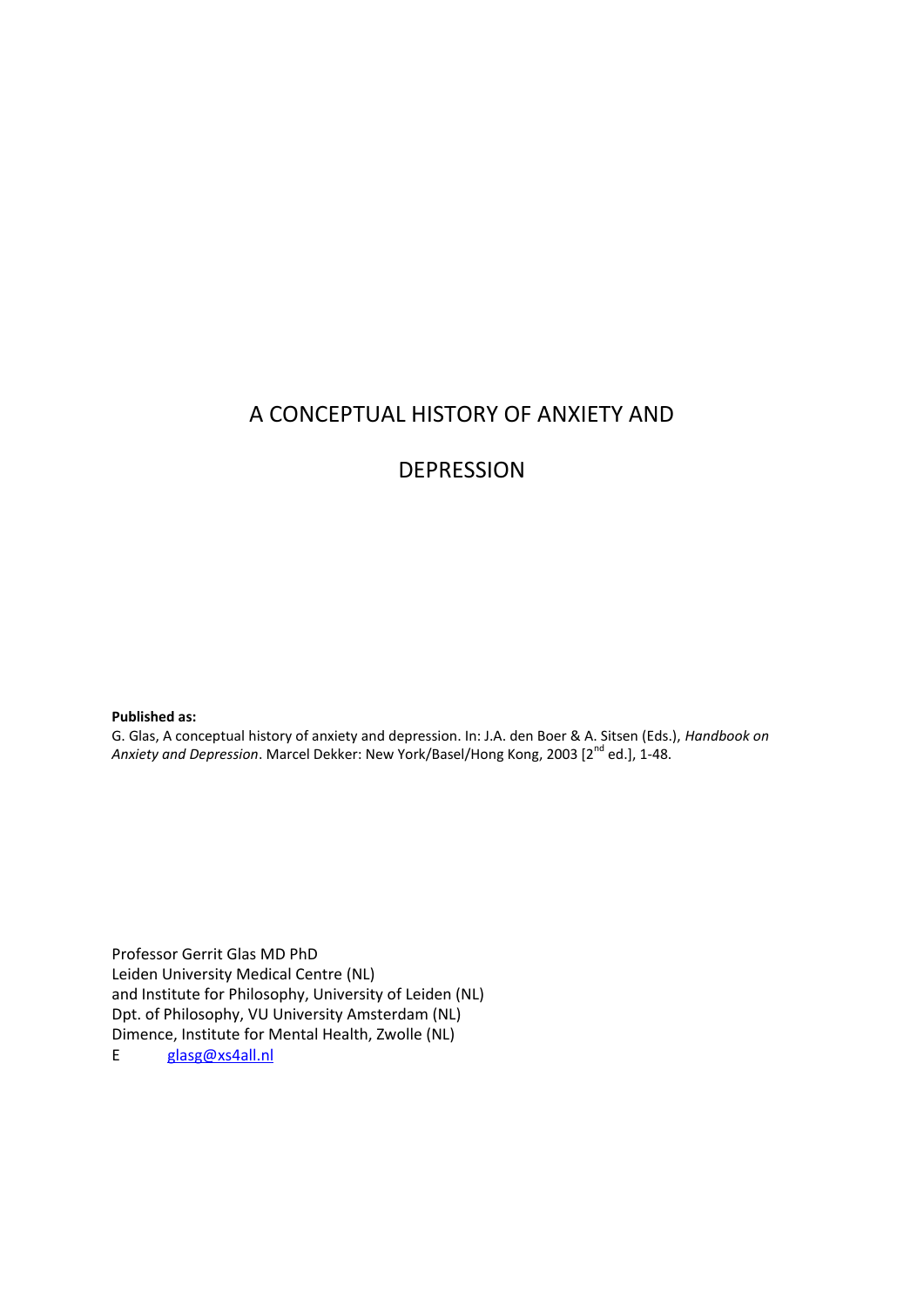# INDEX

- 1. INTRODUCTION
- 2. NOMENCLATURE
- 3. A HISTORY OF THE CONCEPTS OF ANXIETY AND DEPRESSION BASED UPON THE CONCEPT OF MELANCHOLIA
- 3.1 Ancient Greece and Rome
- 3.2 The Middle Ages
- 3.3 Intermezzo: Melancholia as a Characteristic of Genius
- 3.4 The Renaissance and 17th and 18th Centuries
- 3.5 The 19th Century: The Further Disintegration of the Concept of Melancholia
- 3.6 Emil Kraepelin<br>3.7 Critique on No
- 3.7 Critique on Nosology: Reaction Type versus Endogeny
- 3.8 The Influence of Psychology and Psychoanalysis
- 3.9 Towards the Twin Pillars of DSM-III
- 4. HIGHLIGHTS FROM THE CONCEPTUAL HISTORY OF ANXIETY AND ANXIETY **DISORDERS**
- 4.1 The Demarcation of Agoraphobia
- 4.2 Anxiety under Circumstances of War
- 4.3 Anxiety psychosis
- 4.4 Neurasthenia
- 4.5 Anxiety Neurosis
- 4.6 Clinical Studies
- 4.7 From Dimension to Category
- 5. SUMMARY

NOTES

REFERENCES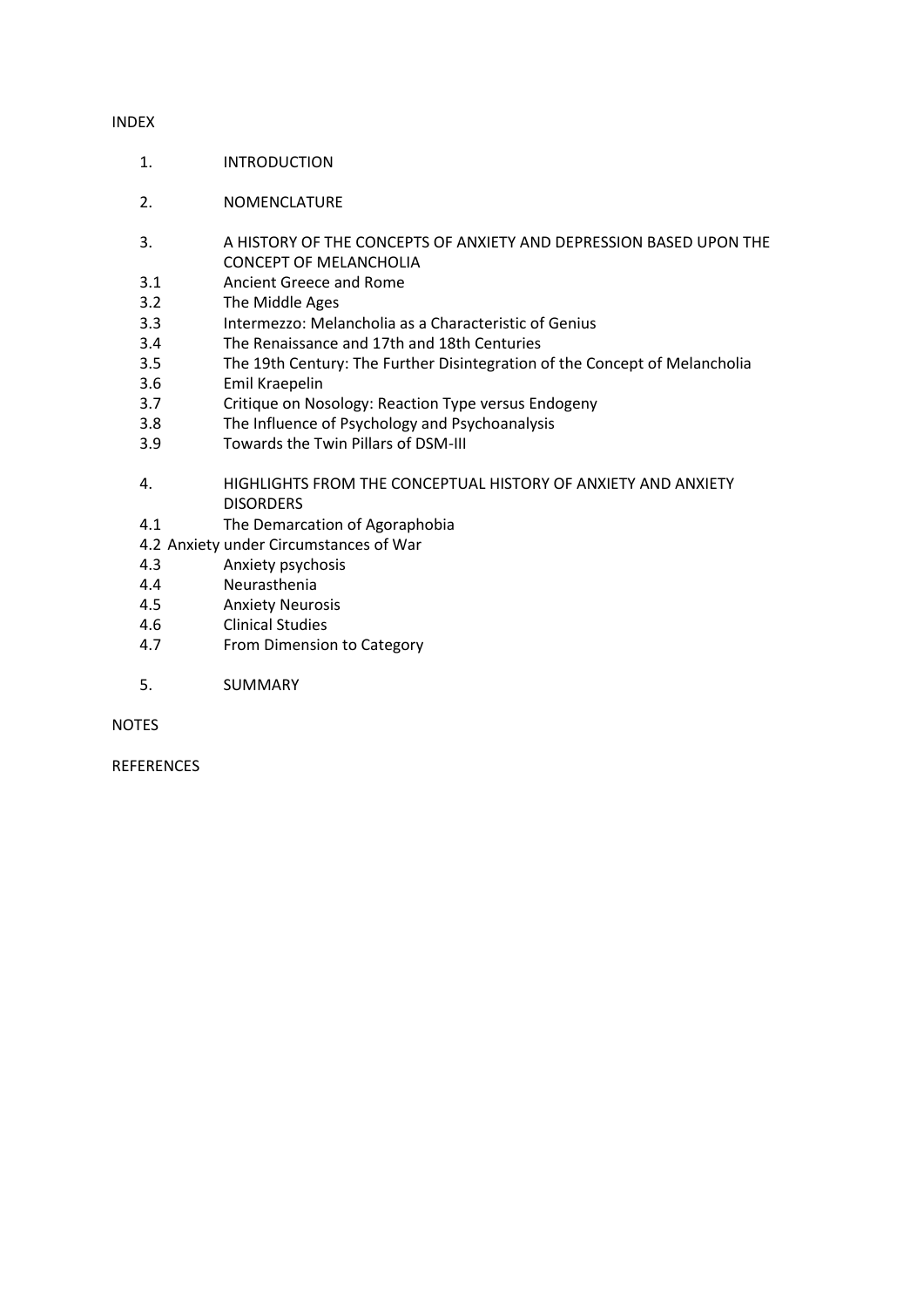# 1. INTRODUCTION

For more than 2500 years, physicians have distinguished the clinical conditions which we call affective or anxiety disorder from such everyday feelings as fear, restlessness, and despondency, feelings which overwhelm each of us, at one time or another.

Contrary to what might be expected, case descriptions from the past bear often remarkable resemblances to patients encountered in modern day clinical practice. Whoever one consults, whether it is Aristotle, Galen, Burton or the 19th century alienists, images of a suggestive reality are evoked, images in which we can easily recognize the depressive, anxious and melancholic individual of our own era. There are similarities in symptomatology and course, as well as in the distinction between normality and pathology.

On the other hand, there are also considerable disparities in language and frame of reference, in conceptualization and in interpretation. From the time of Hippocrates up until well into the 17th century, the description and interpretation of anxiety and depression were dominated by the doctrine of bodily fluids (*humores*). And, until quite recently, all manner of ideas involving neural energy overshadowed discussions of phenomena such as neurasthenia, inhibition, and motor agitation.

These disparities have, traditionally, been given particular emphasis. The undeniably impressive growth of our knowledge is seen as evidence of the superiority of contemporary explanatory models. Conversely, ideas which were current from Antiquity up until the 19th century, are considered to be of no more than historical interest - simply a fanciful mythology for enthusiasts. The history of medicine has become a somewhat quaint activity, pursued by a handful of specialists. This may or may not be considered regrettable. However, these disparities once again become relevant at a deeper level of discussion, for clinicians as well as for scientific investigators. I refer here to the level of medicine's basic concepts and to the cultural and ideological strata from which these concepts derive their meaning.

A consideration of the foundations of medicine helps, for example, to put into perspective the already overly strict separation of symptoms and explanatory models. Symptoms are not natural phenomena, in that they are not the invariable expressions of an unchanging biological substratum. Whatever one's concept of disease, what the patient says is always based upon interpretation, at least to a certain extent. That interpretation can be colored by whatever is considered to be normal or abnormal in a particular culture. Explanatory models, on the other hand, are not simply conjured up out of the blue. They are neither arbitrary nor coincidental, but are instead closely linked to whatever paradigms are currently fashionable in the various branches of science. Moreover, they are always interpretations of a reality which is already interpreted by the afflicted person and those around him.

Accordingly, we cannot pretend that depression and anxiety are natural phenomena which have consistently been expressed and experienced in the same way down through the centuries. The view according to which only the explanatory models have changed and not the phenomena themselves, should be rejected. Concentrating purely on differences at the level of the explanatory models, can easily turn the history of medicine into a study of scientific folklore; as if, with the passage of time, only the explanatory models have undergone change and not the signs and symptoms of the disorders. Notwithstanding the above mentioned similarities in clinical picture and course, the symptoms of anxiety and depression also have changed, i.e. their relevance to what counts as disease and their meaning as an expression of disease.

Seen from this point of view, the study of the history of medicine suddenly becomes extremely relevant to a clear understanding of all sorts of current explanatory models. The medical history of anxiety and depression is, therefore, not simply concerned with internal scientific development. It also involves the interplay of cultural changes and psychopathological phenomena, including the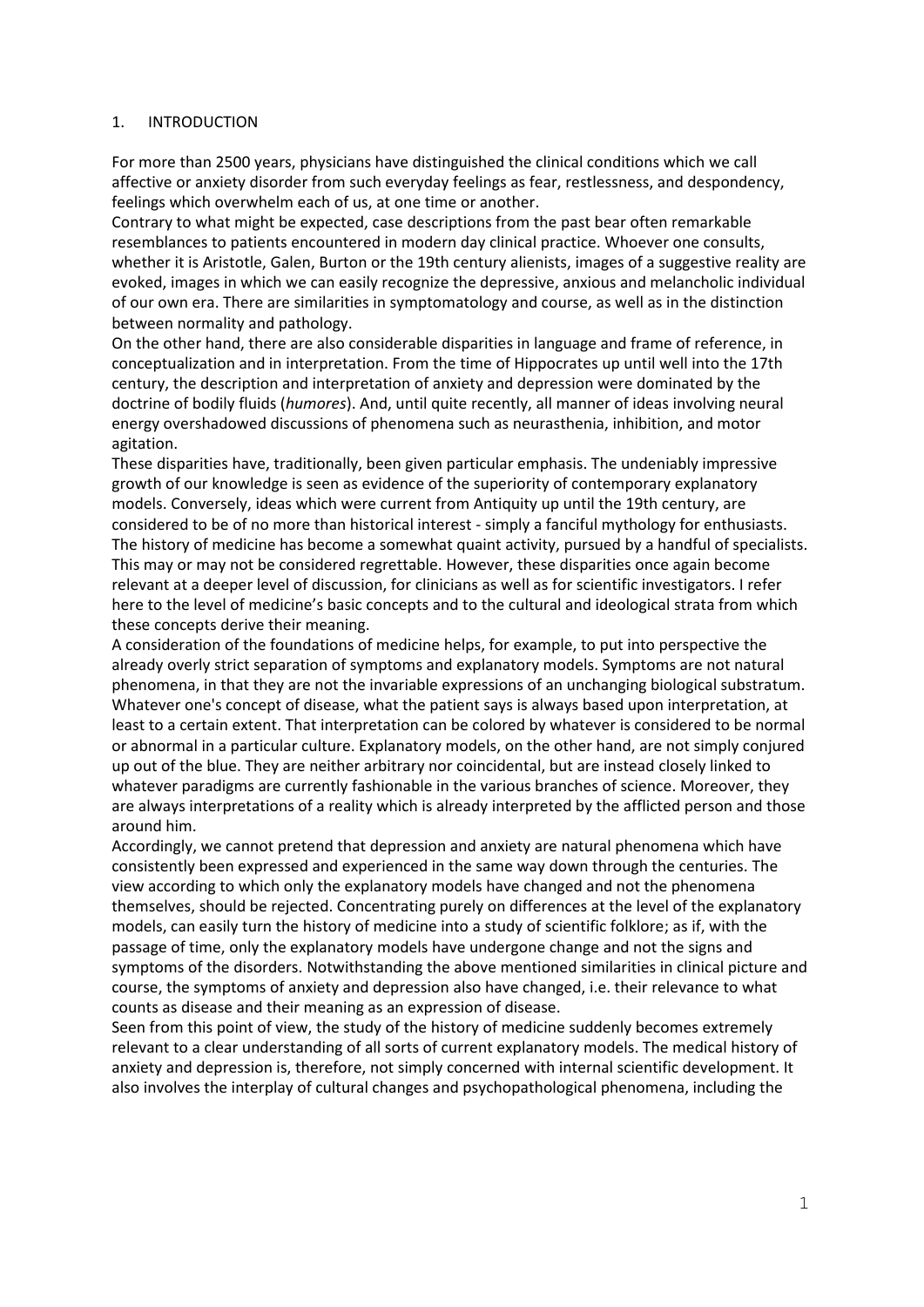scientific interpretations of such phenomena.

In this chapter several leading concepts in the history of anxiety and depression will be summarized. Instead of delving into historical detail, the emphasis will be on concepts and, particularly, on the paradigm shifts associated with the changes in conceptual content.

Anyone interested in the detail is referred to the existing literature on the history of medicine, particularly to the outstanding studies of Jackson (1986) and Klibansky, Panofsky, and Saxl (1964). Also of interest are the studies by Ackerknecht (1968), Beek (1969), Berrios (1988), Flashar (1966), Foucault (1965), Gardiner, Metcalf, and Beebe-Center (1937), King (1978), Leibbrand and Wettley (1961), Lewis (1934a), Roccatagliata (1986), Rosen (1969), Starobinski (1960), Zilboorg (1941).

# 2. NOMENCLATURE

Before commencing with our historical review, a few comments about terminology. First of all, it should be realized that the generally accepted distinction between anxiety and depression is of comparatively recent vintage. The first non-phobic form of anxiety to take its place in the description of disease did so as recently as the middle of the 19th century. Flemming's *Über Praecordialangst*, which dates from 1848, was cited by Schmidt-Degenhard (1986) as the first medico-psychiatric text exclusively devoted to a non-phobic form of anxiety.

Of course, this does not mean that subtle variations in the spectrum of anxiety and depressive disorders had not been observed and described prior to this. Evidently, however, there was no recognition of the need for a systematic distinction between anxiety and depression. For a long time, both were encompassed by the broad concept of melancholia. Since the *Corpus Hippocraticum* (5th. century B.C.), fear and despondency have been referred to as the prominent characteristics of melancholia.

The terms *melancholia* (Greek: *melaina cholè*, black bile) and *hypochondria* (Greek: *hypochondrios*, under the breastbone) are therefore of ancient vintage. The same applies to the concept of *mania*. The word *depression* (Latin: *deprimere*, to press down) gradually came into use during the 18th century (Jackson 1986, pp. 145-146).

Unlike the term *phobia* (Greek: *phobos*, fear), the term anxiety has neither Greek nor Latin origins. The word *anxiety* (German: *Angst*, worry) probably derives from the Indo-Germanic root *Angh*, which means to narrow, to constrict, or to strangulate (von Baeyer & von Baeyer-Katte 1971; Häfner 1971; Lewis 1967). This root reappears in the Greek word *anchein* which means to strangle, to suffocate or to press shut. The root *Angh* has also survived in Latin, for example in *angor* (suffocation; feeling of entrapment) and *anxietas* (shrink back fearfully; being overly concerned). Fear derives from the German stem *freisa* or *frasa*. The term panic on the other hand has a Greek background, namely *Pan* or *Panikos*, the Greek god of the forest and of shepherds, who was thought to have caused panic amongst the Persians at Marathon.

The boundaries of the different terms are rather vague. This is particularly true of the term *melancholia*, which covers practically all forms of non-organically determined psychopathology. In summary, however, it can be stated that despondency is a central element in numerous terms for depression, whereas in terms referring to anxiety the emphasis is often on sensations of tightness and constriction in the region of the chest and throat.

# 3. A HISTORY OF THE CONCEPTS OF ANXIETY AND DEPRESSION BASED UPON THE CONCEPT OF MELANCHOLIA

3.1 Ancient Greece and Rome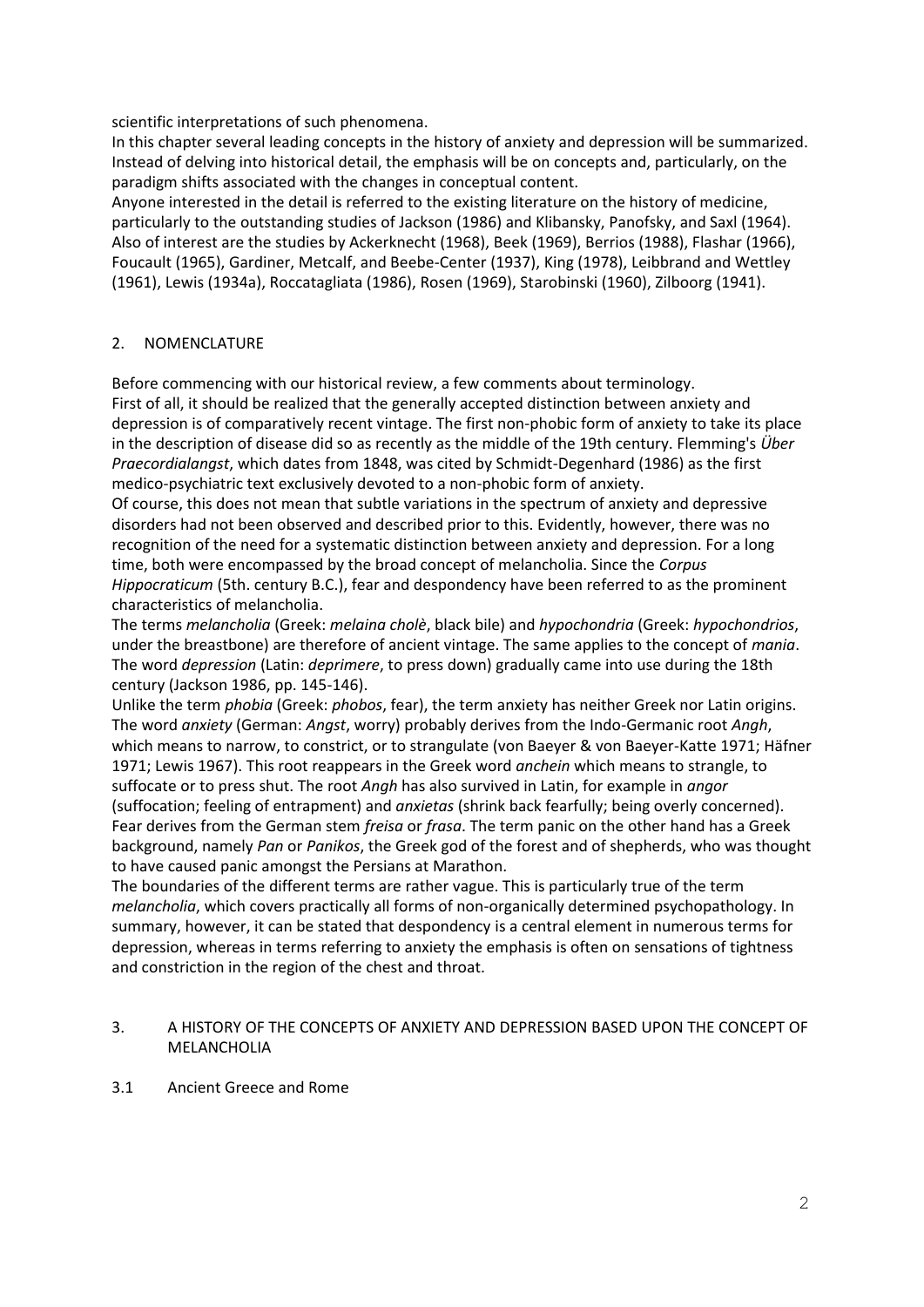Western psychiatry, just like somatic medicine, has its roots in Greek natural philosophy. In this philosophy, the traditional explanations of mental illness, based upon the supernatural, gradually diminish in significance. Clinical observation and reasoning become established practice. Natural philosophers attempt to elucidate the universal principle behind observed phenomena. They observe heaven and earth, the orbits of heavenly bodies and the course of the seasons, as well as the cycle of ascension, splendor, and decline in the living and the non-living worlds. They are dissatisfied with demonological explanations of mental illness, such as those found in the works of Homer, for example.

This does not mean that moments of speculation become a thing of the past, as can be seen from the *Corpus Hippocraticum*, for example. This work consists of a series of 70 medical texts dating from the 5th century B.C., which are attributed to Hippocrates and his pupils. The *Corpus* contains the earliest formulation of the theory of the four humors, or bodily fluids. This humoral theory was a modified version of the view, first encountered in the works of Empedocles, that the universe is made up of a mixture of four elements: earth, fire, air and water. Empedocles himself was probably influenced by the Pythagorean school's doctrine of the 'harmony of the spheres', which placed strong emphasis on notions such as tuning and equilibrium. According to the humoral theory, disease results from a disturbance in the natural balance (*dyscrasia*) of the elements. Blood, yellow bile, black bile and phlegm are the four bodily fluids or humors distinguished in the Hippocratic texts. These fluids were considered to be influenced by the seasons. Accordingly, blood would increase in the spring, yellow bile in the summer, black bile in the fall, and phlegm in the winter. In addition, each of the humors was associated with a pair of primary qualities. Thus blood was associated with heat and wetness, yellow bile with heat and dryness, black bile with dryness

and cold, and phlegm with cold and wetness (see fig 1).

#### Insert *Figure 1*: The Four Humors

To the Greek physician, disease was caused by a disturbance in the natural balance of the bodily fluids. This balance was influenced by all sorts of factors, such as seasonal changes, climate, geographical conditions, age, mental effort, as well as eating and drinking habits. The Greeks were well aware, for example, of the link between depressive phenomena and the fall. In addition to these factors, certain people were temperamentally predisposed to melancholia. The term temperament refers to a person's humoral constitution. Due to an excess of black bile, or to an increased susceptibility of the black bile to heat or cold, some people could have a natural tendency towards melancholia.

This suggests that the balance between the humors reflects a much broader biopsychological and ecological equilibrium. This is indeed the case. The ancient concept of disease must be seen against the background of the then popular idea of a fundamental likeliness of macroscosm and microcosm. Universe at large is a well-orderdered macrocosm. Its changes are reflected at the level of microcosm, the individual body for instance. This theme was to dominate the concept of disease for at least two millennia. It left no room for the principle of linear (unidirectional) causality, which began to dominate medicine in the middle of the 18th century. Nor can it be equated to the late 19th century concept of homeostasis, since this concept presupposes the idea of internal feedback, a notion which was quite foreign to the ancient Greeks. In Antiquity, disease was seen as a disorder reflected on all levels of existence, rather than as the consequence of an internal disorder. The excess of black bile in melancholia was the analogue of changes in the seasons, in dietary habits,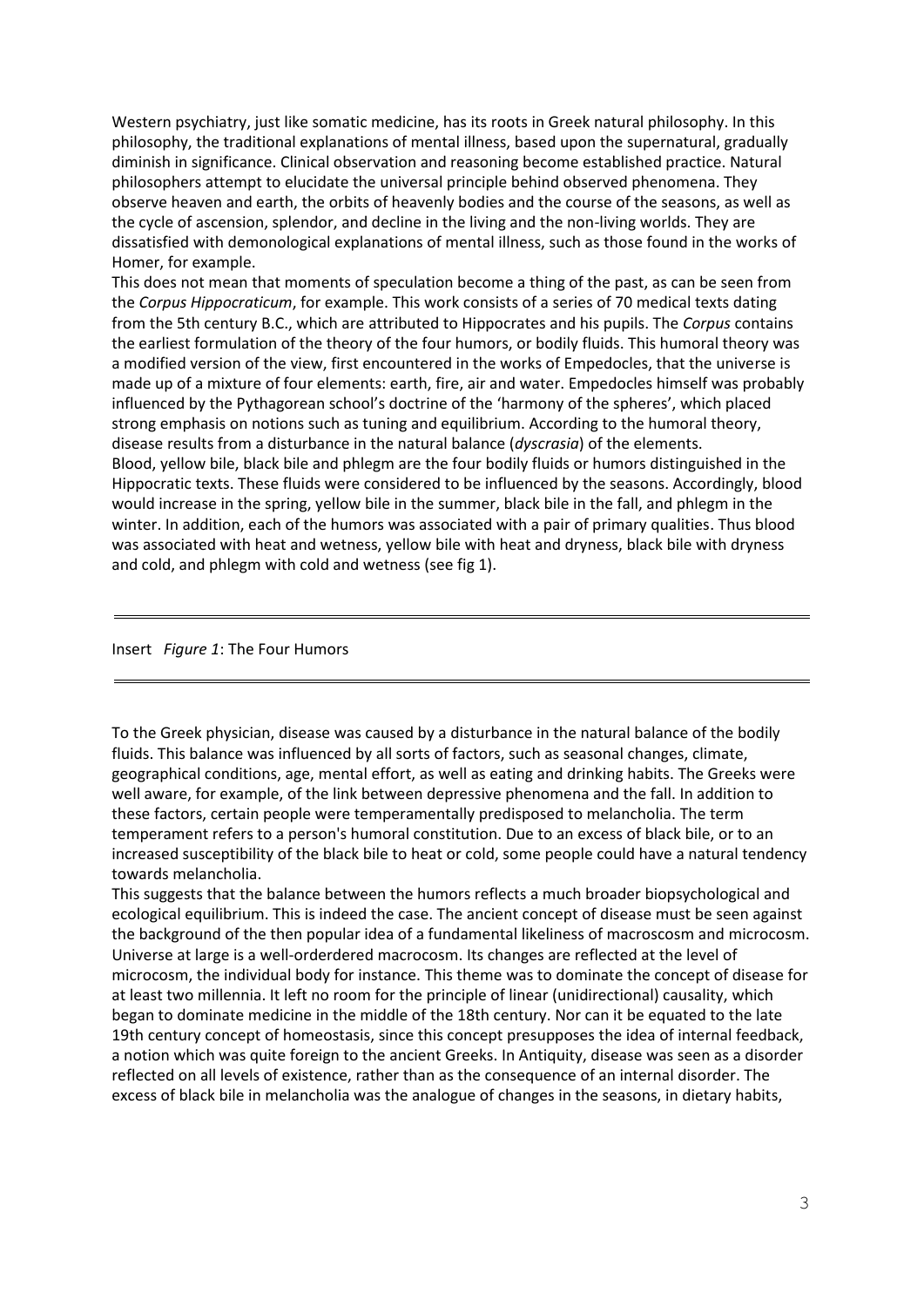and in psychological constitution (cf. Temkin 1973; 1977, pp. 422-5). The origins and conclusion of disease were not confined to the relative isolation of the body. Instead, disease reflected changes on all sorts of levels within the macrocosm.

The 20th century reader may suspect that there are conceptual problems here, however none seemed to exist for the Greek physician-philosopher. He seemed quite uninterested in the question of how all these different processes interacted with one other, choosing instead to ignore the problem. Some have suggested, for example, that the Greek outlook could not accommodate a psychogenic cause of mental illness. This is factually incorrect, since the literature of that time includes many examples of scholars becoming depressed through excessive study, and of melancholics consumed by feelings of guilt, hatred, or grief over a lost love. In addition, there is also a conceptual misunderstanding here. This occurs whenever modern ways of thinking begin to dominate the interpretation of humoral pathology. The humors are then reduced to purely biological phenomena (comparable to neurotransmitters) and the lovelorn state, or that of being overworked, to mere matters of psychology. Greek physicians undeniably thought of the *melainè cholè* as a substance which was both visible and tangible, even though they had never actually seen it. Nevertheless, they persisted in associating this unseen substance with all kinds of effects at the psychological and behavioral levels. From a 20th century point of view, this association could be seen as a metaphor. To the Greek physician, however, the notion of atrabiliousness (black bitterness) was a condensation of all sorts of very real experiences and perceptions. In short, even though the emphasis lay on what is now referred to as the biological component, the psychological connotation still was implied by the terms for the bodily fluids<sup>1</sup>. According to Aretaeus, bile means anger and black, much or furious:

"... in certain of these cases, there is neither flatulence nor black bile, but mere anger and grief, and sad dejection of mind; and these were called melancholics, because the terms bile and anger are synonymous in import, and likewise black with much and furious"

(Aretaeus; via Jackson 1986, p. 40).

For all that, black bile was the last substance to be ranked amongst the true bodily fluids. Initially interpreted as a breakdown product of yellow bile, black bile was first described as a natural constituent of the body in the *Corpus Hippocraticum*. Its change in status can probably be attributed to the dark-colored urine and feces observed in malaria sufferers and in patients with hepatic disease or gastric bleeding.

However, rather more than five centuries were to pass between this reference to black bile in the Hippocratic texts and the first summarized description of its effects. This summary, which can be found in the medical works of *Galen* (131-201 AD), was to serve as a model for medical thinking for centuries to come.

Galen owed a great deal to the work of *Rufus of Ephesus* (circa 100 AD), who me must thank for a description of various melancholic delusions, amongst other things. One such delusion was that of being an earthen pot, another was that of lacking a head. Rufus also influenced Arabic medicine and, through it, the medicine of the Middle Ages. It was Rufus from whom the great *Ishaq ibn Imran*, of 10th century Baghdad, reputedly derived his ideas about melancholia. The latter's work was to become the direct source for *De Melancholia* by *Constantinus Africanus* (11th century), a text which enjoyed great authority during the Middle Ages and the Renaissance (Klibansky, Panofsky, and Saxl, 1964, pp. 82 et seq).

The distinction between the three forms of melancholia, which he may have derived from Rufus, was considered by Galen to be of particular significance. He distinguished the following forms: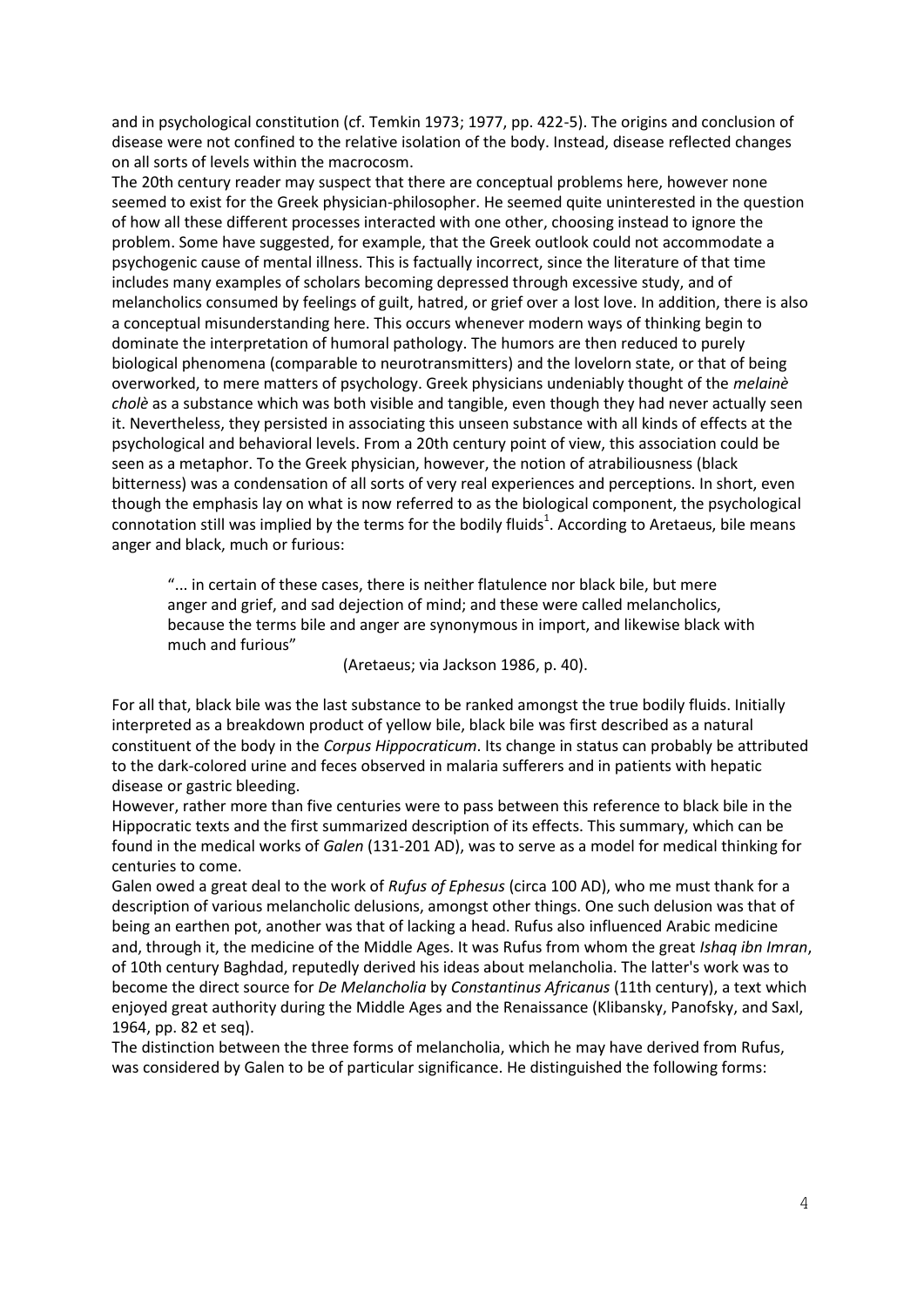- 1. a *generalized* form of melancholia, with the blood being full of black bile;
- 2. a *cerebral* form of melancholia, which only affected the brain;
- 3. an *hypochondriacal* form of melancholia involving the organs of the upper abdomen (cf. Galenus, pp. 89-94; Jackson 1986, p. 37; Leibbrand and Wettley 1961, pp. 122-125).

The first form, unlike the second, could be accompanied by other phenomena e.g. discoloration of the skin, cirrhosis of the liver and the accumulation of fluid. The mental manifestations of both the generalized and the cerebral forms were due to obstructed blood vessels in the brain, as a result of a thickening of the blood. Galen suspected that this obstruction led to a blockage of the channels through which the so-called *pneuma animalis* flowed. This *pneuma* was an ether-like substance, made up of small, lightweight, highly animated particles. From ancient times until well into the 17th century, it has been associated with all kinds of mental functions, including perception and imagination. In other cases, according to Galen, black bile caused cerebral tissue damage, leading to the impairment of intellectual functions in particular. In the third form of melancholia, disease symptoms were not interpreted as resulting from black bile, as such. Instead they were caused by a vapor emanating from this fluid, as a result of local warming in the hypochondrium. This smoky vapor, according to Galen, rose up into the brain, obscuring thought. It was this mental obscuration which explained the anxiety seen in melancholics. Galen compared it to the darkness of night, which induces a causeless fear in many people:

"As external darkness renders almost all persons fearful, with the exception of a few naturally audacious ones or those who were specially trained, thus the color of the black bile induces fear when its darkness throws a shadow over the area of thought [in the brain]".

(Galenus, p. 93).

Apart from generating this vapour, such local warming also converted one of the other bodily fluids to black bile, thereby producing an excess. Under circumstances such as this, melancholia would be characterized by heat rather than coldness. According to some later writers of the Galenic school, this explained motor restlessness and behavioral disorders, an interpretation with which Burton concurred in 1621.

In terms of treatment, it was the distinction between the three forms of melancholia, which became of primary importance. Phlebotomy, the pre-eminent therapy for the generalized form, was ineffective in the treatment of the other two forms of melancholia. These required alternative measures to be taken. Mention is made of changes in eating and drinking habits, the use of emetics and laxatives, and attaining a correct balance between rest and physical exercise. Galen was aware that, whilst the manifestations of anxiety and depression are tremendously varied, the heart of melancholia consists of despondency and anxiety, especially the fear of death:

"Although each melancholic patient acts quite differently than the others, all of them exhibit fear or despondency. They find fault with life and people; but not all want to die. For some the fear of death is of principle concern during melancholy. Others again will appear to you quite bizarre because they dread death and desire to die at the same time.

Therefore, it seems correct that Hippocrates classified all their symptoms into two groups: fear and despondency. Because of this despondency patients hate everyone whom they see, are constantly sullen and appear terrified, like children or uneducated adults in deepest darkness."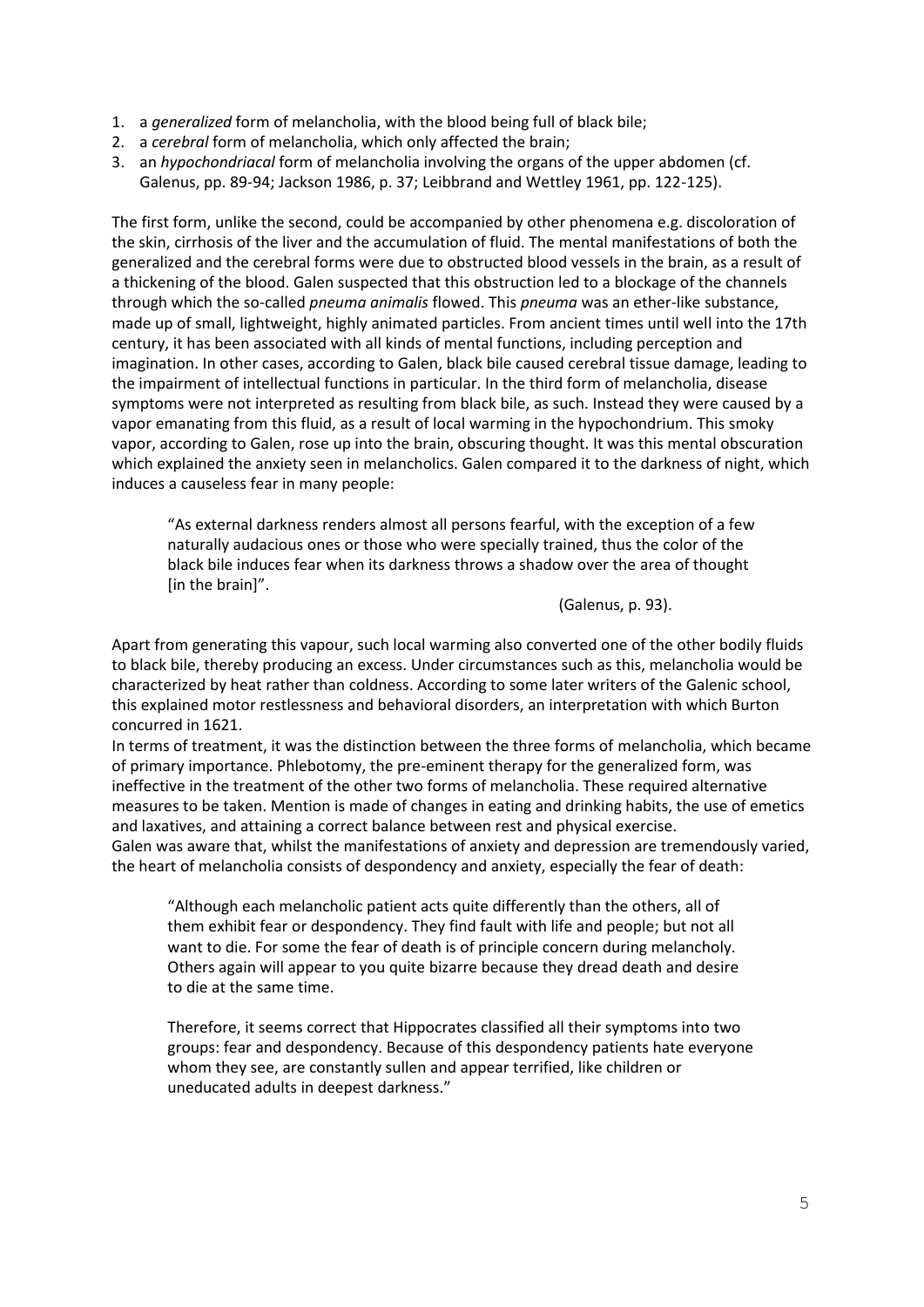(Galenus, p. 93)

The link between melancholia and mania had already been established by Aretaeus of Cappadocia, who lived around 150 AD (cf. Leibbrand & Wettley 1961, pp. 111-116). However, in the work of Galen, this link is conspicuous by its very absence. In the Hippocratic texts, the term *mania* was frequently used when referring to mental illness in general, even though the link with the action of black bile had already been established. In the centuries which followed, mania and melancholia gradually became delineated as disorders having a certain periodicity, but with contrasting outward expressions. Nevertheless we must exercise caution, and not be over hasty in identifying these ailments with the present-day, bipolar disorder. The term *melancholia* still has very wide connotations, incorporating many different forms of psychosis and all kinds of neurotic symptoms. *Mania*, on the other hand, specifically refers to the various forms of emotional restlessness and motor excitation.

In fact, mania and melancholia together encompass virtually the entire field of prolonged psychopathology, that is, chronic diseases not associated with fever. The third form of mental illness, *phrenitis*, is both acute and associated with fever. The obvious comparison here is with delirious visions and acute psychoses. Epilepsy had a place all of its own. Viewed by the Greco-Roman world as a "sacred disease", it includes forms which are transitional between classical epilepsy and melancholia.

# 3.2 The Middle Ages

During the Middle Ages, ideas about anxiety and depression actually changed very little. Scholars continued to build upon the foundations created by the Hippocratic-Galenic school. For many centuries, Alexandria, with its enormous library, was the center of research and contemplation. One area of Byzantine medicine, as it is known, is particularly worthy of mention in connection with the subject under discussion. This concerns the work of compilers such as *Oribasius of Pergamon* (325- 403), *Alexander of Tralles* (525-605) and *Paul of Aegina* (625-690). These scholars classified existing ideas from many different sources, without adding any significant contributions of their own. At about the same time, the work of the Greek authors began to be translated into the Semitic languages. This task was carried out by Christians who had fled the Byzantine Empire, as well as by Arab authors. This was how Arabic medicine came to assimilate its Byzantine inheritance, in addition to influences from India and even China. By the end of the first millennium, writers from the Eastern Caliphate (Baghdad), such as *Rhazes* (865-923) and *Avicenna* (980-1037), had produced medical treatises of their own. Avicenna's *Canon of Medicine*, in particular, was to dominate medical ideas for centuries to come. From Persia came another significant figure, *Ishaq ibn Imran* (early 10th century), who has been referred to previously. It was his work on melancholia which inspired the great and influential treatises on the subject by the encyclopedist *Constantinus Africanus* (1020?-1087). Originally from North Africa, Constantinus subsequently lived in Salerno and later moved to Monte Cassano. His work reflects that of Ishaq, in that he also devoted an extraordinary amount of consideration to psychogenic causes of melancholia. Later on, famous scholars from the Western Caliphate (Spain), such as *Averroes* (1126-1198) and *Maimonides* (1135- 1204), were also to exert an influence on medicine. In the late Middle Ages, however, authors dealing with melancholia mainly referred to the works of Avicenna and Constantinus (Jackson 1986, p. 63).

In the late Middle Ages, medical knowledge was mainly concentrated in monasteries and in cathedral schools. Moreover, various university medical schools were in the ascendent, the best known of these being Montpellier, Bologna and Padua. In addition to continued classification, some scholars now began to apply morality to humoral pathology (cf. Klibansky, Panofsky, and Saxl, 1964,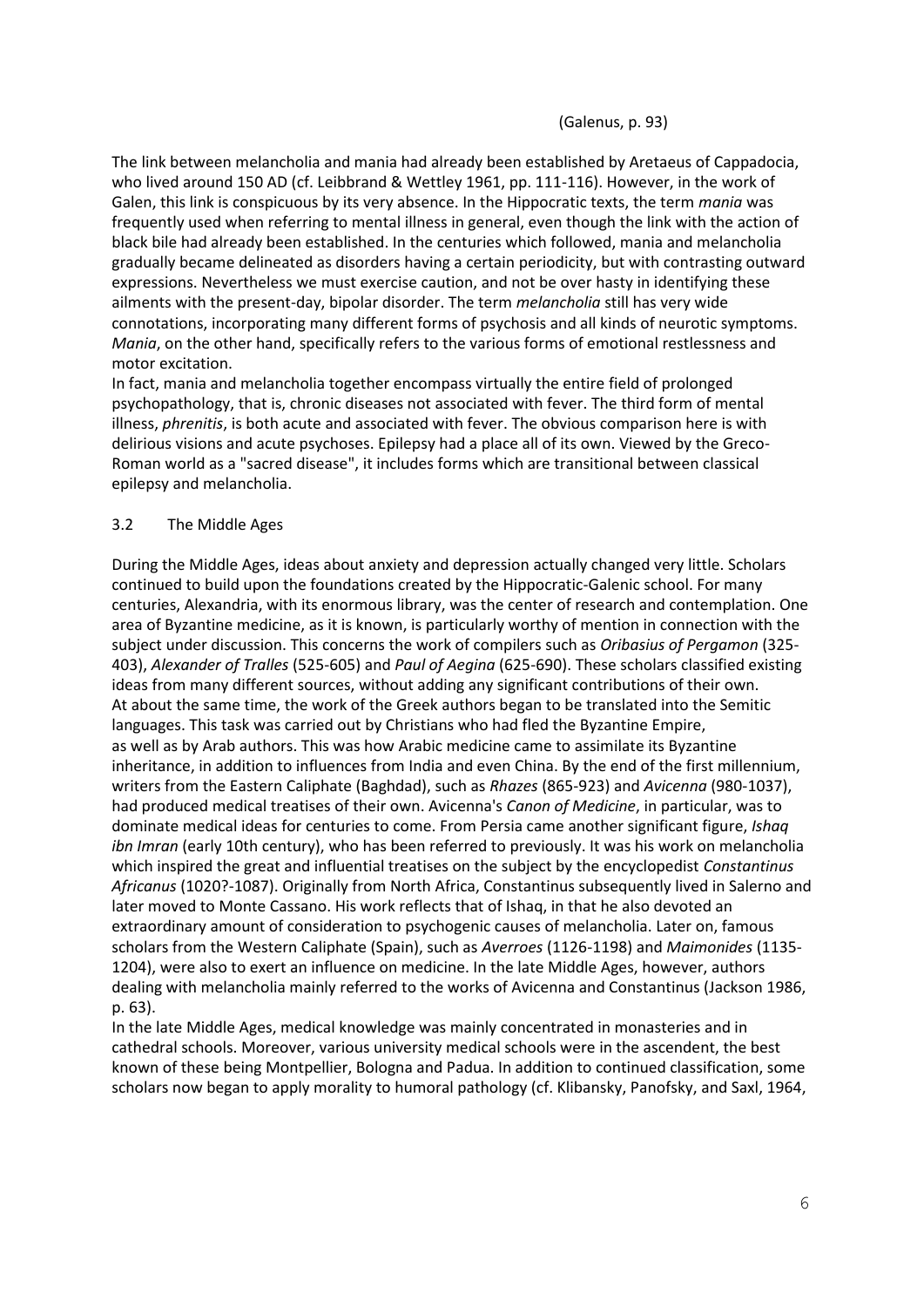pp. 105-110). This led to melancholics being described by some as degenerate, along with phlegmatics and cholerics. Sanguinics, on the other hand, were considered to represent man, as God had intended he should be, at the Creation. Melancholia was also associated with *acedia*, a sort of listlessness and restless boredom, accompanied by a longing for change of environment. As long ago as the fourth century, Cassianus described this condition in the monks of desert monasteries, not far from Alexandria. The afternoon demon would appear around the sixth hour. It bred in the monks a loathing for their own cells, a disdain of the other brothers and a slothful unwillingness to take part in the routine activities of monastic life. Acedia, in the guise of Sloth, was to become one of the Seven Deadly Sins of the Middle Ages (cf. Jackson 1986, pp. 65-77; Klibansky, Panofsky, and Saxl, 1964, pp. 300 et seq).

One particular development in the continuing systematizing of humoral pathology, was an accentuation of the difference between two forms of melancholia. In addition to melancholia as a result of an excess of natural black bile, a second form was discerned, being caused by an excess of unnatural black bile. Unnatural black bile was thought to be produced by the combustion, or degeneration, of one of the four bodily fluids. In cases of an excess of natural black bile the characteristics of the melancholic temperament became more prominent. In such patients, meditation gave way to brooding. Their previously sincere and caring attitude to life, plunged into one of anxiety and gloom. They would stare at a single point, be incommunicative and avoid all contact. Beek, whose *Waanzin in de Middeleeuwen* (Madness in the Middle Ages) is, unfortunately, not available in an English translation, summarizes the writings of many authors as follows:

"An excess of melancholic humor, which is thick and sediment-like, imparts a red color to the head. The patient also experiences a feeling of heavy-headedness. He tastes a bitter-sweet taste, the sediment of the humor. The pulse is weak and the veins full. The urine is thick and red-colored."

(Beek 1969, p. 98, my translation; cf. also Klibansky, Panofsky, and Saxl 1964, pp. 86-90)

Although the combustion or degeneration of black bile presents a broadly similar picture, there is the added element of a pre-occupation with death:

"They become agitated about funerals. Believing that they are about to die, they lie on graves and collect the bones of the dead. The pulse is hard and tense, the urine is lead-colored and thin."

(Beek 1969, p. 98)

The picture which developed as a result of burned yellow bile was one of mania. Patients ranted, raved and screamed all day long. Referring, once again, to Beek:

"They lie awake. They exhibit excessive movement, jumping and running around. They are reckless and quarrelsome, wanting to beat those around them, preferably with an iron bar. In the grip of the mania, they throw themselves through windows. The choleric temperament is characterized by a lack of inhibition, wild behavior, recklessness, constant motion and rage. Such patients have a lemon-colored complexion, their urine is thin and yellowish, the pulse hard and rapid. It is thought that sufferers do not feel the cold because the combustion of the bile keeps them warm."

(Beek 1969, p. 98)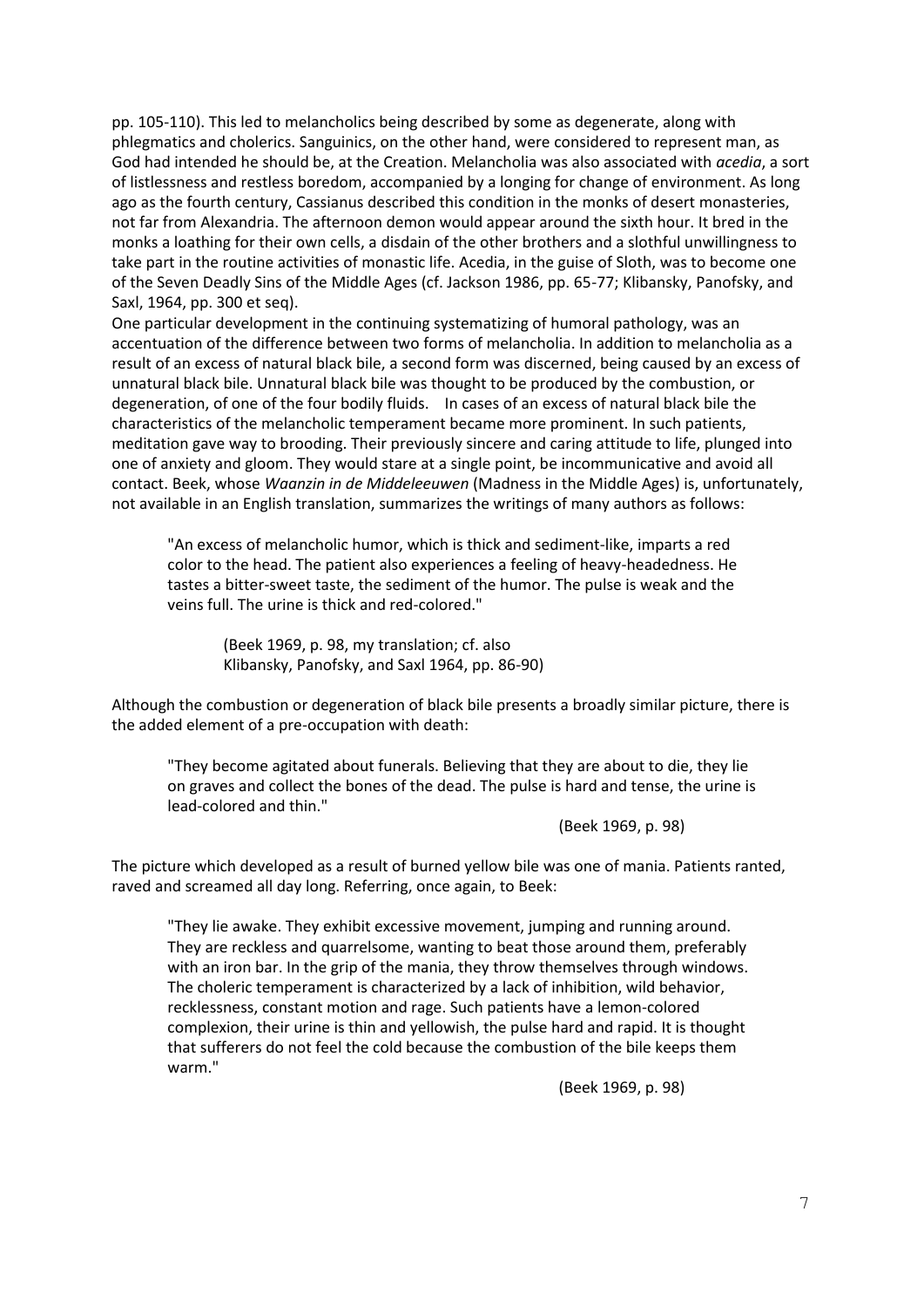Conversely, the combustion of blood produces feelings of happiness rather than of sadness:

"They talk and laugh the whole time, wanting to dance and make merry all whole day long. Their temperament type is one of happiness, laughter and loquacity. Their urine is thick and reddish brown."

(Beek 1969, p. 98)

Degeneration of phlegm, on the other hand:

"induces apathy, inertia and absent-mindedness. Feeling heavy-headed, these patients neither move nor laugh, nor do they feel joy. In people with this type of temperament, inertia, drowsiness and forgetfulness come to the fore. Characterized by a moist mouth and nostrils, and a pale white complexion, they are referred to as lymphatics. Believing themselves to be fish, they ask for water all day long and pine for a river, or the sea. Their pulse is small and weak, their urine pale, whitish and of medium thickness."

(Beek 1969, p.98)

In tracing the origins of melancholia, factors other than the humors (combusted or otherwise) must be taken into consideration. These were the complexio (the temperament and primary qualities) of the brain and the condition of the rest of the body. A brain which is overly dry, or excessively cold, has an increased susceptibility to disease. A weak heart lowers the threshold against developing melancholia. Particular and frequent mention is made of the relationship between heart and head. Heart palpitations, for example, are the expression of an affection of the heart. Obviously, there is a relationship between the malfunctioning of this organ and a person's state of mind. After all, did not the *spiritus vitalis* ascend from the heart to the brain, where it influenced the *spiritus animalis*? In medieval medicine, the nature of these influences was connected to the localization of functions in the different ventricles. The anterior (or lateral) ventricles were associated with imagination (*imaginatio*), the median (or third) ventricle with reasoning (*ratio*) and the posterior (or fourth) ventricle with memory (*memoria*). Melancholia was usually linked with a disorder of the middle ventricle. Conditions which involve hallucinations and delusions, such as mania and psychotic depression, were based upon disturbances to the equilibrium of the anterior ventricles. Classification was extended to include therapeutic procedures. Polypharmacy had been popular even in ancient times, with leading roles being played by black hellebore and extracts of mandragora. In addition, regulation of the so-called *non-naturalia* (external or environmental factors) remained an important part of the therapeutic arsenal. Traditionally, six such factors were identified. These were air, physical exercise and rest, waking and sleeping, food and drink, retention and excretion of body products and the passions of the soul.

As regards *Air*: The patient should be kept in a warm, moist environment, the door of his house should preferably face east.

*Rest and Exercise*: The aim should be to reduce sensory excitation and to achieve relaxation. The patient should preferably be nursed in a dark room. The walls should be bare of pictures, since these might over-stimulate his imagination.

A not overly arduous walk, when the time is ripe, is beneficial for the maintenance of body temperature, as are massages and hot baths. An excess of body heat, however, dries out the body and causes melancholia.

*Waking and Sleeping:* The patient should sleep neither too little nor too much. *Food and Drink:* This sickness can result both from overeating and from excessive fasting (as seen in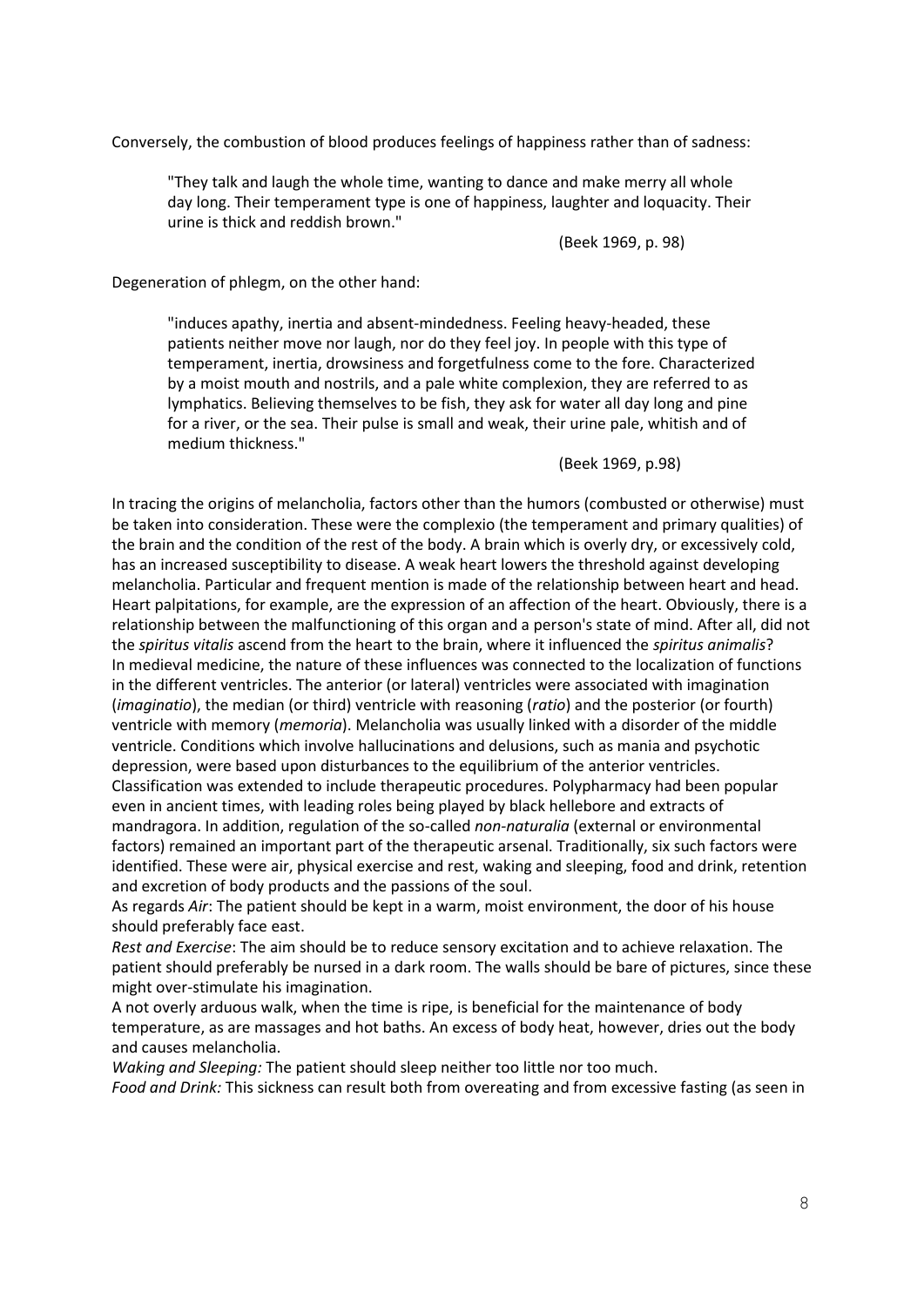the ascetics). Food must be easily digestible. Vegetables such as lentils and beans give rise to flatulence and therefore cause melancholia. Peppery spices, garlic, leeks and onions must be avoided since they can burn the humors. The same applies to both mature and salted meat, the meat of forest animals, mature cheese, vinegar and fish. A heavy wine, rich in sediment, causes sickness, whereas a light, young wine can actually raise the spirits.

*Retention and Excretion:* Melancholia can result from the accumulation of those bodily fluids which are normally discharged, such as menstrual blood, sperm, or hemorrhoidal blood. The same is true of feces. Evacuation sometimes requires mechanical assistance, for example in constipation, the non-appearance of menstruation, or the non-bleeding of hemorrhoids. Coitus is generally to be recommended, although men with low potency should avoid over-indulgence. Bathing, whether in a herbal bath or just with plain water, is an important therapeutic agent, which can also facilitate evacuation. However, excessively hot baths can induce madness.

Finally, regarding *Passions of the Soul*: Excessive fear, hatred and grief should be avoided. The same applies to excessive study and to intense preoccupation with a particular task. Nevertheless, anxious and inhibited melancholics can actually be cured by either a fierce rage or a sudden shock. Generally speaking, however, these passions should be kept under control. Discussion and philosophical reading can both be useful in calming the patient.<sup>2</sup>

#### 3.3 Intermezzo: Melancholia as a Characteristic of Genius

We have placed great emphasis on the continuity of the medical debates regarding melancholia. This continuous dialogue spans the centuries, from ancient times up to the Middle Ages and, as we shall see, even beyond. There are, in all, three closely related concepts:

- 1. natural black bile;
- 2. the disorder of melancholia, based on either
	- a) an excess of natural black bile, or
	- b) the combustion of one of the four body humors (*melancholia adusta*);
- 3. a chronic predominance of natural black bile in people
	- with a melancholic-type temperament.

In spite of the allegorizing and moralizing interpretations, the concept of melancholia retained its link with humoral pathology. This doctrine, however, was not entirely undisputed in ancient times. The empirical school, for example, considered the theory of bodily fluids to be too speculative. There was also the methodist school, which sought refuge in a much simpler classification of disease (involving the *status strictus* versus *status laxus* or, in other words, the respective contraction and relaxation of the so-called internal pores). We also found that, with regard to the temperaments, there was some doubt about the normalcy of the character variations (cf. note 1). There is another line which, in terms of the theme of this review, is even more important. This proceeds from Plato and Aristotle, via the Florentine School of the Middle Ages (Marsilio Ficino) and Robert Burton (1621) in The Renaissance, to William James (1902) in the present century. It is a line of thought which regards the melancholic as exhibiting certain traits of genius. There is the famous

opening line from the thirtieth book of Aristotle's *Problemata*:

"Why is it that all those who have become eminent in philosophy or politics or poetry or the arts are so clearly of an atrabilious temperament, and some of them to such an extent as to be affected by diseases caused by black bile, as is said to have happened to Heracles among the heroes?"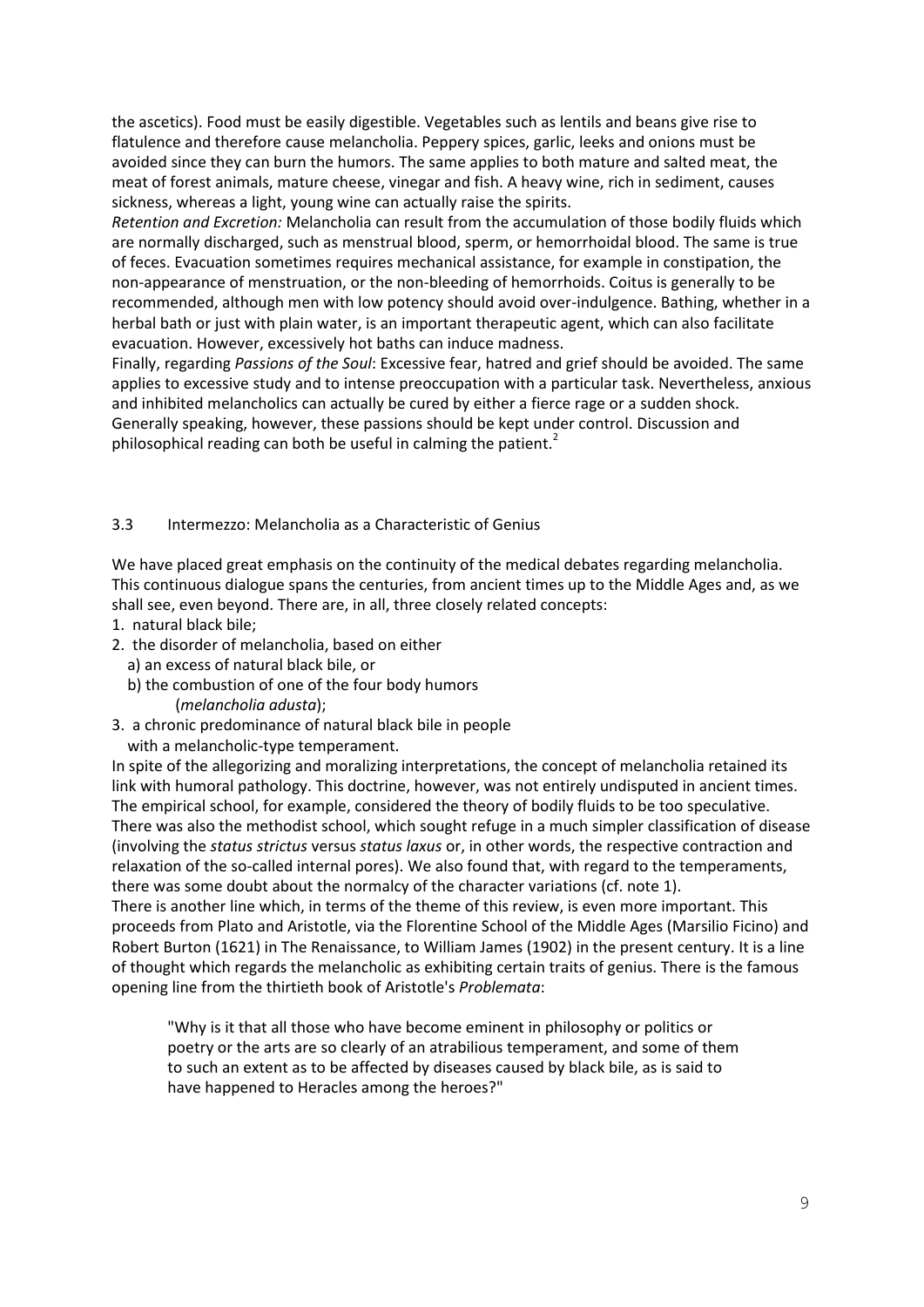# (Aristotle, Problemata, 953a 10)

Aristotle seeks a natural explanation for this "madness which comes from the gods". This is in contrast with Plato's *Phaedrus* (244b-250), which offers a mythological description. Aristotle suggests that the eminence of the poets, politicians and philosophers in question could be ascribed to an optimum warmth of the black bile. Black bile, by its very nature, was thought to be sensitive to changes of temperature. When cooled, it brought about "apoplexy or torpor or despondency or fear". Heating induced "cheerfulness accompanied by song and frenzy and the breaking forth of sores and the like" (954a 21-26). In the case of a "man of genius", black bile, which is as such a pathogenic fluid, is in an optimum state. Such a person represents the normal within the abnormal or, in the words of Klibansky, Panofsky, and Saxl (1964, p. 40), an "eucrasia within an anomaly".

During the Renaissance, a time of revived interest in astrology, this association between melancholia and genius acquired a special meaning. In Antiquity, the planet *Saturn* had been associated with *Kronos*, the son of *Uranus* (the god of Heaven) and *Gaia* (the Earth goddess), who had been banished to the underworld after the castration of his father. Now, Saturn gradually turned into a symbol of the ambivalence of intellectual and artistic life. According to ancient astrology, Saturn was the planet of gloom, desolation, decline and old age. However, the Neo-Platonists claimed that Saturn, as the highest planet, was the planet of the elevated, of ecstatic release from earthly things and happenings (Klibansky, Panofsky, and Saxl 1964, pp. 133-195). *Marsilio Ficino* (1433-1499), Neo-Platonist of the Florentine school as well as a priest and physician, depicted Saturn as the heavenly body whose rays influenced the vital spirits of the brain (*spiritus animalis*), which were thought to connect the physical to the spiritual. This influence was described as a kind of saturation process, one to which those born under the sign of Saturn were especially sensitive. Although enjoying intellectual powers and creative talents far exceeding those of others, there was a tragic element to these people. They spent their lives teetering on the very brink of catastrophe and they were especially susceptible to melancholia. Black bile was identified with the earth, including the very center of the planet itself, which meant that such people tended to have a deeply penetrating understanding of existence. The association with Saturn, the highest of the planets, meant that they aspired to higher planes of thought (Klibansky, Panofsky, and Saxl 1964, pp. 241-274). The novel element here is the heightening of self-consciousness, the awareness of man's vulnerability to catastrophe and decline. Their view of life took on a nostalgic and tragic tint. This outlook was to recur in a variety of different forms in later periods, as, for example, in the Elizabethan literature of the 16th and 17th centuries (Elizabethan Malady; cf. Klibansky, Panofsky, and Saxl 1964, pp. 228-240).

# 3.4 The Renaissance and 17th and 18th Centuries

The Renaissance was not only an age of heightened self-awareness and the era of *Homo literatus*, with his knowledge of the classics, it was also the time of alchemy. It was this which lent impetus to the interpretation of disease in terms of chemical change, an approach which texts on the history of medicine refer to as *iatrochemistry*. Substances such as salt, sulfur and silver became the focus of attention. Paracelsus (1493-1541) was one of the first to apply the newly gathered knowledge to medicine, in an attempt to break down the hegemony of humoral pathology. He did not, however, renounce the doctrine of the temperaments and of the elements. Melancholia now became associated with the qualities of the chemical elements, which are sharp and acidic. Thomas Willis (1621-1675), renowned for his *Two Discourses Concerning the Soul of Brutes*, expounded the theory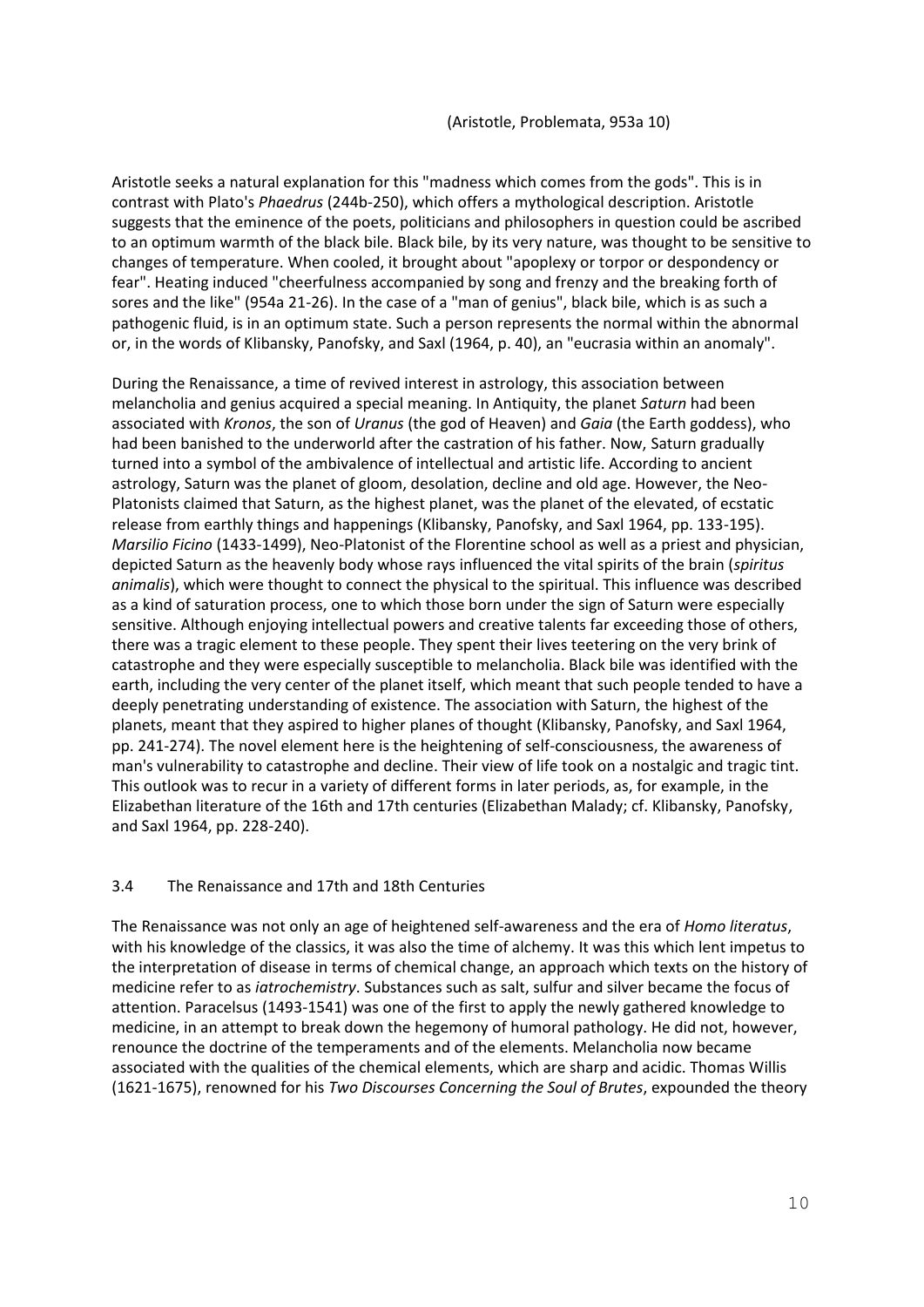that, in melancholia, the blood became "salino-sulphureous", causing the *spiritus animalis* to adopt a different pattern of motion (Jackson 1986, p. 112).

The high point of 17th century medical literature on melancholia, however, was Robert Burton's *The Anatomy of Melancholy*, published in 1621. This work, which may seem somewhat bizarre to the modern reader, offered a compilation of all contemporary knowledge on the subject of melancholia. Greatly indebted to ancient medicine and philosophy, Burton punctuated his arguments with references from ancient times. He subscribed to the dichotomy of the passions (derived from Thomas Aquinas), a doctrine which was generally accepted at the time. Here, the passions which predisposed one towards desire (*passiones concupiscibiles*) were distinguished from those which predisposed one towards rage (*passiones irascibiles*). 'Sorrow' and 'fear', emotions ('perturbations') belonging to the latter category, were described by Burton as being directed at the evil which crossed one's path. Sorrow was related to disaster in the present, fear, to disaster in the future. Burton considered sorrow to be a major cause of melancholia, as well as one of its manifestations. It was:

"... an inseparable companion, the mother and daughter of melancholy, her epitome, symptom, and chief cause."

(Burton 1621, p. 298)

The same was true of fear, the emotion most able to hold the imagination in thrall (*ibidem*, p. 302). The imagination was:

"... *medium deferens* of the passions, by whose means they work and produce many times prodigious effects."

(Burton 1621, p. 297)

Burton went on to add, however, that the converse was also true, since imagination serves to enhance the impact of emotions.

In discussing the symptoms of melancholia, Burton considered fear and sorrow to be just some of the phenomena affecting nearly all of those suffering from this condition. Although these emotions were relatively non-specific phenomena, this did not mean that they were unimportant. Burton was acquainted with many of the forms of anxiety known today. He made reference to fear of death, to fear of losing those who are most important to us and to paranoid anxiety. He also cited anxiety based on ideas and delusions of reference, fear associated with depersonalization, delusional depersonalization and hypochondria. Other forms which are mentioned include agoraphobia (!) and many other kinds of specific phobias, such as fear of public speaking, fear of heights, claustrophobia, anticipatory fear and hyperventilation (Burton 1621, pp. 442-449). The physiology of emotions was strongly emphasized in René Descartes' *Les Passions de l'âme* (The Passions of the Soul), which was published about a quarter of a century later (Descartes 1649; cf. Riese 1965; Rorty 1982). This emphasis on physiology had a distinctly mechanistic flavor, in keeping with the contemporary trend towards a general mechanization of the world view. A trend which, in medicine, would only really take off in the 18th century (*iatromechanics*; cf. King 1978). According to Descartes, passions not only prepare the body but also predispose the soul to desire that for which the body is being prepared. The physical manifestations of emotion therefore provide some degree of insight into the function of emotions.

Fear and anxiety did not rank highly amongst the passions (cf. *Les Passions de l'âme*, articles 34-39, 58, 165, 174, 176). Indeed, Descartes considered the emotion of fear to be quite useless.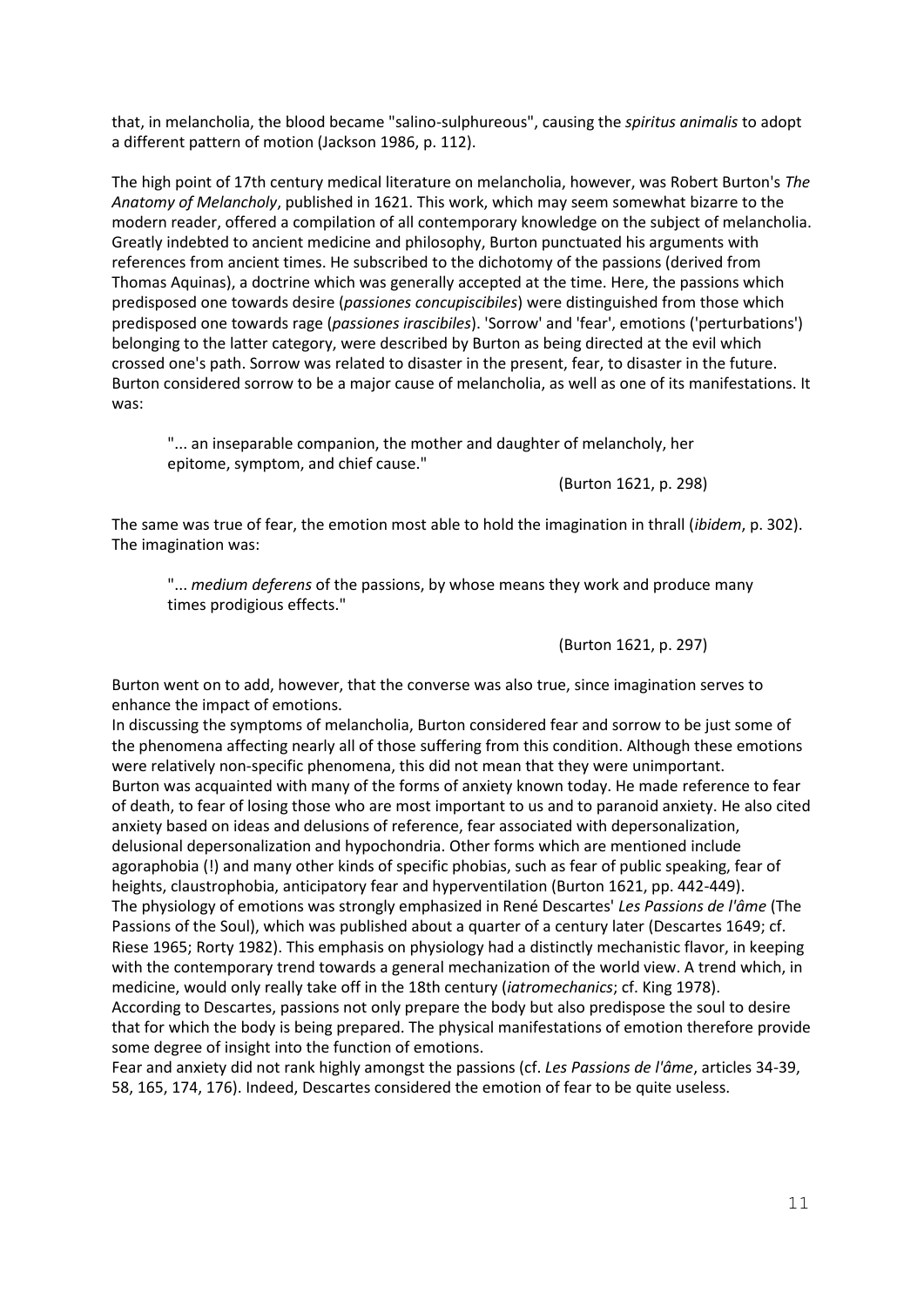Nevertheless, his descriptions of the processes which give rise to fear are worthy of mention, since they are representative of the 17th and 18th century mechanistic view of disease. According to Descartes, the sight of a dangerous animal caused certain particles (the 'esprits animaux' or *spiritus animalis* referred to previously) to be released by the pineal gland. Although invisible, these rapidlymoving particles were quite material in nature. They traversed the neural pathways to reach the heart, the leg muscles and the circulatory system. This gave rise to the physiological component of the 'fight' or 'flight' response. The altered distribution of blood then caused a rush of these 'esprits animaux' to the brain. Here, the pores associated with fear were opened, directing the 'esprits' onwards, back towards the periphery. Mental influences were not, therefore, presumed to be involved in the generation of fear. Instead, fear was seen as a complex, but purely physiological, reflex.

Although emotional perception was secondary, consisting of the registration of pineal gland movements, Descartes believed that such registration had a purpose, namely evaluation. It facilitated the perception of objects in terms of their effects upon us, whether beneficial or otherwise<sup>4</sup>. Properly employed, passions predispose the soul to desire those things which are naturally good for us. In this resigned adaptation to the eternal laws of nature, one can detect the aftereffects of the *Stoa* - aftereffects which extend to the implicit morality of certain modern day forms of psychotherapy.

Descartes' emphasis on mechanics was not accepted by the medical world until the closing years of the 17th century. It enjoyed a brief flowering in the period around 1750 before giving way to other interpretations. Those associated with iatromechanics, as it was called, included men such as *Pitcairn*, *Hoffmann* and *Boerhaave* (whose work reveals traces of a humoral pathology, interpreted from the point of view of fluid dynamics). Boerhaave and Pitcairn favored a *vasocentric* approach, seeking the origins of melancholia in the modified flow patterns and viscosity changes of liquids in the blood channels. Hoffmann was one of the first to consider a *neurocentric* approach. He considered nerves to be hollow tubes containing a flowing liquid. Under normal circumstances, this neural fluid was thin and volatile, however if it thickened to an earthy, slimy consistency then melancholia developed.

Under the influence of Isaac Newton, men such as *Mead* and *Cullen* (who was the first to use the term neurosis) speculated that this neural fluid might also have electrical properties. Cullen and others thought of this neural fluid as a tenuous, highly mobile substance, which was related to ether. This ether-like substance did not actually flow, instead it transmitted motion to the various parts of the body by means of vibration. This caused the fluid hydraulics model of mental illness to be discarded. At the time, there was only a vague notion of electrical phenomena. These were linked to the vitalistic interpretation of disease, the central concepts of which were tone and irritability. Cullen considered the irritability of the nervous system to be responsible for tissue tone (cf. Lopez Pineiro 1983, p. 12).

Meanwhile, the clinical description of melancholia had remained virtually unchanged. Some still cited the Galenic trio of generalized, cerebral and hypochondriacal melancholia. However there were those, such as Boerhaave for example, who interpreted this classical triad merely as stages on a continuous scale of severity. Some authors were inclined to uncouple hypochondria from melancholia (of which it was the least serious form) and link it instead with hysteria. According to *Sydenham* and *Lorry*, for example, hysteria in women was equivalent to hypochondria in men. The 18th century was a time bursting with tensions and contrasts, with shifts and changes. Humoralism gave way to solidism (the explanation of disease based on the properties of the organs and tissues). Iatrochemistry gave way to iatromechanics, which in turn was replaced by ideas such as tone and irritability. Vasocentric views were replaced by neurocentric ones. Meanwhile, vitalistic views of disease blended with speculation on the electrical properties of neural fluids. Each of these various approaches was considered to be compatible, incompatible or related to one other (cf. King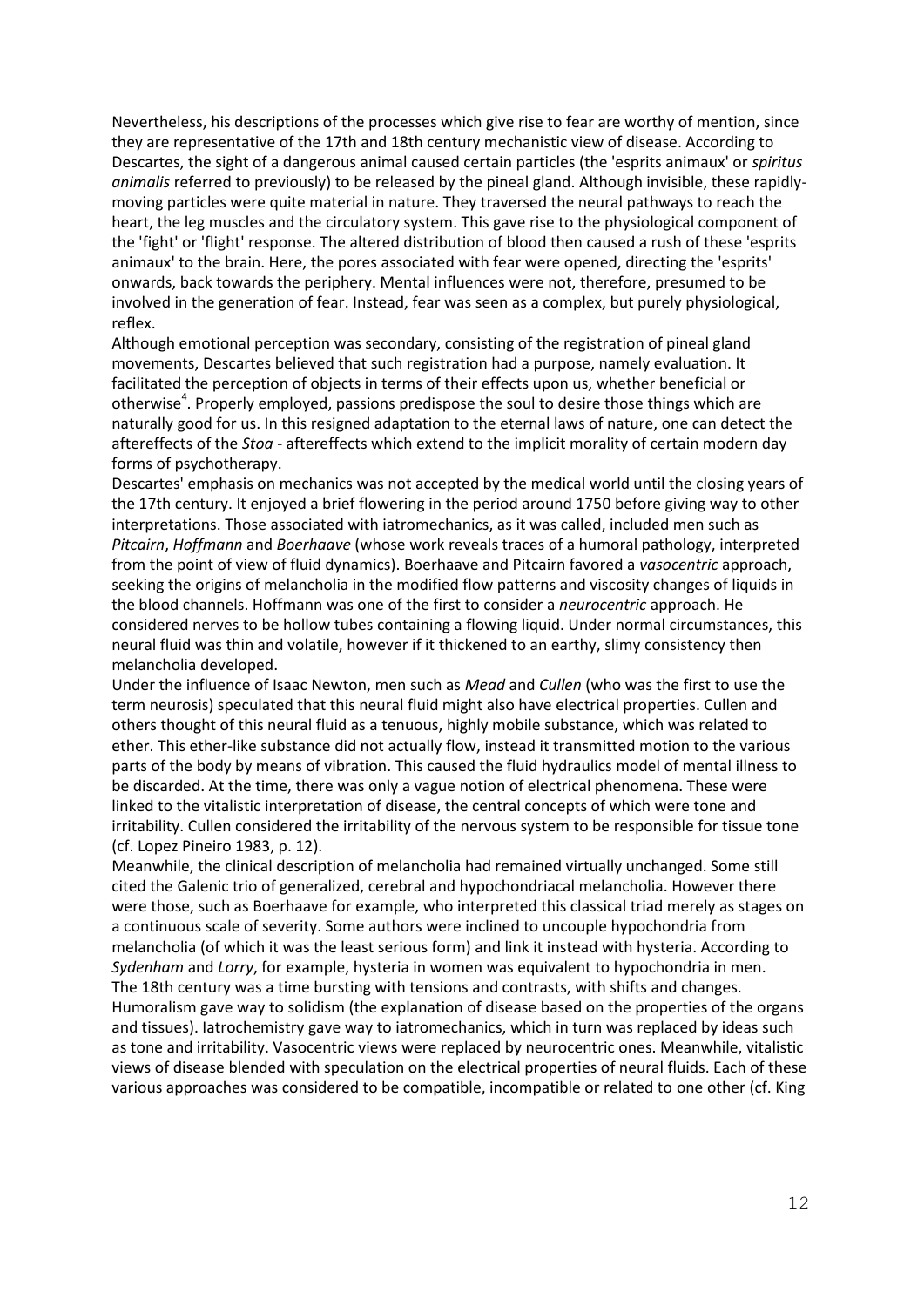1978). The rational framework of the early 18th century clearly offered medicine of that time the requisite intellectual freedom in which to forge its principle concepts.

Towards the end of the century this all began to change. Pathological anatomy had expanded enormously, and greater emphasis was being given to clinical observation and description. It was a time of sensualism and of a fascination with sensory perception. Notions such as irritability bear witness to a preoccupation with the hypersensitivity of the nervous system and of the senses. The end of the 18th century saw the final demise of humoralism. During the same period, the notion that melancholia originated in the blood, or in the functions of the liver or spleen, was also dismissed. The central nervous system replaced blood and abdominal organs. Today, the idea of temperament is all that remains of humoralism. Although it has no place in the scientific view of character and personality, it still exists as metaphorical expression for the experiences of despondent people.

# 3.5 The 19th Century: The Further Disintegration of the Concept of Melancholia

The concept of partial insanity was popular in the nosographical schemes of the 18th century and the first decades of the 19th century (Starobinski 1960, p. 55). As has been noted, medical scholars of the late 18th century were fascinated with the sensitivity and irritability of the nervous system. This, together with the fast growing influence of faculty psychology (which sharply distinguished between intellect, will and imagination), may have contributed to the popularity of the concept of partial insanity. This was not particularly novel, it was more the emphasis of an element of meaning found in descriptions of melancholia dating from ancient times (e.g. those of Aretaeus and Galen). For centuries it had been observed that the thoughts and ideas of the melancholic were confined to a single theme, often to the extent that they became delusional. Melancholia was traditionally considered to be a delirium without fever, accompanied by fear, despondency and additional phenomena such as restlessness, insomnia, weariness and discomfort in many parts of the body. In addition, however, frequent reference was made to the monothematic content of the melancholia sufferer's ideas and thoughts (for a review, see Jackson 1983).

Late 18th century medicine had a neurocentric orientation, one which tended to focus upon sensitivity and cognitive capabilities. This may, perhaps, have influenced the classification of mental illnesses into disorders in which the powers of judgement were completely incapacitated, and those in which this was only partly the case (partial insanity). Melancholia was considered to fall within the latter category, a view which can be found, for example, in the *Traité médico-philosophique sur l'aliénation mentale* (Medical-Philosophical Treatise on Mental Disorder) by Philippe Pinel (1745- 1826; Pinel 1801). Pinel also considered mania to belong to this 'melancholia with delirium'. This (temporary) identification of melancholia with partial insanity completed the decline of a concept which for centuries had dominated the description of mental illness. Melancholia was divided up, and its various parts were classified under other disorders. A number of things contributed to this redistribution, such as resistance to humoral pathology and its terminology, more detailed observation (as a side effect of growing institutionalization) and rationally-inspired expectations regarding psychology's ability to influence mental illness (see Porter 1978, pp. 8-38; especially pp. 16-20).

The first line of demarcation was given with the idea of partial insanity itself, since some melancholics exhibit no signs of insanity (delirium) whatsoever. That is to say, none of their thoughts and ideas would be regarded as psychotic in the modern sense. In the *Manual of Psychological Medicine*, which he wrote in collaboration with Bucknill, *D. Hack Tuke* (1827-1895) distinguished between simple melancholia, in which the intellectual powers were intact, and complicated melancholia, in which they were not. The distinction applied by *Henry Maudsley* (1835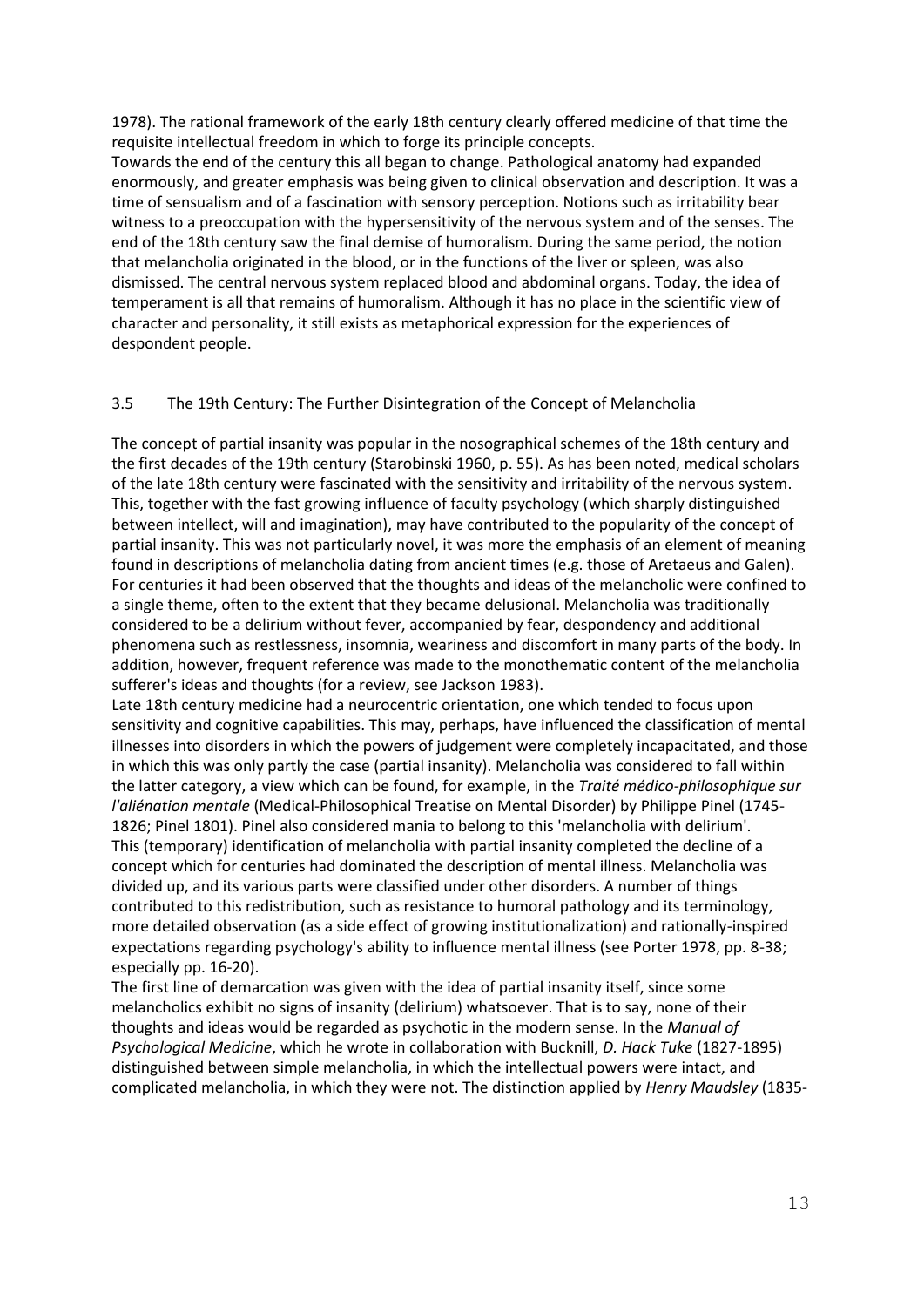1918) was essentially the same as Tuke's, if somewhat wider in scope. In addition to melancholia simplex (cf. Bucknill and Tuke's 'simple melancholia'), he distinguished not one, but two forms of melancholia, both falling within the category of ideational insanity. These were melancholia as form of general insanity and melancholia as a form of partial insanity. In the first case intellectual derangement is complete, whereas in the latter case it is only partial. There was also a parallel distinction in mania. However, Maudsley went to great pains to emphasize the provisional nature of this classification (cf. Jackson 1986, pp. 170-171).

Similarly, in France, the significance of the term melancholia declined considerably under the influence of a nomenclature introduced by *Jean-Etienne-Dominique Esquirol* (1772-1840) in his *Des Maladies Mentales* (1838). Since ancient times, the meaning of the term *melancholia* had encompassed both dejection and exaltation. Finding this an unsatisfactory state of affairs Esquirol substituted the term *monomania* for melancholia. Monomania, which became an equivalent of the term partial insanity, was subdivided as follows:

1. "monomania, properly so-called, which is indicated by a partial delirium and a gay or exciting passion"; this condition corresponded to "maniacal melancholy, maniacal fury, or (...) melancholia complicated with mania; in fine ... (to) *amenomania*"; and

2. monomania corresponding to "melancholy of the ancients, the *tristimania* of Rush and the delirium with melancholy of Pinel" (Esquirol, 1838, p. 404; English translation from Jackson 1986, p. 152).

Esquirol borrowed the terms amenomenia and tristimania from the work of *Benjamin Rush* (1745- 1813), the father of North American psychiatry. It was Rush who had linked tristimania with hypochondria, alluding to the ancient hypochondriacal form of melancholia rather than to the diluted, 18th century meaning of the term. Confusingly, besides employing monomania in the broad sense mentioned above, Esquirol also used the term to denote the mania-like form of partial delirium. In this way, monomania became the equivalent of the first form of monomania, the partial delirium with the "gay or exciting passion". The second, melancholic, form of monomania was denoted by the term *lypemania*. In addition, Esquirol distinguished mania as a generalized insanity associated with excitement and exaltation. He occasionally tended to describe lypemania, monomania (in the strict sense of the word) and mania as having progressive degrees of severity, the greatest derangement occurring in mania and the least in lypemania.

Even in ancient times it had been frequently pointed out that melancholia and mania could occur in parallel, in sequence and in combination. However, it was not until 1854 that cyclical mood swings were specifically identified as the distinguishing criterion of a sub-category of manic and depressive patients. In the same year, *Jules Baillarger* (1809-1890) described 'la folie à double forme' (the insanity with two forms), ten days later followed by a commentary of *Jean-Pierre Falret* (1794- 1870), in which he also discussed a 'folie circulaire' (circular insanity). Some forty years later, Kraepelin explicitly harked back to the work of these two French clinicians when he distinguished dementia praecox from manic-depressive psychosis.

Nonetheless, even by the middle of the 19th century, the terminological distinction between affective and schizophrenic psychopathology was by no means a fait accompli. Accordingly, *Richard von Kraft-Ebing* (1840-1902) declared that there were two forms of melancholia, namely simple melancholia and melancholia with stupor. The latter form, also known as *melancholia attonita* or *melancholia stupida*, was quite different from the partial delirium of French and English psychiatry. It was related to a condition which, a few decades later, Kahlbaum was to call *catatonia*, which could also be associated with reduced consciousness. With regard to simple melancholia, von Kraft-Ebing distinguished between a mild form of melancholia which was not associated with delusions, melancholia associated with precordial pain, and melancholia associated with delusions and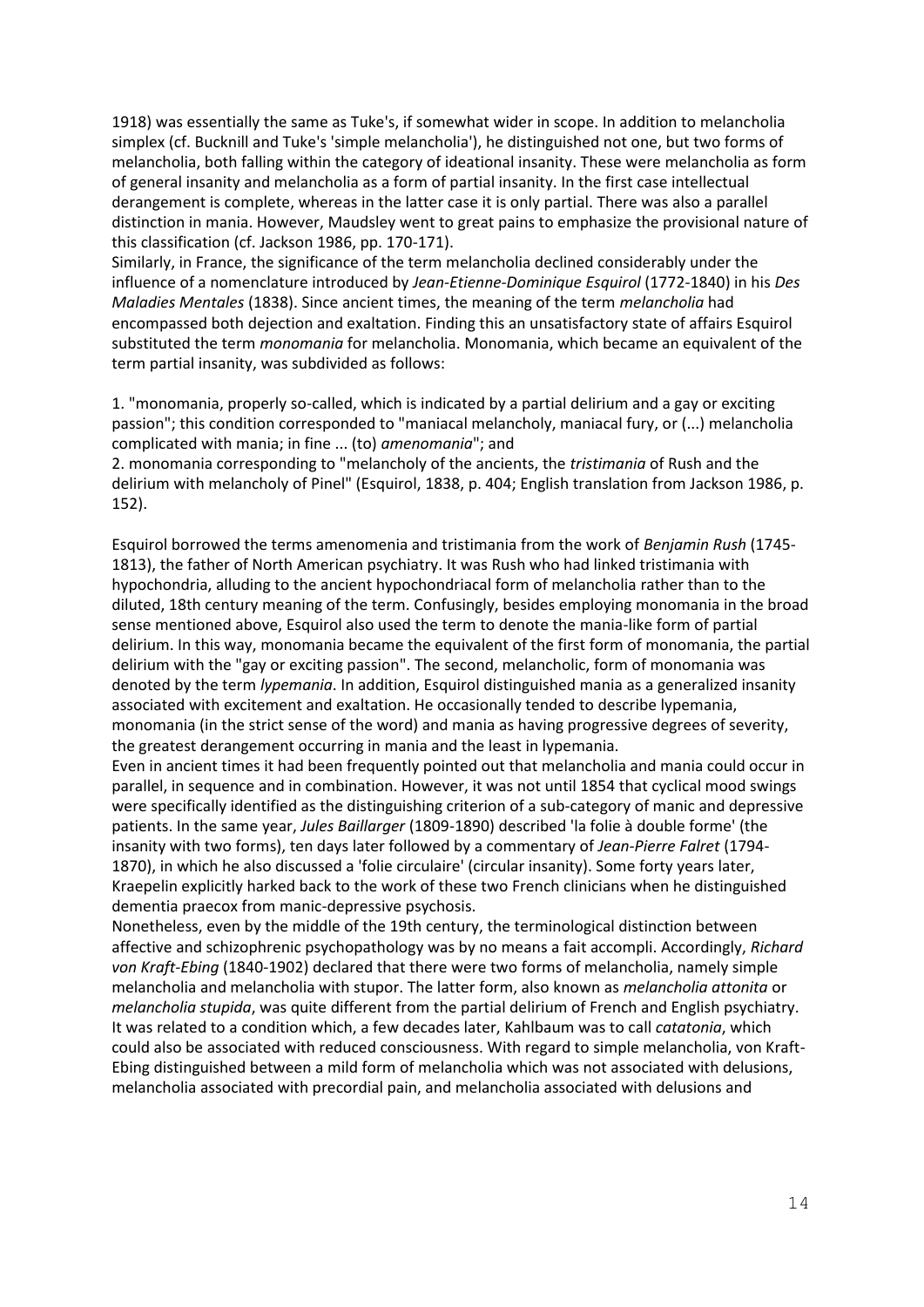hallucinations. He placed strong emphasis on psychomotor inhibition in all forms of melancholia, stating that in cases of melancholia attonita, this usually had an organic cause, such as a blockage in the motor neuron pathways. Such inhibition could, however, also be psychogenically induced. In practical terms, there were all kinds of transitional states between the two major forms of melancholia. The difference between these states lay in the relative degree to which mental and organic components were involved in the origin of the inhibition.

This shows that the 19th century ups and downs of melancholia, as a concept, were determined by a variety of different factors. In addition to the attempts to distinguish new forms and the pursuit of ever more precise classification, there were also advocates of continuity, who searched for transitional forms between the diverse clinical pictures. An extremely clear-cut example of this is provided by Wilhelm Griesinger (1817-1868) who strongly defended the concept of a unitary psychosis (Einheitspsychose) in his *Die Pathologie und Therapie der psychische Krankheiten für Ärtzte und Studierende* (The Pathology and Therapy of Mental Diseases for Physicians and Students). In this work he cited both his mentor, Zeller, and the Belgian alienist Guislain. According to Griesinger, the various clinically defined forms of mental illness could be reduced to the different stages of one and the same disease. The first of these successive 'states of mental depression' was the *stadium melancholicum*, that is, the deterioration of normal emotions such as grief and jealousy. Next came *hypochondria*, the mildest form of insanity. This was followed by *melancholia in sensu stricto*, which, although not necessarily associated with psychotic phenomena, had a greater effect on the personality than did hypochondria. Finally there was *mania*, which caused the most pronounced mental derangement of any of the conditions listed here.

# 3.6 Emil Kraepelin

The debate about the classification of mood disorders, which continued on into the twentieth century, centered around the question of whether or not this group of disorders could be subdivided. However, after 1900, the matter of whether mood disorders constituted a separate category of mental illness was hardly ever discussed.

This remarkable fact can be largely traced back to the work of one man, *Emil Kraepelin* (1856-1926). It has often been pointed out that the term melancholia (along with related terms such as mania, partial delirium and monomania) can certainly not be identified with what we currently refer to as affective disorder. The clinical pictures concerned were always those incorporating a variety of phenomena which would currently be regarded as expressions either of schizophrenia or of a schizophreniform disorder. It is remarkable, to say the least, that this age-old intermingling of psychotic and affective symptomatology should have come to an end at the beginning of this century.

In his early years, Kraepelin worked with the neuro-anatomist Flechsig. For a lengthy period he was also a research worker in Wundt's psychological laboratory. Kraepelin cannot simply be portrayed as a materialist, or as a somatologist, his field of interest was much too comprehensive for that.<sup>5</sup> Nevertheless, the idea that every psychiatric clinical picture could ultimately be reduced to an organic substratum in the brain was kept alive by Kraepelin and many of his contemporaries. They were motivated by the discovery of the cause of dementia paralytica, the confrontation with many cases of alcohol dementia and the aftermath of the theory of degeneration, formulated by Morel in the middle of the 19th century. Kraepelin accordingly established an anatomical laboratory in Heidelberg. He also brought in the histopathologist Nissl, to assist him in the visualization of the cerebral cortex. Their collaboration eventually bore fruit, in the form of photographs (measuring from 50 to 75 centimeters) showing general views of the cerebral cortex, (Kraepelin 1983, p. 73). However, it were not these efforts which ultimately contributed to the lasting topicality of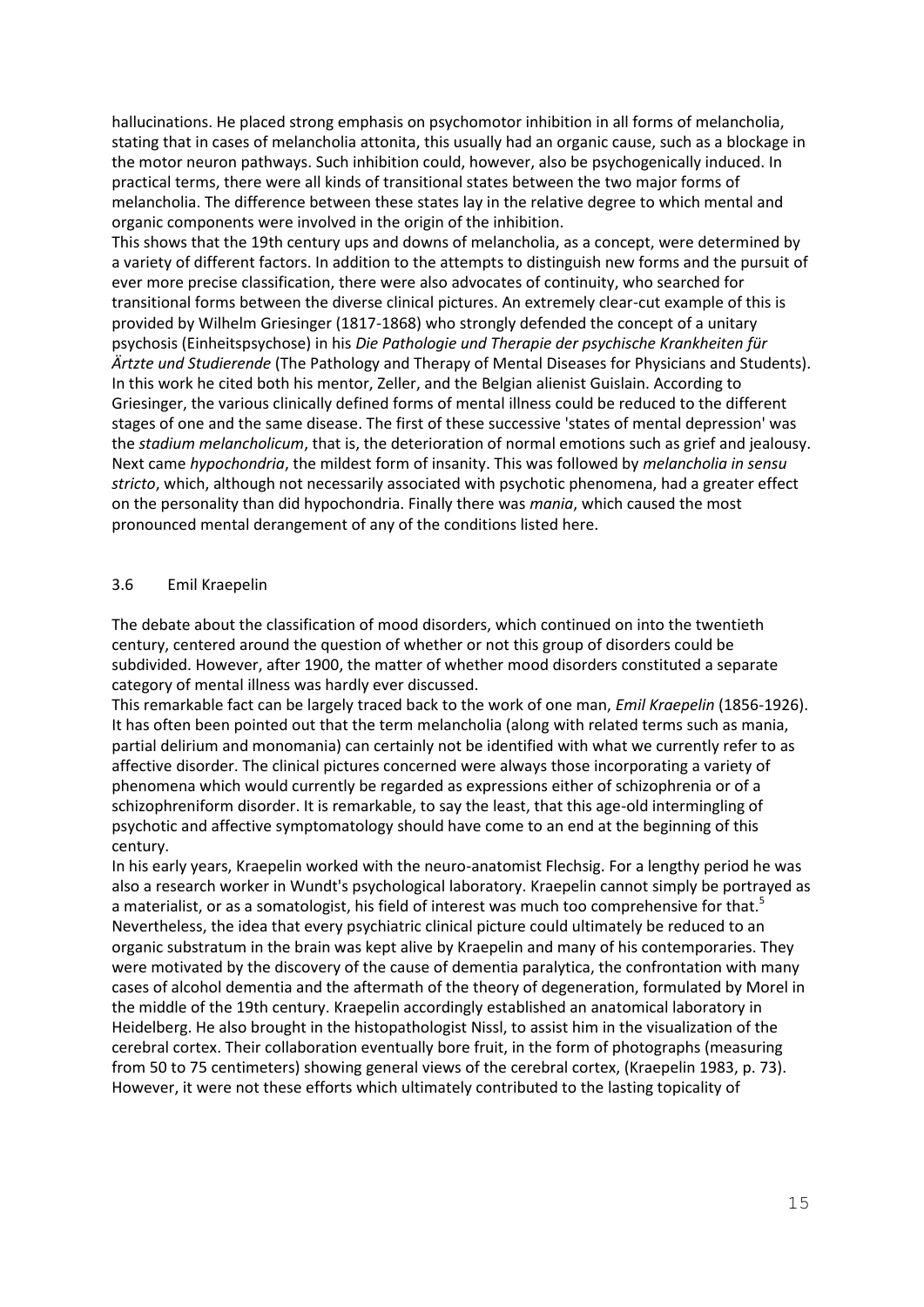Kraepelin's work. Possibly influenced by Kahlbaum, he became persuaded of the importance of systematic clinical observation and description. It was this conviction which inspired him to amass a database of all the patients registered in Heidelberg, something which required great perseverance. This database enabled him to follow the medical histories of his patients, in some cases for several decades. It formed the basis for the separation of manic-depressive illness ('das manisch-depressive Irresein') from schizophrenia (dementia praecox), which was first described in the fifth (1896) and sixth (1899) editions of his famous textbook (Kraepelin 1983, pp. 68-69; cf. Kraepelin 1905; 1913). Although there was always a bias towards localization, it gradually faded into the background and made way for a more functional and strictly empirical approach, in which classification had less to do with diagnosis (i.e. the cause) and more with prognosis (cf. Berrios & Hauser 1988). It was the course alone (rather than cause, symptoms or periodicity) which was to prove decisive demarcating dementia praecox from manic-depressive illness. Dementia praecox led, by definition, to personality decline (Verblödung; dementia), whereas manic-depressive illness did not.

"(...) the universal experience is striking, that the attacks of manic-depressive insanity within the delimitation attempted here never lead to profound dementia (Verblödung, G.G.), not even when they continue throughout life almost without interruption. Usually all morbid manifestations completely disappear; but where that is exceptionally not the case, only a rather slight, peculiar psychic weakness develops, which is just as common to the types here taken together as it is different from dementias in diseases of other kinds."

(Kraepelin 1913, p. 1185; translation from Thompson 1987, pp. 246-247)

At the onset of the illness, it can be extremely difficult to reach a correct diagnosis. Some things to go by are age at onset (younger than twenty or beyond middle age) and a confirmed family history. There is also the premorbid character which, in the case of manic-depressive illness, is weak, susceptible, dejected and lacking in self-confidence (Kraepelin 1913, p. 1387). Meanwhile, the category of manic-depressive illness was very broad, encompassing much more than the bipolar disorder, as it is called today:

"Manic depressive insanity (...) includes on the one hand the whole domain of the so-called periodic and circular insanity, on the other hand simple mania, the greater part of the morbid states termed melancholia and also a not inconsiderable number of cases of amentia. Lastly, we include here certain slight and slightest colorings of mood, some of them periodic, some of them continuously morbid, which on the one hand are to be regarded as the rudiment of more severe disorders, on the other hand pass over without sharp boundary into the domain of personal predisposition. In the course of the years I have become more and more convinced that all the above mentioned states only represent manifestations of a single morbid process." (Kraepelin 1913, p. 1183; translation from Thompson 1987, p. 245)

In this definition, the bipolar disorder of our time coincides with "periodic and circular insanity". Here, manic derangement is characterized by the triad of rapid association of ideas, elated mood and hyperactivity. Depression, on the other hand, is associated with the triad of dejection or anxious moods, inhibition of thought and reduced spontaneity. In addition to the circular and simple disorders, amentia and milder mood disorders, Kraepelin also refers to mixed pictures. These cases exhibit some characteristics of mania and others typical of depression. He also refers to the so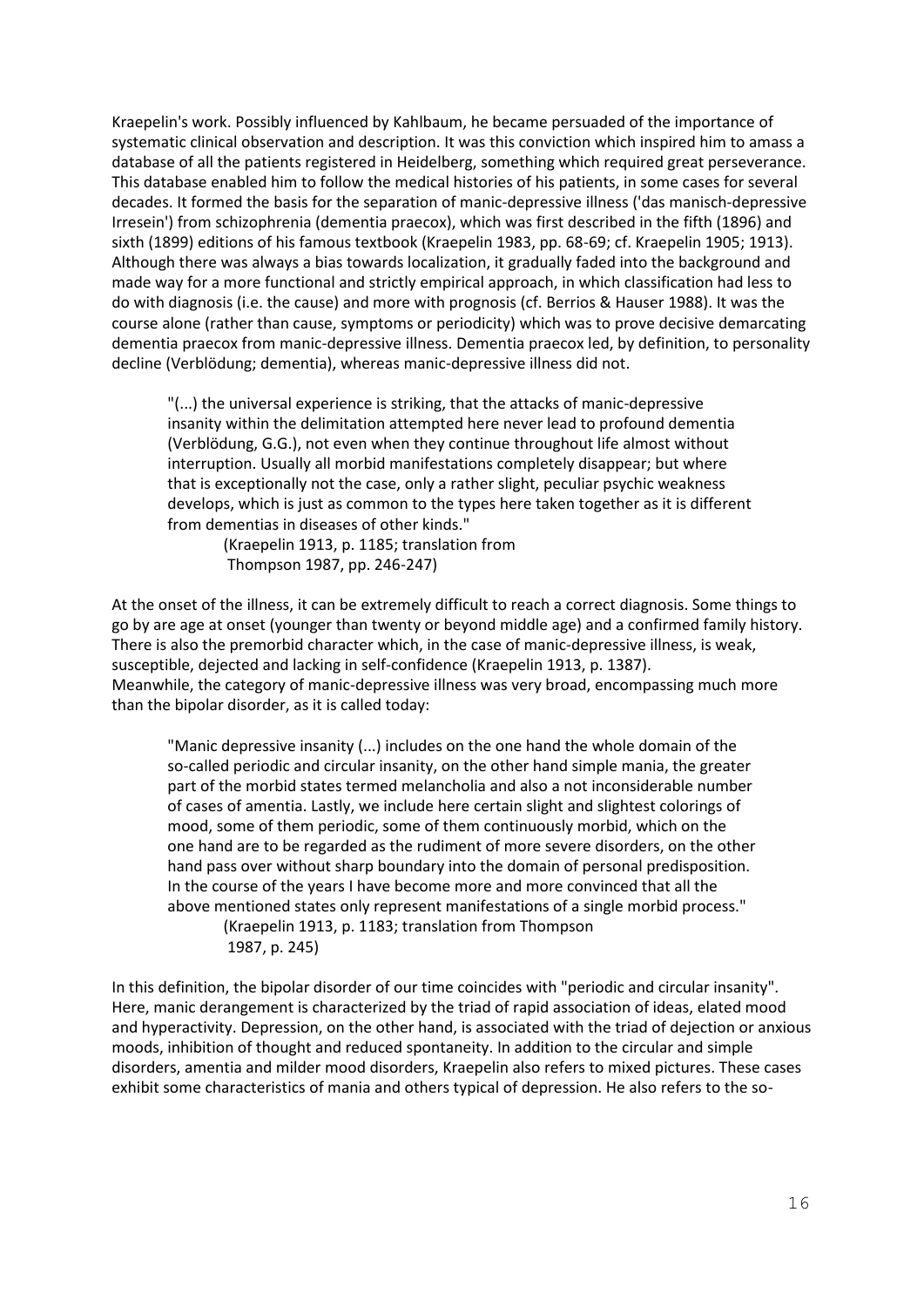called 'ground states' (Grundzustände; predisposing personality traits), which form the basis for the development of mood disorders (Kraepelin, 1913, pp. 1289 et seq. resp. 1303 et seq). Kraepelin distinguished four 'ground states': depressive, manic, irritable ('erregbare') and cyclothymic. Finally, a distinction was made between this group and the form of melancholia associated with a decline due to the effects of aging ('Rückbildungsalter'; involution). In the latter case, inhibition was often absent whilst anxiety and hypochondria were more prominent. Although Kraepelin was initially inclined to keep this (involutional) melancholia separate from the others, he abandoned this line of thought following the comprehensive study of this clinical picture by Dreyfus (1907). He subsequently included this form of melancholia within "das manisch-depressive Irresein" (manicdepressive psychosis). The debate about involutional melancholia would not finally be settled until the nineteen seventies, when this condition became just another form of depression. Something which is common to all forms of manic-depressive illness is the absence of an immediate cause, or at least a course which appears to be independent of any possible causes. A distinction should therefore be made between psychogenic depressions and the conditions referred to above (Kraepelin 1913, pp. 1389-1390; cf. pp. 1369-1370). The most fundamental cause of manic-depressive psychosis is an hereditary, morbid predisposition. According to Kraepelin, of the 900 cases which he studied in Heidelberg, he had managed to establish that about 80 percent involved an hereditary defect (Kraepelin 1913, pp. 1353-1354). Despite opposition (Hoche 1910; Jaspers 1953, pp. 471-479), Kraepelin's interpretations nevertheless enjoyed great authority in German-speaking regions. This is demonstrated, for example, by *Eugen Bleuler's* textbook, which was published in 1916. In describing the manicdepressive illness as a distinct disorder, this work relies heavily on the questions which Kraepelin had raised on the subject (Bleuler 1916, pp. 345 et seq). The thirteenth edition of this textbook,

which was published in 1975, exhibits some reservations about the heredity hypothesis and about the possibility of an airtight distinction between dementia praecox on the one hand, and psychogenic disorders on the other. Nevertheless it still contains references to the old Kraepelinian classification (Bleuler 1975, pp. 457 et seq).

# 3.7 Critique on Nosology: Reaction Type versus Endogeny

The situation was different in the United States where, in the first decade of this century, *Adolf Meyer* (1866-1950) expressed doubts about the value of the course criterion. He distinguished several forms of depression, such as constitutional depression, simple melancholia proper, other forms characterized by neurasthenic malaise or hypochondriacal complaints, depressive deliria, catatonic melancholia and the so-called 'delire de negation', in which the patient believes he is nothing (Winters 1951, p. 566-567). This was more than just a debate about classification. Meyer was particularly uneasy about the coupling of heredity (endogeny) and manic-depressive psychosis, in the broad, Kraepelinian sense. He viewed this link as nothing more than "neurologizing tautology", which might easily give rise to therapeutic nihilism. Moreover, it did not do justice to the fact that mental illness is an attempt at adaptation, a reaction to the demands of a changing situation. Only when disease is seen as an inadequate attempt at recovery, the search for what he called "modifiable determining factors" could begin. We are then "in a live field, in harmony with our instincts of action, of prevention, of modification and of an understanding doing justice to a desire for directness (...)" (Winters 1951, p. 599).

The question remains as to whether Meyer did justice to Kraepelin. In any event, Kraepelin cannot be accused of therapeutic nihilism. Under his direction, the enlarged baths at Heidelberg achieved international fame and were visited by many foreign guests. Nothing was too much trouble for him when it came to experimenting with new methods of treatment. Of greater importance is the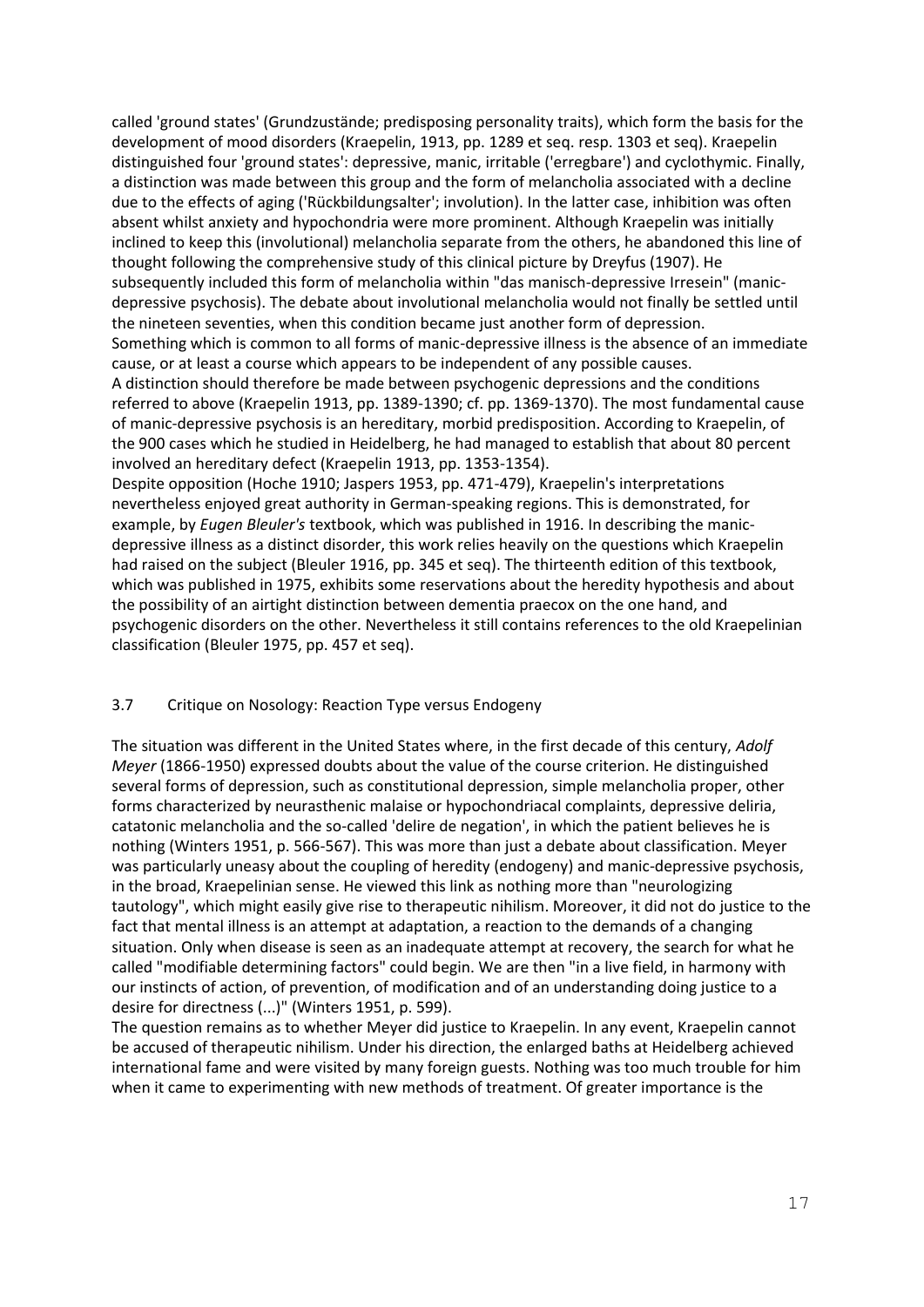conceptual point at issue here. According to Meyer, the debate on classification should not be short-circuited by an appeal to such ideas as endogeny and heredity, about which nothing was empirically established. He did not presume that biological processes should enjoy a privileged position in the list of determining factors for mental illness. For this reason, Meyer substituted the term manic-depressive psychosis with the etiologically neutral term "affective reaction type". Within this reaction type, he distinguished a manic-depressive type, an anxious type and simple depressions (Winters 1951, p. 600).

Essentially the same view was held by Sir *Aubrey Lewis* who, in the nineteen thirties, published an authoritative study of 61 cases investigated at the Maudsley Hospital in London (1934b; cf. 1936, 1938). According to Lewis, a total reaction of the organism is involved, even in cases where the illness appears to be entirely without cause. Without doubt, there were

"changes in the internal structure of the body, its chemical and vegetative regulation which play a great part in determining its course. But these are only part of the total reaction of the organism, and it is by no means in denial of their fundamental importance in the illness that one refuses them independent and preponderant significance, either aetiological or as part of the process of the illness."

(Lewis 1934b; via idem 1967, p. 113)

According to Lewis, the more closely patients were studied, the less evidence there was for a nosological distinction between autonomous (endogenous) and reactive (psychogenic; situational) depressions. Incidentally, the very same view had already been expressed eight years earlier by Mapother, Lewis' predecessor, on the basis of impressions obtained in clinical practice. This established the scope of a debate which, since then, has been repeated with endless variations and which, even now, continues to exert a hold on psychiatry. Ironically enough, the seeds of controversy were sown by Kraepelin, the very person who most wanted to distance himself from the speculative impetus within the debate. In spite of his empirical bias, Kraepelin continued to link the clinically descriptive course criterion with the etiological hypothesis of endogeny. Through this, the reference to heredity became an established fact.

In practical terms, Kraepelin's coupling of the course criterion with the idea of endogeny raised two mutually related issues, namely:

- 1. the role of exogenic (biological and non-biological) factors in the origin of depression; and
- 2. the demarcation of manic-depressive illness with respect to psychogenic depressions and milder variants within the manic-depressive spectrum.

(Kendell 1968, p. 2; cf. Heron 1965).

Both of these issues ultimately proved to be insoluble within the framework of the endogeny/exogeny dichotomy. In practice, it was quite impossible to distinguish, in each case, between depressions which were psychogenically induced and those in which psychological and situational factors merely played an instigating role. The responsiveness of the illness proved to be of only limited significance as a distinguishing criterion. Meanwhile, it should not be forgotten that, in Kraepelin's time, the term endogeny was also an expression of embarrassment. At the end of the 19th century, Möbius introduced the twin concepts of endogeny and exogeny. By around 1900, these concepts corresponded respectively to diseases whose causes were still unknown and those whose causes had been well defined. Causes whose existence was (still) uncertain were described as endogenous. These were attributed, more or less out of embarrassment, to innate personal qualities (Lewis 1971). Exogenous causes included bacteria, toxins and tissue injury resulting from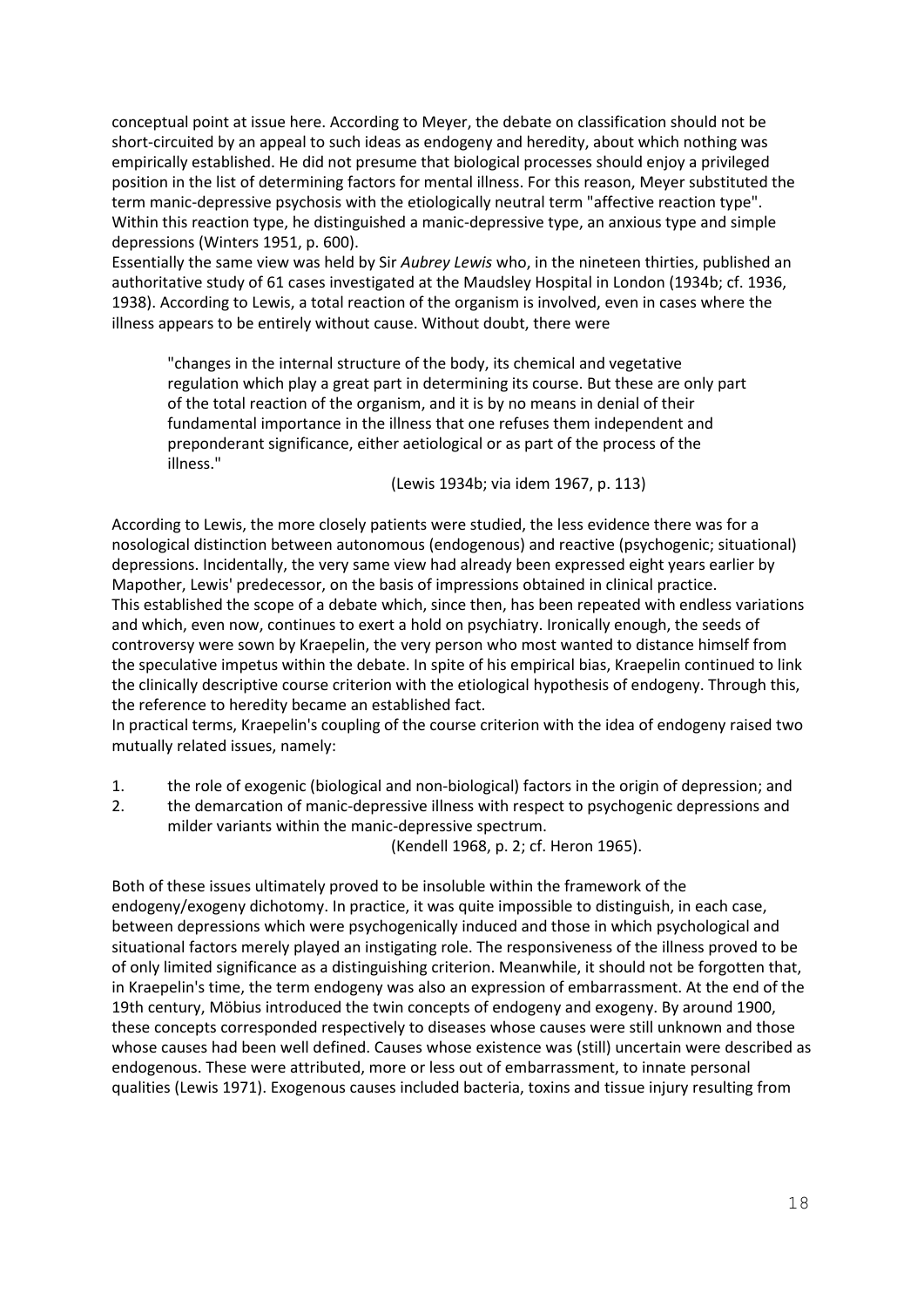brain traumas. In 1910, Bonhoeffer devoted a monograph to these so-called exogenic reactive types, and his name has been linked to them ever since.

# III.H. The Influence of Psychology and Psychoanalysis

After 1920, mainly due to changes in the use of the adjective 'exogenous', this debate became more complex still. Originally used only in relation to biological factors, this term was extended to include intrapsychic and situational factors as well, thus highlighting the demarcation between depression and neurosis. New dichotomies consequently arose, such as: endogenous / reactive (Lange); autonomous / reactive (Gillespie); endogenous / neurotic; psychotic / neurotic. After the Second World War, these were supplemented by: S (somatic) type / J (justified) type (Pollitt); and vital depression / personal depression (van Praag).

Of course, this shift in the debate cannot be dissociated from the influence of *Sigmund Freud* (1856- 1939) and the psychoanalytic school. In one of his early works (Manuscript G; 1895d), Freud had already addressed the neurological explanation of melancholia. In 1917, he published an excellent, authoritative article on the link between grief and melancholia (*Trauer und Melancholie*; Freud 1917). In this article, he stated that, unlike grief, object loss in melancholia was associated with unresolved feelings of ambivalence and regression of the ego. Anger at being abandoned would, then, be directed toward the ego which remained narcissistically identified with the other. This internal 'other' was then destroyed. Indeed, Karl Abraham had already demonstrated selfdestructive behavior and experiences in depressive patients (Abraham 1912). From here, a line can be drawn via the work of Melanie Klein to authors such as Lindemann (1944) and Bowlby (1969; 1973; 1981). Klein distinguished a depressive position as a phase in early childhood development. Lindemann wrote an influential article on reactions to grief. Bowlby, as is well-known, worked extensively on the relationship between psychopathology and the processes of attachment and separation.

One should also mention, in passing, the influence of the theory of emotions developed by the philosopher *Max Scheler* (1874-1928). Scheler distinguished between four emotional levels or strata: the level of sensory, physical (or vital), psychic and spiritual feelings respectively (Scheler 1916, p. 344). This theory constitutes part of Scheler's own moral philosophy with its emphasis on values as non-subjective realities that are expressed in the in the interaction between a person and his environment. Scheler's theory had the advantage to account for the fact that people are capable of experiencing more than one mood and/or emotion at a time. A person can be in a dejected mood whilst at the same time being angry with his neighbour. *Kurt Schneider* applied this feeling theory to depression by stating that depression is based on a disorder in the vital sphere. Psychic feelings, such as feelings of guilt and inadequacy, would then be an "understandable reaction" to this vital disorder. The vital feeling of being depressed would co-occur with psychic feelings of guilt and worthlessnesss. This theory of feelings was held, albeit temporarily, in high esteem. The adjective 'vital' for endogenous depression, which till recently was in use on the European mainland, represents the psychopathological remnant of this theory.

# III.I. Towards the Twin Pillars of DSM-III

Psychoanalysis enjoyed considerable influence for several decades, to such a degree that there was barely any perceptible movement in the classification debate. However this began to change with the discovery of the mechanisms of action of antidepressants, towards the end of the nineteen fifties. At that time, the effects of Lithium had been known for ten years whilst ECT had been in use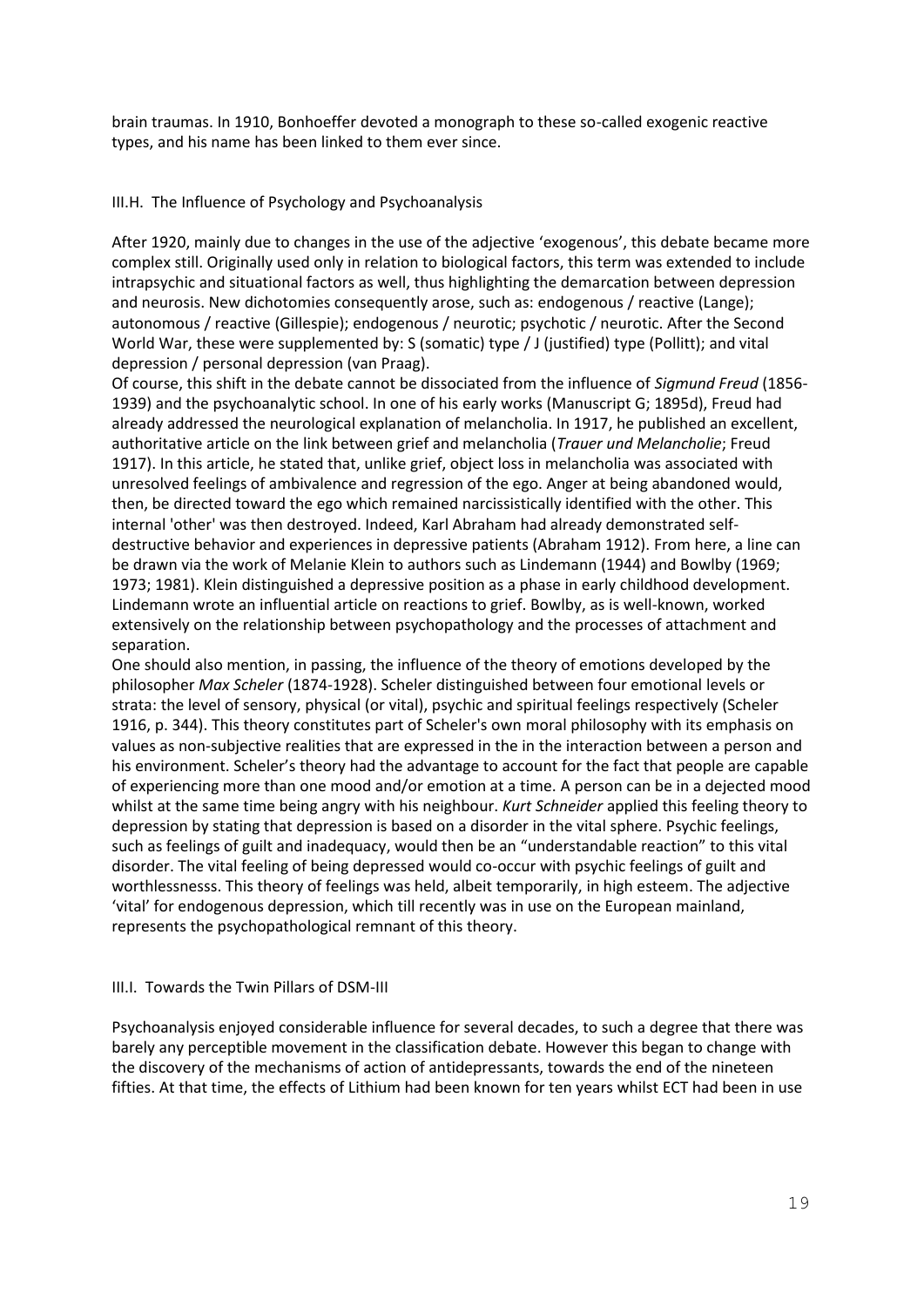for more than twenty years. The advent of these new therapeutic drugs, raised the question of whether the biological active site of these drugs could be linked with specific target symptoms of depression (or mania). Gradually, it was accepted that this was indeed the case. Target symptoms, it was assumed, pointed to a given core disorder in the spectrum of depressive symptomatology. The increasing use of advanced statistical methods also had considerable impact on the debates. It enabled larger groups of patients, taken from adjacent diagnostic categories, to be investigated for clustering of symptoms (discriminant function analysis) and underlying factors or dimensions (factor analysis).

The outcome of these developments was not immediately obvious (cf. Akiskal and McKinney 1975). In summary, the classification debate gradually split into two separate debates after 1960. These concerned

(1) the distinction between manic-depressive psychosis and other forms of depression; and

(2) the distinction between 'endogenous' and neurotic depression.

The considerable overlap between these two debates served only to complicate matters, since the classificatory status of endogenous depression was central to both.

When highlighting some moments of this debate, mention should first be made of the clinical and genetic studies of Perris (1966) and Angst (1966). Both workers found that depressives with a previous history of mania had different hereditary profiles from those with no such previous history. On the basis of these findings, they concluded that the distinction between unipolar and bipolar depressions, which was already defended on clinical grounds by Leonhard in 1959, was valid. This distinction became one of the basic assumptions of the classification of mood disorders in the DSM-III (APA 1980) and its subsequent editions (APA 1987; 1994).

Kendell (1968), meanwhile, carried out a retrospective investigation of 1080 patients who had been admitted to the Maudsley Hospital. He could find no evidence of a bimodal distribution in the symptom profiles of a heterogeneous group consisting of manic-depressive patients, patients with neurotic depression and patients with involutional melancholia. However, just such a distribution was found in the so-called Newcastle study. Something common to both studies was the relatively high loading of a 'bipolar' factor.

As Kendell himself observed, his investigation did not negate the distinction between psychotic and neurotic depression. These could represent two poles of a continuum, with the psychotic pole displaying greater homogeneity than the neurotic pole. The simple fact that the symptoms of the neurotic side are milder and fewer in number contributed substantially to the reduced tendency towards clustering (Kendell 1968; 1976).

The lack of homogeneity at the neurotic depressive pole of the spectrum also found expression in the tri- and tetra-partite divisions of Klein (1974) and Paykel (1971) respectively. Klein distinguished an 'endogenomorphic' depression, as well as a reactive and a (chronic) neurotic form. Paykel distinguished psychotic depressives as well as three other groups: anxious depressives, hostile depressives and young depressives with personality disorder. Again, remarkably, some degree of consensus existed with respect to the psychotic or 'endogenomorphic' end of the spectrum. The limited extent of this consensus was due to the fact that, for the above-mentioned authors, the central issue was not bipolarity (cf. Perris, Angst and Kendell), but rather vital phenomena and psychotic symptoms.

It is, for this reason, not surprising that some clinicians opted for a centre-periphery instead of for a continuum model. Mendels and Cochrane (1968), for example, observed that:

"the so-called endogenous factor might represent the core of depressive symptomatology, whereas the clinical features of the reactive factor may represent phenomenological manifestations of psychiatric disorders other than depression which 'contaminate' the depression syndrome".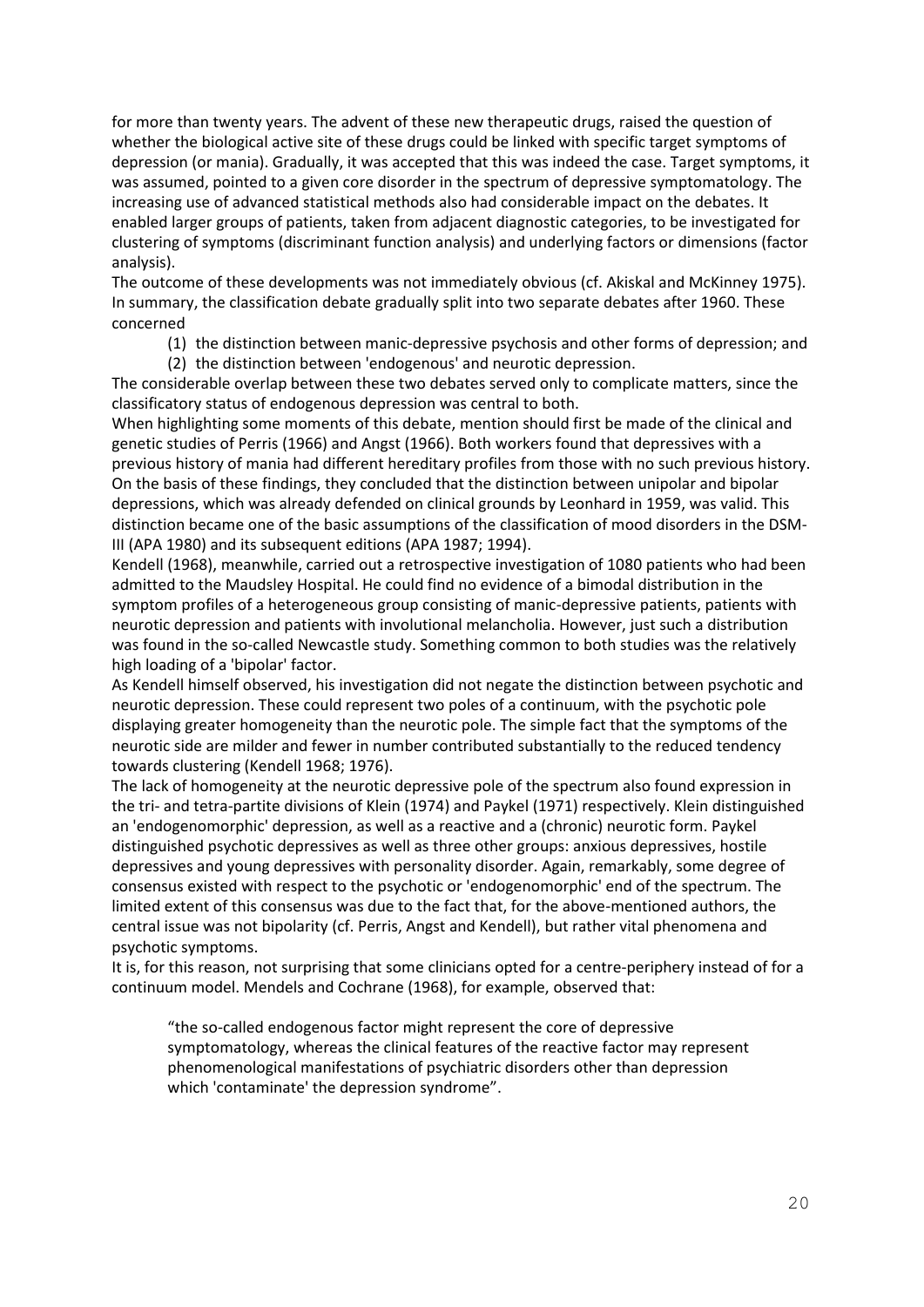Ultimately, however, with the advent of DSM-III(R), neither the centre-periphery model nor the continuum model was to gain the upper hand. Instead, the winner was a twin pillar model, centering around the pillars of bipolar disorder and depressive disorder. In an article which appeared in 1974, Klein articulated an important consideration regarding this shift. He pointed out that 'endogenomorphic' depressions (those which give the impression of having arisen 'endogenously') occur particularly frequently in the group of neurotic depressives. As a result of epidemiological studies less emphasis was placed upon the heterogeneity of neurotic depressions. Conversely, greater attention was paid to the chronicity and severity of the disease. Finally, from the eighties, genetic investigations not only favoured the further demarcation of bipolar disorder, something which had already been advocated on the basis of factorial analysis studies, but also the distinction of dysthymia (neurotic depression) as a separate category.

In summary, it can be said that a consensus began to emerge, in which the most important demarcation line was drawn between bipolar disorder and unipolar depression. In addition, within the group of unipolar depressive disorder, a subdivision was created, roughly corresponding to the distinction between endogenomorphic and chronic neurotic depression, as described by Klein. Once again, ironically enough, the old concept of melancholia was even called upon for assistance, namely in the definition of the endogenomorphic (vital) form of 'major depression'. It should be noted, by way of a cautionary remark, that this consensus was by no means universal. For example, it has still not been decided whether or not the categorical distinction between cyclothymia and dysthymia on the one hand, and personality disorders on the other, is an artifact. Besides, the debate about the demarcation between affective and anxiety disorders has become of particular relevance in the past decade. Longitudinal, familial and epidemiological studies have demonstrated that there is a high degree of co-morbidity of affective and anxiety disorders, both in the course of the illness and in relatives. However, it is beyond the scope of this chapter to pursue that particular story at this point.

I switch now to a discussion of some highlights from the conceptual history of anxiety and anxiety disorders.

# 4. HIGHLIGHTS FROM THE CONCEPTUAL HISTORY OF ANXIETYAND ANXIETY DISORDERS

#### 4.1 The Demarcation of Agoraphobia

Prior to about 1850, as mentioned in section II, anxiety was not considered to be a distinct form of psychopathology in the medical literature. This is of particular importance to the recent debate on the demarcation between affective and anxiety disorders. For hundreds of years, the symptoms of anxiety had simply been seen as part of melancholia. In the course of the past century and the present one, the various forms of anxiety came to be distinguished from depressive disorders, on a variety of grounds. In the light of the century-old merging of anxiety and depression, a reconsideration of these grounds is therefore a matter of considerable topical interest. What is it, that explains the urge to accord the various forms of anxiety independent status within the total spectrum of psychopathological symptoms?

Historically, attention focused initially on phobias. Phobic anxiety, like other symptoms of anxiety, had been described in another terminology, already in the Hippocratic texts. Burton described agoraphobia, claustrophobia and fear of public speaking. Errera (1962) cites le Camus' *Médecine de l'Esprit* (Medicine of the Mind; 1769, pp. 259-265) and de Sauvages' *Nosologie Méthodique*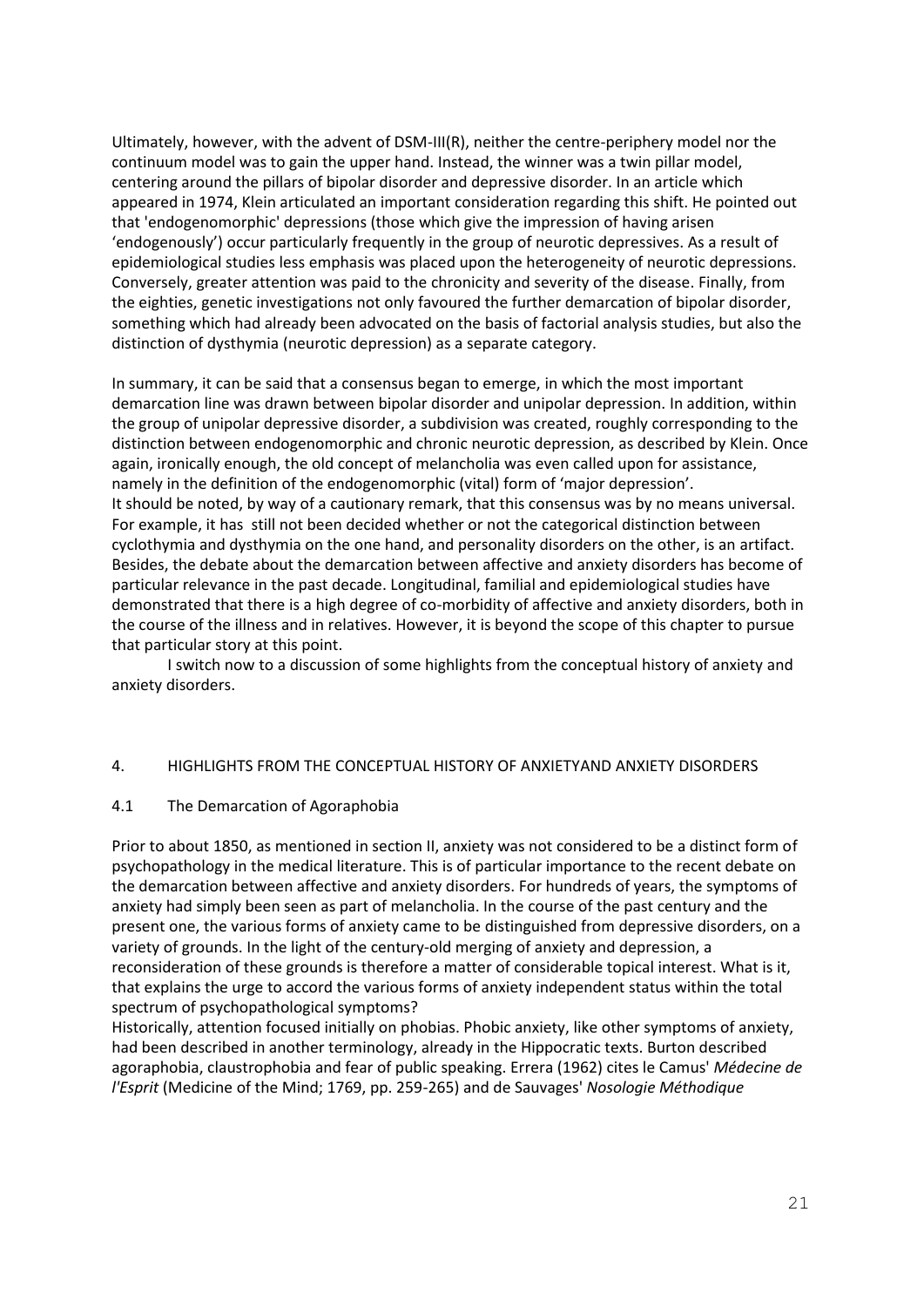(Methodical Nosology; 1770-1771) as being the first medical studies in the field of phobia. The former includes a section on *'Des aversions'* (avoidance behavior) whilst the latter lists many different types of phobias. The term phobia was occasionally used in a diagnostic context even before 1850, as in the work of Benjamin Rush (1798) for example.

However, three publications which appeared around 1870 became particularly authoritative. The first of these was a short article by *Benedikt* entitled *Über Platzschwindel* (On dizziness on squares). Here, the author focused on a form of dizziness which, because of its characteristic symptomatology and treatability, in his opinion, merited a separate classification amongst the various forms of giddiness (Benedikt 1870). This article was to go down in medical history as one of the first descriptions of agoraphobia. As just noted, this is in fact historically inaccurate. Furthermore, the term *'Platzschwindel'*, was invented by Griesinger, not Benedikt. Nevertheless, by according a separate classification to the series of phenomena currently referred to as agoraphobia, Benedikt's article does mark a turning point.

Although Benedikt had observed anxiety in the patients he described, he believed this to be secondary to the dizziness:

" ... however, as soon as they enter a wider street or (especially) a square, they are overcome by dizziness. They either become terrified of collapsing mentally or else they are gripped by such tremendous fear that they will never dare to pass through such a place again."

(Benedikt 1870, p. 488; translation by the author)

Two years later, *Westphal* (1872) challenged the view that the dizziness was of primary importance. Westphal, who was the first to use the term agoraphobia in a technical sense, believed that anxiety, rather than dizziness, was at the root of this phobia. It was anxiety which caused the dizziness, not the other way around. Westphal's observation was the forerunner of a debate which was to be in full swing rather more than a century later. This debate centers around the provocative role of bodily sensations and of their interpretation, in the origin of panic attacks. Westphal based his hypothesis upon clinical observation, rather than on theoretical considerations. He imputed Benedikt's interpretation to the incompleteness of his investigations (Westphal 1872, p. 153). Interestingly enough, Westphal himself was very much aware of the fact that the three patients he described were certainly not afraid of streets or squares, as such. He stressed the unfounded nature of their anxiety. Their's was rather a fear of anxiety itself, an anxiety which only much later is linked to particular situations. Modern day authors who point out that agoraphobic anxiety is not a fear of streets or squares and that it occurs under all sorts of other circumstances, find an ally in Westphal.

# 4.2 Anxiety under Circumstances of War

In the same period *Da Costa* (1871) published an article on cardiac symptoms in exhausted infantry soldiers during the American Civil War. Da Costa, himself a cardiologist, spoke of an 'irritable heart'. Observations of more than 300 patients led him to believe that this condition was caused by a heightened nervous irritability of the heart. This, in turn, was caused by prior over-activity such as long marches, for example, or physical illness. During auscultation of the heart, Da Costa heard a weak and sometimes split first sound, a pronounced second sound and sometimes a systolic murmur. This systolic murmur has recently been related to the mid-systolic 'click' of mitral valve prolapse. Da Costa spoke of a sound "like the sudden motion of an only slightly elastic or cartilaginous substance" (*ibidem*, p. 26).

This classic article by Da Costa continued to stir things up amongst cardiologists, neurologists and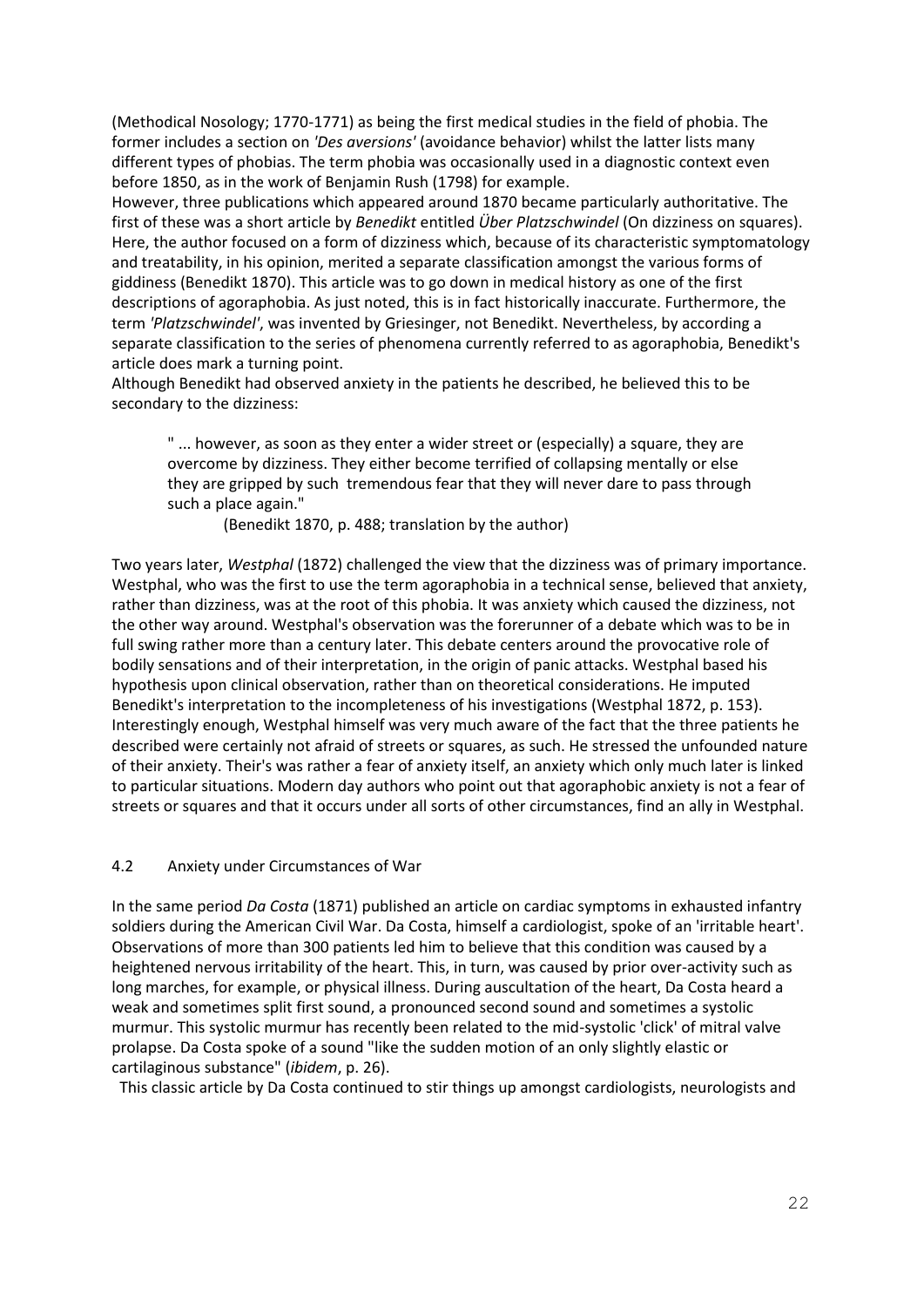psychiatrists well into the middle of this century (Skerritt 1983). The debate became particularly intense during and after both World Wars, when, once again, tens of thousands of those departing the front lines were afflicted with the syndrome described by Da Costa. Thomas Lewis gave a figure of 70,000 such cases amongst British soldiers in the First World War, 44,000 of whom subsequently received a war pension (Lewis 1940). In addition to a report on this subject, which he drew up for the Medical Research Committee in 1917, Lewis also published a monograph in 1940, on the same theme. By that time many agreed with Lewis that the term 'irritable heart' was incorrect, since this placed a one-sided emphasis on heart palpations and on pain in the region of the heart. This suggested, wrongly, that the complaints were cardiac in origin. However, despite this consensus, there was still no unanimity about what actually lay behind the syndrome.

This lack of unanimity was also reflected in the nomenclature. Lewis introduced the term *effort syndrome* in order to emphasize both the intolerance to physical exertion and the syndromal character of the picture described by Da Costa. Whilst the clinical picture was indeed determined by cardiac symptoms, he found that only one sixth of the patients actually suffered from heart disease. Other terms which came into use were *soldier's heart* (MacKenzie 1916), *war neurosis* (Mackenzie 1920), *Da Costa syndrome* (Wood 1941), *neurocirculatory asthenia* (Oppenheimer 1918) and *heart neurosis*. Following rejection of the cardiac hypothesis, the controversy over etiology mostly centered on whether this picture was determined by psychic factors (Culpin 1920; Wood 1941) or whether it was a syndrome which could develop in more than one way (MacKenzie 1916; 1920; Jones and Lewis 1941; Jones 1948).

*Mackenzie* (1920) for example, blamed the confusion surrounding the condition (which he termed 'soldier's heart') on a consideration of some individual symptoms to the exclusion of all else and on the fact that this disorder had been named after its most prominent symptom (in this case, heart palpitations and pain in the region of the heart). Because of this, less prominent symptomatology tended to be disregarded. Mackenzie states that, according to the "law of associated phenomena", local disorders are usually accompanied by so-called reflex symptoms (see section IV.D) in other parts of the body. Moreover, long before the formulation of the attribution theory, he already emphasized the influence of medical terms on the way in which disease is perceived. By designating the systolic murmur associated with effort syndrome as an aortic valve defect, or a mitral valve defect, physicians could turn their patients into invalids. Intolerance to exertion would then wrongly be labelled as heart disease.

The debate was settled provisionally by two collaborative studies by a number of specialists from a section of the Maudsley Hospital which was rehoused at Mill Hill School during World War Two. A special unit had been set up at the school for the purpose of studying patients with effort syndrome. One of these studies was an (award-winning) work by *Maxwell Jones*, who was later to achieve fame as a protagonist of the therapeutic community (Jones 1948). In the other study, by the cardiologist *Paul Wood*, the author concluded that the symptoms of Da Costa Syndrome were also prevalent in peace time and that they closely resembled the symptoms of anxiety neurosis (Wood 1941). Although constitution, heavy exertion and previous infectious diseases could all be precipitating factors, effort syndrome was ultimately explicable in terms of (and was maintained by) a neurotic mechanism. It affects those who, in their youth, "clung too long to their mothers' skirts" (Wood 1941, p. 846) and who, either due to parental overconcern or to comments by their physician, learned to interpret various (normal) physiological changes as signs of physical impotence or even of danger.

Like Mackenzie, Wood placed great emphasis on the suggestibility of the patients, particularly on their capacity to interpret, in a negative way, the normal physiological changes which occur during physical exertion. Wood's interpretation was partly based upon physiological experiments which had demonstrated that peripheral sensation in effort syndrome was founded neither upon local abnormalities, nor upon a hypersensitivity of the central nervous system (such as in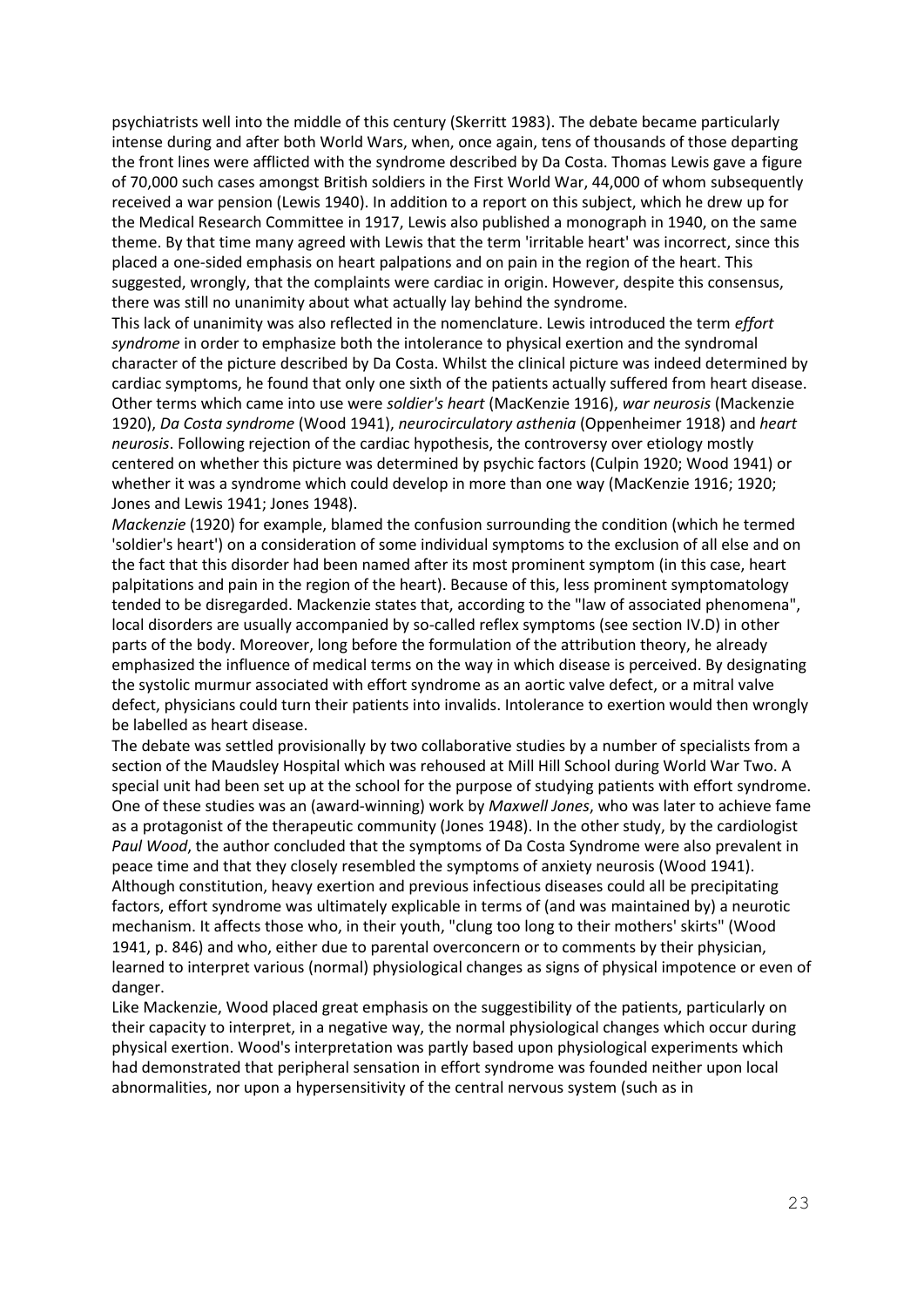hyperadrenalism), nor upon hyperventilation. There was therefore, in his opinion, no specific pathophysiological mechanism which could be held responsible for the physical symptoms. However, there did exist a specific psychological mechanism, which involved the association of exertion with all sorts of imaginary physical catastrophes. Wood believed that this association was mediated by an emotion, usually anxiety, although patients were generally not consciously aware of this. The therapy therefore consisted of a form of psycho-education in which people were informed of the physical manifestations of emotions and of the fact that physical sensations were not, by definition, indicative of a disorder in any particular organ.

Maxwell Jones concurred with this. He developed a form of group psycho-education, using groups of about 100 patients, which later evolved into the first therapeutic community. The aim of this therapy was to teach patients to adopt a different attitude towards their symptoms. In addition, Jones stressed the reality of this intolerance to exertion. Extensive physiological studies failed to provide an explanation for this intolerance, he therefore spoke of an effort phobia. Jones' investigations demonstrated namely that effort syndrome patients quit exerting themselves long before they reached their physiological limit, as expressed by a slightly smaller increase in the lactate level relative to a normal control group, following the subjective maximum of exertion. The debate can be summarized by stating that the variation in nomenclature was determined not only by all sorts of theoretical views concerning the causation of physical sensations, but also by the immediate military importance of identifying and treating those suffering from war neurosis. Wars have contributed greatly to our knowledge, not only of anxiety disorders but also, for example, of traumatic neuroses and terror psychoses (cf. Bonhoeffer 1919; Kleist 1918). In addition, they have propelled this knowledge in a specific direction. Lewis' choice of the term effort syndrome was significant, as was his involvement in the development of exercise programs to increase the exertion tolerance of the soldiers he was treating. Both can be seen as a direct reflection of the military importance of the capacity to deliver physical effort (Lewis 1918). Lewis' effort syndrome is a splendid example of social influences affecting psychiatric diagnosis.

Regarding subsequent developments, it can be noted that the special relationship between anxiety phenomena and the heart persisted even after 1950. Whilst consideration was being given, in the sidelines, to the psychiatric mode of interpretation, the somatic approach continued to play a dominant role. The nineteen sixties saw the development of somatic concepts such as 'hyperkinetic heart syndrome' and 'hyperdynamic beta-adrenergic condition'. Recently, the relationship between anxiety disorders and mitral valve prolapse has been the subject of debate, as has the so-called fatigue syndrome (White 1989; Wessely 1990).

# 4.3 Anxiety psychosis

The frequent occurrence of anxiety with psychotic symptoms did not, of course, go unnoticed by 19th century psychiatry. *Wernicke*, however, was the first to use the term anxiety psychosis. In Wernicke's opinion, frightening cognitions, hallucinations, delusions and delusory ideas were the result, rather than the cause, of the emotion of anxiety. He explained the psychotic phenomena seen in anxiety psychosis by the intensity of the anxiety itself. The reverse was true of alcohol hallucinosis, where anxiety was the result of the hallucinations. Melancholia also differed from anxiety psychosis. So-called agitated melancholia, on the other hand, which was actually a variant of anxiety psychosis, was totally unrelated to melancholia (Wernicke 1895, p. 1020). The motor expressions which appeared in anxiety psychosis were interpreted by Wernicke as complications, rather than as a direct consequence of the anxiety.

In the ensuing debate, criticism was levelled at the term anxiety psychosis (Specht 1907; Forster 1910). Some questioned the worth of a classification which was based on the content of cognitions.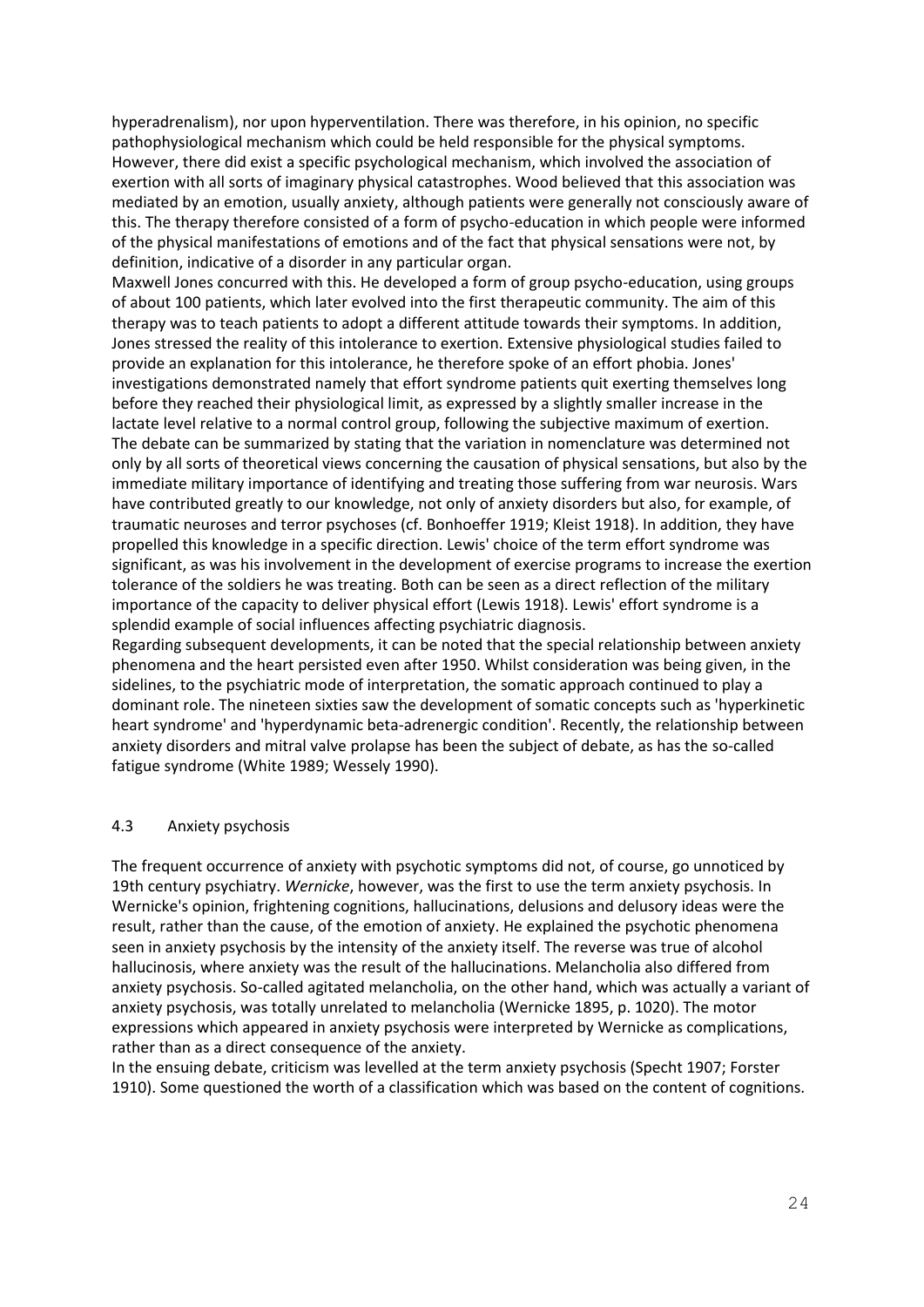Anxiety-dominated cognitions were not restricted to anxiety psychosis, they also occurred in a variety of other psychiatric disorders. Wernicke himself had already made a distinction between anxiety psychosis on the one hand, and anxiety in paranoid delusions and in delusions of reference on the other. The distinguishing criterion - namely, that the cognition in anxiety psychosis must be an direct consequence of anxiety - proved not to be unequivocally applicable in practice. Meanwhile, Specht's interpretation differed considerably from that of Forster. *Specht* felt that anxiety psychosis was a mixed (Kraepelinian) form of manic-depressive psychosis, in which motor agitation was an expression of the manic component. Like Wernicke, he drew a sharp distinction between anxiety and agitation, on the basis that the former frequently occurred in depression whilst the latter was commonly a feature of mania. Specht's view was that anxiety psychosis involved motor agitation as an expression of the manic component, accompanied by the anxiety and inhibition of thought as a result of the depressive component. For Wernicke, anxiety was the central characteristic of anxiety psychosis, for Specht it was agitation.

*Forster*, on the other hand, felt that the symptoms of anxiety psychosis could best be seen either as a variant of melancholia (melancholia agitata) or as the early stage of another disorder. Not only did Forster not want to separate anxiety from agitation, he also resisted Kraepelin's separation of manic-depressive psychosis from dementia praecox. In his opinion, anxiety was not so much an emotion which was difficult to define, but more a complex series of cognitions which cannot be expressed in words. This formal characteristic, i.e. a special type of cognitive complexity, was determined by the 'fundamental disorder' which Forster placed at the level of the organic cerebral substratum (Forster 1910, pp. 252-260).

In the ninth edition of Kraepelin's textbook, anxiety psychosis was still included under the 'Emotionelle Symptomenkomplexe' (emotional symptom complexes). It was defined as a dysphoric condition which cannot be sharply distinguished from depression. It was associated with anxiety, motor restlessness and psychotic symptoms (Kraepelin and Lange 1927, pp. 611 et seq). As a symptom complex, it could occur in all types of psychiatric disorders, including manic-depressive psychosis and dementia praecox. It could also be age-related, as in presenility and senility. Two questions dominated this somewhat confusing debate surrounding anxiety psychosis. These concerned the relationships between emotion and cognition, and between anxiety and (psycho)motor agitation. On the first point Wernicke considered the anxiety emotion to be dominant, whereas Forster placed the cognition in the leading role. Specht's reference to the Kraepelinian idea of the manic-depressive mixed condition suggested a preference for the view that the affective component was dominant. On the second point both Wernicke and Specht made a sharp distinction between anxiety and agitation. As regards a distinguishing criterion for anxiety psychosis, Wernicke emphasized the anxiety, Specht the agitation. Forster allowed anxiety, agitation and desperation to intermingle, since he believed that there were insufficient empirical grounds for a sharp distinction between anxiety disorders, manic-depressive disorders and psychotic disorders. The background to this was Forster's rejection of the traditional classification (derived from faculty psychology) into thinking disorders, feeling disorders and disorders affecting the function of the will (Forster 1910, p. 260).

In the post-1910 literature, there are two publications which are also worthy of mention. These are G.E. Störring's *Zur Psychopathologie und Klinik der Angstzustände* (On the psychopathology and treatment of anxiety states) (Störring 1934) and K. Conrad's *Die beginnende Schizophrenie* (incipient schizophrenia) (Conrad 1958). Although neither work includes the term anxiety psychosis, both point out the fundamental significance of anxiety in the origin of psychosis. Both go on to describe a period of depersonalization, anxiety and anxious moods which often precedes the onset of psychosis. *Conrad* used the term *trema* to denote this anxious delusory mood. *Störring* described how this anxious delusory mood could lead to so-called 'objectivation' of anxiety. This refers to what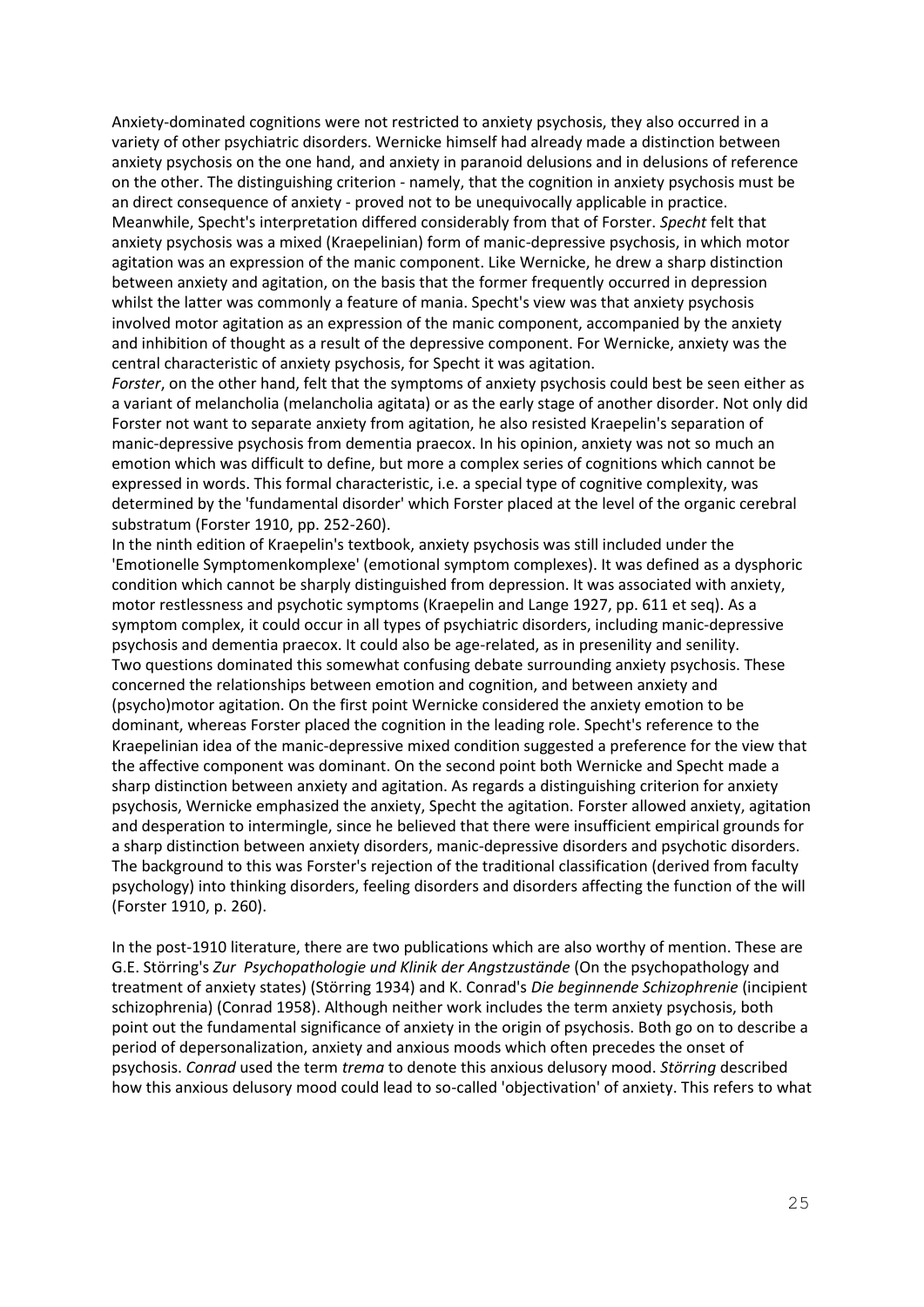nowadays is called projection. Feelings of anxiety are no longer experienced internally, but transform into perceptions of a dreadful and mysteriously changed world. The background to this symptom, in the case of psychosis, is a disorder which affects the sense of identity. Psychotics are no longer able to perceive themselves as the source of meaningful experiences and activities. Feelings loose their natural bond with the I. As a consequence, they take on an enigmatic and indeterminate character. Whilst the patient does not necessarily experience anxiety subjectively, the world nevertheless changes in an obscure way, and appears to be terrifying, threatening and gruesome. Sometimes anxiety is experienced in flashes, in which case, according to Störring, it makes sense to speak of a delusory affect rather than of a delusory mood. Meanwhile, with the virtual disappearance of the term anxiety psychosis from clinical usage, interest in anxiety symptoms in the context of psychosis had also faded (Schmidt-Degenhard 1986). However, studies pertaining to the occurrence of panic attacks in schizophrenia and in schizophreniform disorders are still published from time to time.

# 4.4 Neurasthenia

In the second half of the 19th century a new concept, neurasthenia, gained ground. *George M. Beard*, the American advocate of this idea, considered neurasthenia to be a functional disorder characterized by a deficiency of 'nervous force'. This deficiency could express itself in a multitude of symptoms, particularly at the level of the central nervous system, the digestive tract and the reproductive tract (Beard 1884; 1890). Although not highly prominent amongst these symptoms, morbid fear and phobia were nevertheless ranked amongst the most difficult symptoms to cure (Beard 1884, pp. 52-53; Beard 1890, pp. 50-67). Beard used analogies for nervous exhaustion such as that of a furnace lacking in fuel and of a battery losing its charge (Beard 1884, pp. 60-61). Central to the concept of neurasthenia was the lack of the strength and reserve to fight the disturbances of nervous function caused by stress. Beard's neurasthenia concept was closely linked with his vision of American society, which supposedly caused much greater over-excitation of the central nervous system than did European society. 'American nervousness', one of Beard's favorite synonyms for neurasthenia, was a typical product of an industrial society in which the upper classes were doomed to a hectic lifestyle.

Beard experienced just as little difficulty with the conceptual difference between the physical depletion of energy and the psychic feeling of exhaustion as did Freud, a decade later (cf. MacMillan 1976). He had observed that not only did neurasthenia patients tend to survive their own physicians, but that they were also capable of considerable mental effort. However this did not cause him to reconsider the difference between subjective feelings of exhaustion and an actual deterioration in achievements resulting from a lack of physical reserves. On the contrary, he stressed that, in a functional sense, there was actually something amiss, such as a hyperaemia of the cerebrum, the stomach or the prostate, for example.

Due to a lack of resistance, the functional disorder (which initially occurred locally) became transmitted to other regions of the body (irradiation). It therefore had no opportunity to develop into a permanent local abnormality. In Beard's opinion, this was not the case in healthy people where, occasionally, local over-excitation could even result in death. In the case of neurasthenia, the local functional disorder never exceeded the threshold of intensity beyond which permanent defects could develop. Irradiation not only explained the variable and migratory course, but also the multiplicity of symptoms. Amongst the symptoms included by Beard were the 'irritable heart', all kinds of phobias, compulsions, impotence, hyperaesthesia and an huge range of physical sensations. The irradiation of the local functional disorder occurred reflectively, and Beard thought that the sympathetic nerve played an important role here. This hypothesis of reflective nerve impulse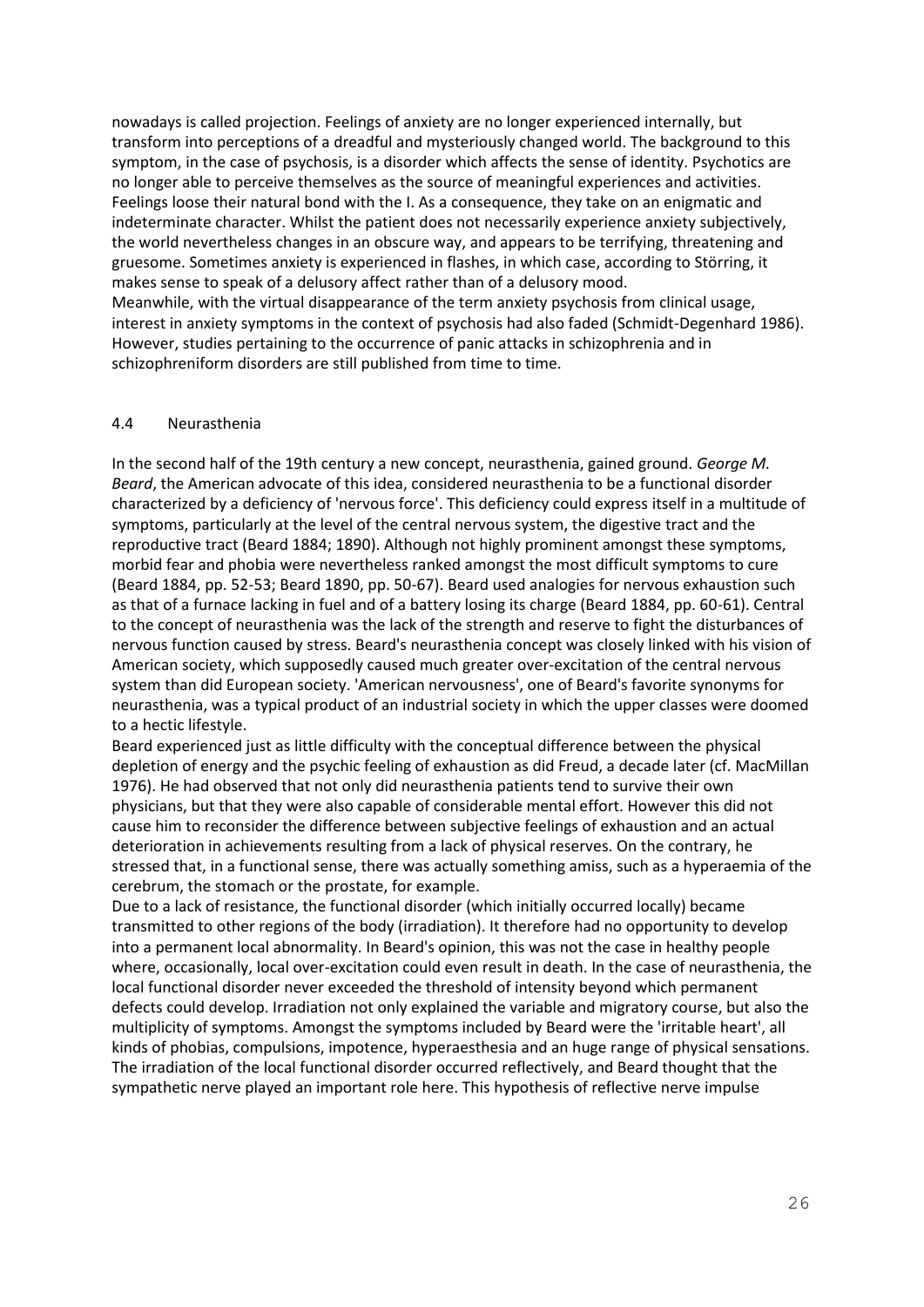transport was one of the three basic assumptions in Beard's concept of neurasthenia. In addition to the reflex theory, there was the idea of the electrical nature of nerve excitation and the law of conservation of energy (cf. Rosenberg 1962).

Beard himself believed that it was open-minded observation which led him to the discovery of neurasthenia, and his descriptions do indeed bear testimony to his extraordinary attention to detail. He would take even the most idiosyncratic, subjective sensations quite seriously. The fact that neurasthenia had not been previously described was, in his opinion, due to the fact that neurasthenic patients are not to be found in hospitals or mental institutions. They should instead be sought elsewhere, neurasthenia being a disease of the street (Beard 1890, pp. 25-35). Nevertheless, Beard overestimated his inductive powers, as is demonstrated by the abovementioned three basic assumptions and the role which they played in his work. These assumptions constituted the guiding principle on which he based his attempts to forge a whole out of the positively exorbitant diversity of observations. Moreover, it was quite common in those days to think of psychic disorders in terms of an excess or a deficiency of (nervous) energy. Furthermore, as we have previously seen, ideas such as asthenia and irritability were already fashionable a century earlier (cf. Berrios 1990; Lopez Pineiro 1983, pp. 64 et seq). In 1848 W.B. Carpenter explicitly suggested the idea of a close relation between nervous energy and electricity. Thinkers such as Spencer, Fechner and Darwin subsequently elaborated this idea still further. Meanwhile, in the therapeutic sphere, the process of 'electrification' became quite popular (Russelman 1983, pp. 119- 154). Nor was Beard the first to see a connection between lifestyle and functional changes in the central nervous system. The previously-mentioned theory of degeneration, which was very popular on the European continent at the time, provides still more far-reaching examples. It is true to say that this fascination with the relationship between nervous energy and electrical phenomena was not unconnected with developments in the natural sciences. Its origin, however,

lay in the Romantic Period. The intellectuals of the Romantic Period are known to have been strongly captivated by the living world's organic urge to develop and evolve. Early in the 19th century, the concept of natural force encompassed not only physical forces, such as motion and heat, but also biotic and psychic forces, such as the life force, growth energy and the urge towards further development. It is therefore not the case that the concept of physical energy was initially discovered by physicists and only later applied, in a metaphorical sense, to psychic symptoms. In the second half of the 19th century, the prevailing climate of thought, which was still dominated by the influence of the Romantic period, swung in a materialistic and mechanistic direction. This transformation, which was associated with such names such as *H. Helmholtz*, *E. du Bois-Reymond*, *E.W. Brücke* and *C. Ludwig*, was triggered by the discovery of the law of conservation of energy by *Robert Mayer* in 1842. It resulted in a differentiation being made between physical and psychic force, which suddenly breathed new life into the psycho-physical problem. At the end of the 19th century there was yet another swing, this time back in a (neo)romantic direction, whereby all sorts of vitalistic concepts gained ground anew. Beard's concept of 'nervous force' seemed to fit in with this neo-romantic pattern of a vitalistic mixture of psychic and physical forces.

In summary, it can be said that both Beard's description of neurasthenia, as well as the temporary popularity of this concept, cannot be understood from a purely medical perspective. Instead, one must consider the interaction between medical observations, theoretical opinions, philosophical traditions of thinking and various social changes. However, the fact that medicine concerned itself with neurasthenic patients at all was, to a great extent, a social phenomenon. When social pressure became too much for an individual's resilience, neurasthenia offered a medical excuse for taking it easy.

#### 4.5 Anxiety Neurosis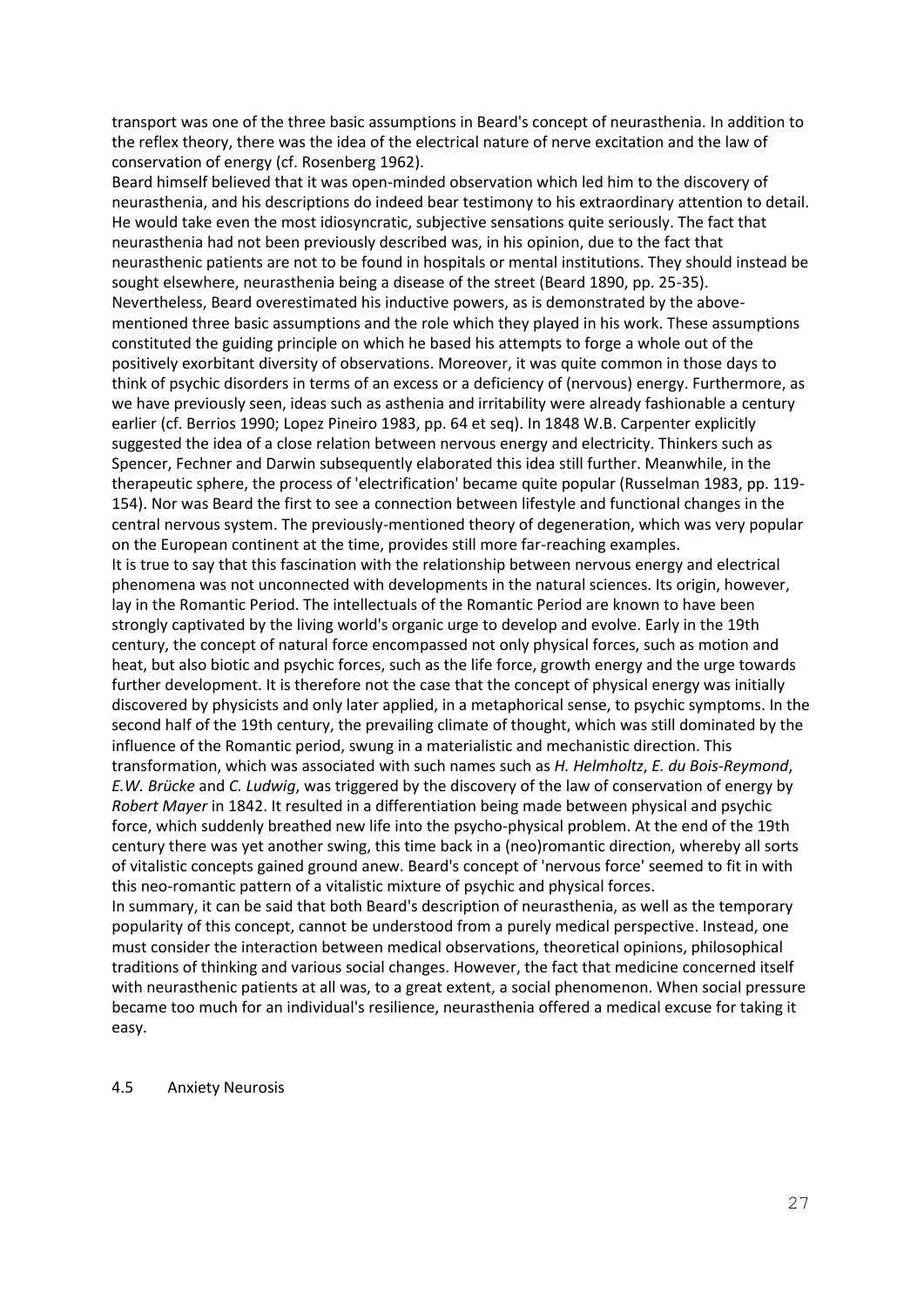The history of the classification of anxiety disorders since the time of Beard can be seen as a peeling-away of layers of the concept of neurasthenia. Anxiety neurosis was the first stratum to be laid bare under its surface. Next came all sorts of classificatory sub-divisions within anxiety neurosis (Tyrer 1984).

Kahlbaum's successor, *Hecker*, initiated the above-mentioned process in a classic article on anxiety states in neurasthenia (Hecker 1893). He had noticed that the anxiety attacks experienced by many neurasthenia sufferers were not accompanied by any subjective feeling of anxiety. There were also patients who did not show anything like the full range of physical symptoms. Hecker used the term *'larvirt'* (larval; larva-like) to denote this absence of a feeling of anxiety. The term *'abortiv'* was indicative of the interrupted, incomplete nature of the attack in terms of the somatic symptomatology. The picture described by Hecker bears a strong resemblance to the so-called 'limited symptom attacks' in present day literature on panic disorder. Citing Lange, a Dane who had formulated an interpretation of emotions which was practically identical to that of William James, Hecker stated that the absence of subjective anxiety in the attack was based on a kind of misperception. The physical symptoms were simply not recognized as expressions of anxiety. However, it was also possible for an attack to commence with just one of the somatic symptoms, before radiating to other parts of the body. The way in which Hecker described this irradiation betrays a relationship with Beard's reflex theory.

In 1895, *Sigmund Freud*, with reference to Hecker, joined the critics of Beard's broad concept of neurasthenia. However, in being more explicit about pathogenesis, Freud went a step further than Hecker (Freud 1895a; 1895c). He believed that demarcation of neurasthenia was essential since anxiety neurosis, because of its different pathogenesis, required different treatment. Neurasthenia was a disorder of the way in which the so-called somatic-sexual excitation was released, whereas anxiety neurosis was primarily a disorder in the psychic processing of such excitation. In the case of anxiety neurosis, Freud imagined that there was a build-up of pressure on the walls of the male seminal vesicles. When this pressure exceeded a given threshold, it was transformed into somatic energy and transmitted, via neural pathways, to the cerebral cortex. Under normal conditions, sexual 'fantasy groups' became charged with this energy, leading to sexual excitement (libido) and the pursuit of release. Anxiety neurosis involved a blockage in the psychic processing of this somatic sexual tension. Such a blockage might arise through abstinence, for example, or due to the use of coitus interruptus, or because sexual fantasies had simply failed to take shape. Somatic sexual tension was thus deflected away from the psyche (the cortex) and directed to subcortical paths, finally expressing itself as 'inadequate actions'. These 'inadequate actions' most characteristically occurred during an anxiety attack.

The pioneering article in which Freud detached anxiety neurosis from neurasthenia, includes a description of the symptomatology of the various forms of anxiety which is still valid today (Freud 1895a). Freud cited anxious expectation as the core symptom of anxiety neurosis. He also distinguished between specific phobias, agoraphobia, free floating anxiety and anxiety attacks. The latter were spontaneous in nature and were described as a purely somatic phenomenon (Freud 1895c, pp. 368-369). The aforementioned distinctions anticipated the now generally accepted classification of specific phobias, agoraphobia, generalized anxiety and panic disorders. Freud was not alone in anticipating DSM-III(R). As the authors of DSM-III(R) have acknowledged, striking similarities are also to be found in the sixth edition of Kraepelin's textbook (Kraepelin 1899; cf. Spitzer & Williams 1985). Furthermore, it is interesting that Freud considered agoraphobia to be characterized by a fear of panic attacks, and not by fear of streets or squares per se: "... ce que redoute ce malade c'est l'événement d'une telle attaque ..." ("... what the patient fears is the occurrence of such an attack ..."; Freud 1895b, p. 352).

Freud's reputation was not based upon his interpretations of anxiety neurosis, however. His second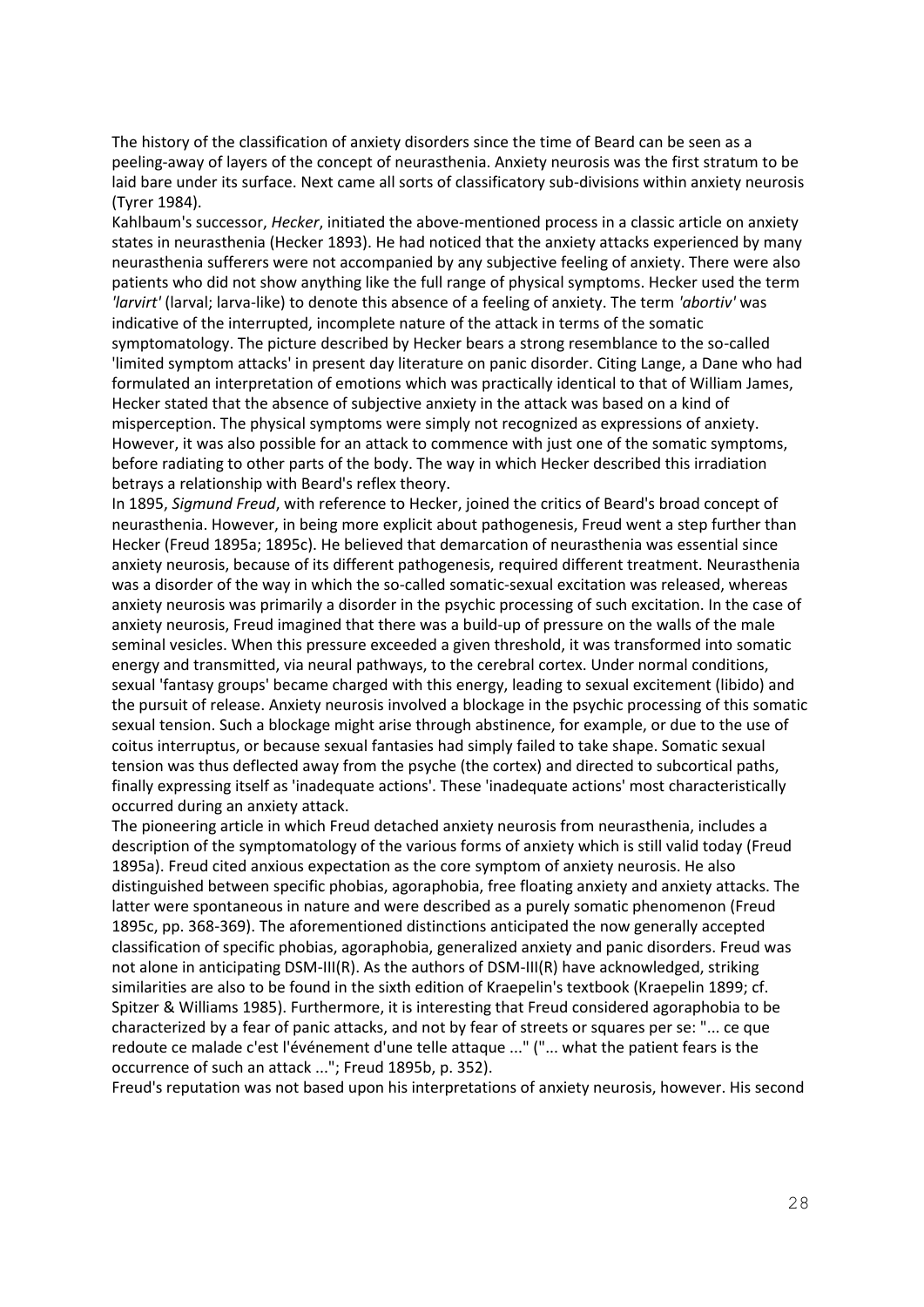theory of anxiety, in which anxiety was interpreted as a signal of inner threat, would ultimately have much greater influence (Freud 1926).

This second theory had already announced its arrival by around 1895, albeit in a somatic guise. Freud asked why non-processed sexual excitation should express itself specifically in the form of anxiety. In answering this question, a glimpse is afforded of something which would later be more explicitly developed as a theme. Unlike real anxiety, which was based on the perception of an external threat, neurotic anxiety was a reaction to inner threat. The core of this inner threat was an inability to process 'endogenously' created (sexual) excitation (Freud 1895a, p. 338). On another occasion Freud put it as follows:

"Anxiety is the sensation of the accumulation of another endogenous stimulus, the stimulus to breathing ..." The contract of the contract of the contract of the contract of the contract of the contract of the contract of the contract of the contract of the contract of the contract of the contract of the contract 194).

It is sometimes forgotten that elements of the above hypothesis also appeared in Freud's signal theory. There also the basis of all anxiety was biological helplessness, i.e. the helplessness of the child with respect to its own drive impulses (cf. Freud 1926, p. 68). Although the signal theory also concerns the satisfying of needs, it does not relate primarily to sexual needs but rather to those associated with the instinct for self-preservation (cf. Freud 1933, pp. 100-101). Object loss, the most clear-cut threat recognized by this instinct, becomes the psychological prerequisite for inducing the ego to give off a small quantum of anxiety in order to restore a favourable balance of pleasure and displeasure. The threat of object loss remains linked to the biological state of being at the mercy of one's drive impulses. This linkage is mediated by remembrance-symbols which, via separation and birth, ultimately refer to an archaic inheritance of hereditary anxiety responses. In anxious patients, the symptom of gasping for air is no longer seen as a mitigated orgasm but rather as the rudiment of the cry of a newborn child (Freud 1926, p. 168).

In a negative sense, Freud's second theory of anxiety was of great significance within the classification debate. His statement that anxiety was the 'loose change' of the neurotic conflict, illustrates the nosologically non-specific character gradually adopted by anxiety in his interpretations.

This was partly the reason why the classification of anxiety symptoms did not exactly receive top priority in the period between 1930 and 1960.

This is not, of course, meant to detract from Freud's exceptional merits. In the field of anxiety theory, these merits lay particularly in the concept of anxiety as a reaction to an inner threat. This idea, which was without precedent in Freud's days, permanently changed the face of psychiatry. Freud thereby gave a wholly individual treatment to the fundamental distinction between (objectless) anxiety and (object-linked) fear, a theme which for the rest was to find its way into psychiatry via another route.<sup>o</sup>

Freud's approach was not limited to the psychoanalytic school. In its interpretation of anxiety, cognitive psychology (in the style of Beck) built upon Freud's pioneering concept of anxiety as an inner threat (Beck 1976; Beck, Emery & Greenberg 1985).

# 4.6 Clinical Studies

After 1900, despite the almost universal recognition of the central position of anxiety in psychopathology, relatively few psychiatric monographs were devoted exclusively to anxiety and anxiety disorders. One exception was the exhaustive study by Störring, mentioned previously. Several authors occupied themselves with conceptual questions, based on clinical observations.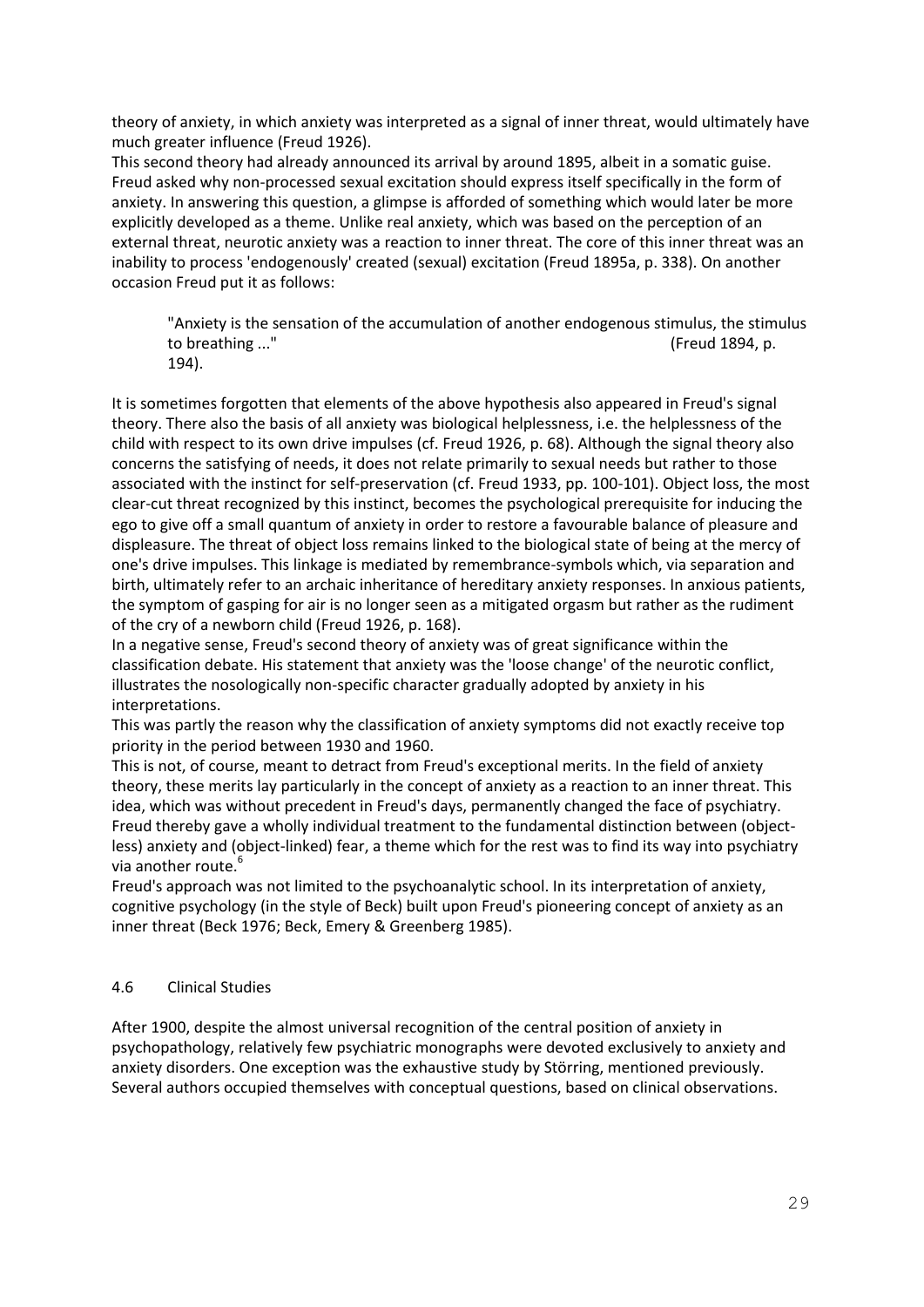Goldstein (1929) and Kronfeld (1935) produced splendid articles which incorporated some fundamental concepts. Some other names which should be mentioned in this context are those of Hoche (1911), Kornfeld (1902) and Oppenheim (1909). Janet's *Les obsessions et la psychasthénie* (Obsessions and psychasthenia; 1903) and his *De l'angoisse à l'extase* (From anxiety to ecstasy; 1926) are worthy of special mention.

Next, reference should be made to several studies arising from particular theoretical points of view. These include not only the psychoanalytical studies by Stekel (1932), Bitter (1948) and Riemann (1961), but also the anthropological studies of von Gebsattel (1954a, 1954b, 1954c) and Tellenbach (1976). In addition, studies exclusively devoted to a particular form of anxiety, such as the innumerable publications on *'Schreckneurosen'* and *'Schreckpsychosen'* (from the German Schreck: terror), were carried out in the periods around both World Wars (cf. Bonhoeffer 1919; Kleist 1918; Panse 1952).

Seen from a broader perspective, the conceptual framework within which the debate on pathological anxiety took place was specifically determined by the intellectual legacy bequeathed by scientists and philosophers such as *Charles Darwin, W.B. Cannon, William James, Sigmund Freud* and *Max Scheler*. It is no simple matter to illustrate just how the various interpretations and schools of thought influenced one another. Accordingly, I will restrict my discussion to two themes, the *role of bodily perceptions in the origin of anxiety* and the further determination of *the distinction between anxiety and fear*.

With regard to the first theme, there seemed to be a significant resistance amongst clinicians to the *James-Lange* theory of emotions. Bodily changes, according to this theory, instead of resulting from subjective feelings, were actually the cause of the emotional coloring of sensory perceptions. Perception became emotion via the awareness of bodily changes (cf. James 1884, pp. 189, 204; 1890, p. 450). James himself was responsible for the subsequent confusion as to whether a temporal-causal relationship existed between bodily changes and emotional perceptions, or whether both occurred simultaneously. It was usually assumed (probably not entirely correctly) that James was postulating a temporal sequence between bodily changes and emotional perceptions. Clinicians, who also adopted this interpretation, criticized him on this point by pointing out the immediacy of the experience of anxiety. According to Störring, the experience of anxiety was not mediated by prior bodily perception. However, he was not entirely logical on this point since he consistently spoke of anxiety as a processing of, or a reaction to, sensations associated with specific organs (Störring 1934, 24, 32). Both *Kornfeld* (1902) (not to be confused with Kronfeld, who has been mentioned previously) and *Hoche* (1911) lodged objections, on descriptive grounds, against the idea of a temporal sequence between bodily change and emotional perception. Kornfeld, who himself suffered from neurasthenic complaints and panic attacks, enlivened his article with a description of one of his nightly panic-attacks. On awakening, he would first experience a severe feeling of anxiety without really knowing why he was frightened. Shortly afterwards he would become aware of bodily sensations such as a feeling of constriction in the region of the heart, difficulty in breathing, paraesthesia and cold *akra*. This led him to conclude that a sharp distinction should be made between feelings of anxiety and the perception of bodily changes. Although Hoche thought along similar lines, like Hecker he formulated a sort of interoceptive explanation for anxiety, in which anxiety was based on the misinterpretation of bodily sensations. Kraepelin and Lange's handbook, ultimately rejected James' theory of emotions on theoretical grounds, both because of its psycho-physical dualism and its disregard for central regulatory processes. An emotion such as fear of suffocation could be both somatic and psychological in origin. According to Kraepelin and Lange, the origin of this fear of suffocation (whether lack of oxygen, hypercapnia, acidosis or frightening events) was irrelevant to the quality of the emotion itself. In all cases, the central issue was a threat to the patient's existence as a biological entity rather than any perception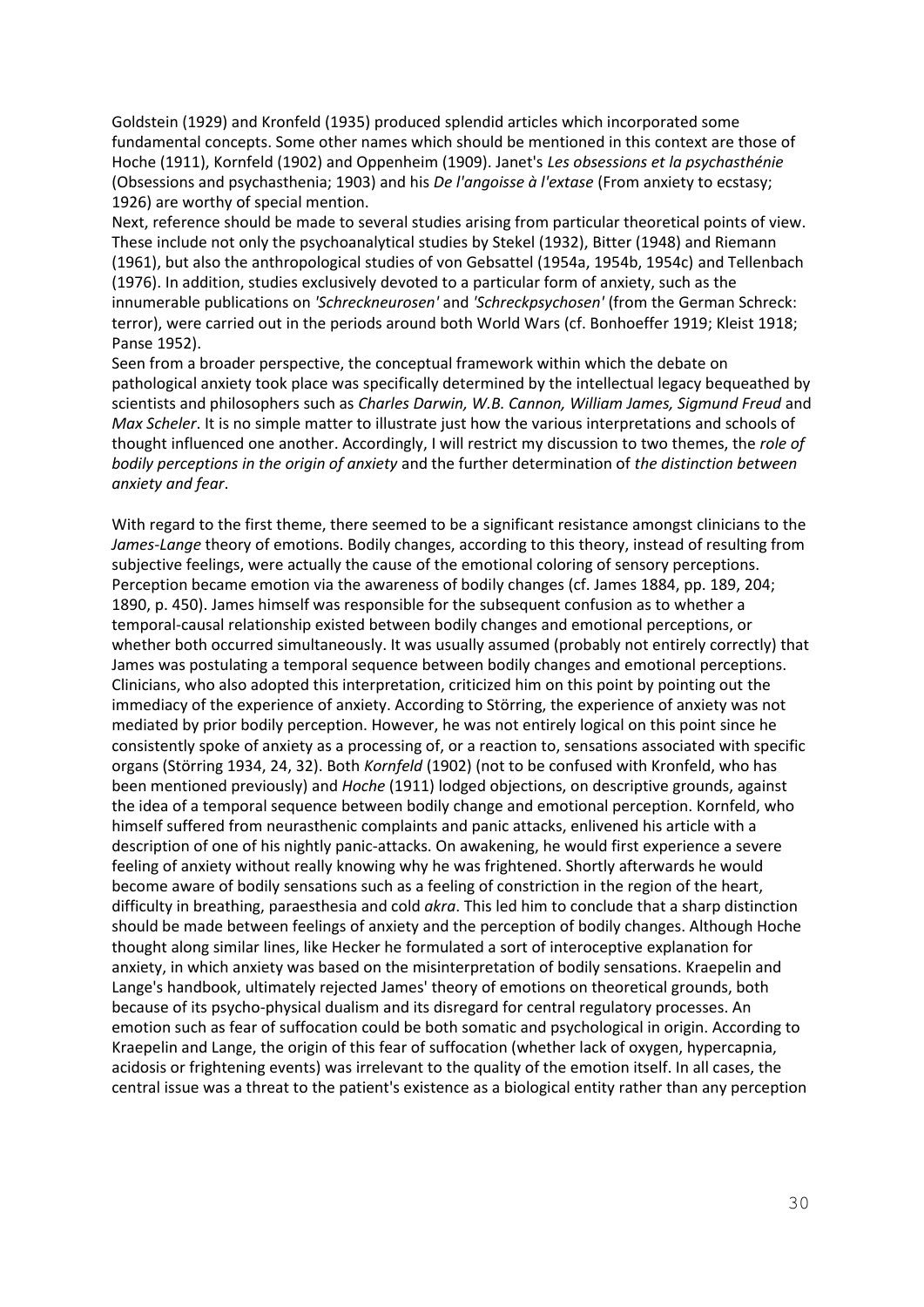of bodily changes (Kraepelin and Lange 1927, p. 470). It should be noted, however, that James was too much of a Darwinist to be accused of psychophysical dualism.

In summary, it can be said that clinical psychiatrists mainly resisted the James-Lange theory because of their support for the primacy of clinical observation. Nevertheless, the anti-theoretical sentiment in these convictions sometimes led to all sorts of non-explicit theoretical views being smuggled in through the back door.

In discussing the second theme, that of the further determination of the distinction between anxiety and fear, consideration should first be given to *Kurt Goldstein's* observations of patients with organic brain damage. The majority of Goldstein's patients were victims of the First World War. He observed (1929) that, when faced with overly-complex tasks, these patients displayed a catastrophic reaction consisting of a wide range of physiological and psychomotor symptoms. Goldstein believed that, even though it was not subjectively experienced as such, this condition could best be interpreted as an expression of anxiety.

Whilst Goldstein's patients were unaware of the fact of their anxiety, the appearance of their physical symptoms coincided with the failure to accomplish their tasks. Strictly speaking, their anxiety was neither a reaction to failure nor a reaction to an awareness of failure. Anxiety - and this was the essence of Goldstein's interpretation - was quite literally the actual manifestation of failure. Goldstein concludes that generally spoken anxiety was the expression of a frustrated urge for selfrealization.

This reference to the urge for self-realization was particularly popular amongst those contemporary authors who drew their inspiration from vitalism. Although similar references can also be found in Freud's later work (Freud 1933), it was actually the colossal presence of *Charles Darwin* behind the scenes, which inspired this line of thought. However, Goldstein was not thinking of the survival of the species, or that of the individual, in purely Darwinian terms. The urge towards self-realization was more than a purely biological reality. It also found expression, for example, in the productive creativity shown by children and adults in mastering the world. Anxiety was referred to as the "Erschütterung (des) Bestandes der Persönlichkeit" (Disruption of the stability of personality; cf. Goldstein 1929, pp. 415-416). Ultimately, however, Goldstein failed to fully clarify the conceptual status of the propensity for self-realization.

The task of formulating, more explicitly, things which Goldstein merely hinted at, fell to other authors. Here we find a scheme in which personality was divided into an impersonal substructure and a personal superstructure. The substructure was described in vitalistic terms whilst the superstructure was analyzed in terms derived from existentialist phenomenology. Examples of this can be found in work by *Arthur Kronfeld, Felix Krueger, Philipp Lersch*, and, to a lesser extent, *H.C. Rümke*. According to Kronfeld (1935), anxiety was based upon a deterioration of the personal superstructure. In extremely succinct terms, this disintegration was expressed as psychotic anxiety. However, the type of anxiety which Kronfeld initially had in mind was existential rather than psychotic:

"Anxiety is the mental expression of the existential annihilation of the integrity ('Einheitsform') of the person. Its archetype is the fear of death, the anxiety related to vital destruction."

(Kronfeld 1935, p. 378; translation by the author)

Such statements only become comprehensible when it is realized that Kronfeld rejected the link between anxiety and threat. Anxiety, in the true sense of the word, is not the counterpart of safety, but of meaning, of being a person, of 'one-ness', of living. The anxious person need not necessarily have a subjective awareness of this, however. Death has significance long before it becomes a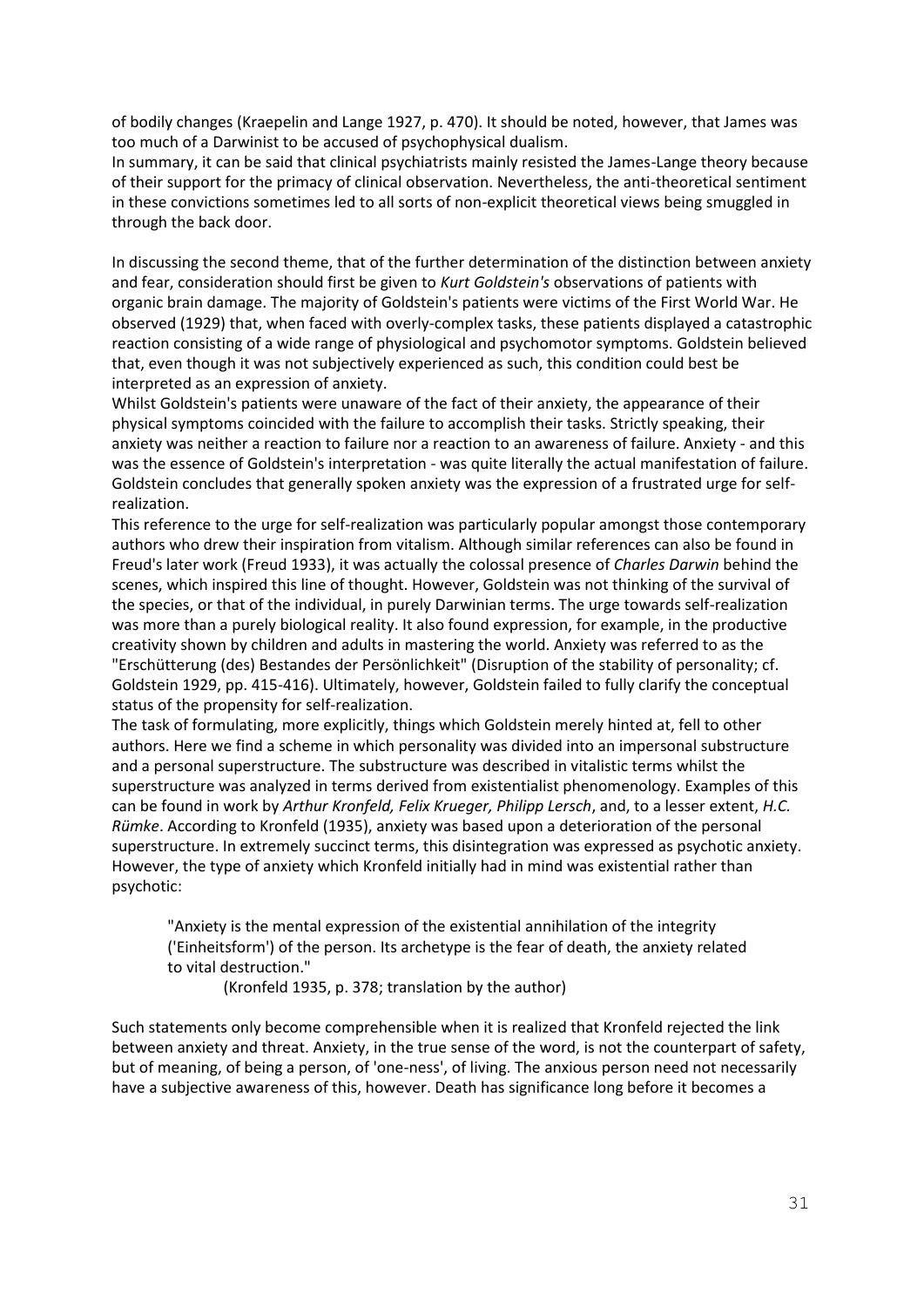subjective reality. According to Kronfeld, the biological aspect of anxiety consisted of life fleeing from death. Such flight is in vain, however, and therein lies the source of all fear of life and of anxiety about fate. Therefore, with anxiety, it is necessary to pose the question of meaning (*ibidem*, p. 384). Kronfeld's criticism of the biologically inspired interpretation of anxiety was that it failed to do this.

In uncoupling anxiety from threat, Kronfeld may have gone a little too far, but his remark that indescribable anxiety often has the quality of fear of living, receives daily confirmation from the mouths of borderline patients.

# 4.7 From Dimension to Category

As has already been noted, the study of anxiety was not a high priority in the period from 1930 to 1960. In addition to the previously mentioned influence of psychoanalysis, which described anxiety as a non-specific phenomenon, the assumption that anxiety occupied a low position in the hierarchy of psychiatric symptoms also had a part in this (cf. Tyrer 1984). According to this line of thought, not only did anxiety occur in practically all psychopathological syndromes, it also marked the lower boundary of psychopathology, where this bordered on normality.

Jablensky (1985) adds to this that classification had traditionally been an area of interest for institutional psychiatry. An explanation for the relative neglect of the classification of anxiety disorders was that, as a rule, patients with neurotic anxiety were never hospitalized.

This status quo gradually changed towards the end of the nineteen fifties. I shall summarize a number of these developments.

The psychophysiological investigation of emotions continued along the lines of the James-Lange theory. In this context, Ax (1953) attempted to draw a distinction between the emotions of anxiety and anger, on the basis of their peripheral physiological symptoms.

The anxiolytic effect of benzodiazepines was discovered, resulting in a flood of research into the effects of these chemicals on the central nervous system (Sternbach 1980).

 J. Wolpe (1958) introduced systematic desensitization as a form of behavior therapy, thereby giving new impetus to the treatment of people with anxiety disorders.

 The British psychiatrist M. Roth (1959) described a form of depersonalization associated with severe anxiety and phobic phenomena. This was the so-called 'phobic anxiety-depersonalization syndrome'. Although it usually developed in the wake of a psychotrauma, this picture could sometimes occur spontaneously. The EEG's of just under one sixth of all patients revealed the presence of temporal-epileptic symptoms.

Finally, at the end of the nineteen fifties, D.F. Klein (who has been referred to previously) discovered that panic attacks in agoraphobic patients could be blocked using Imipramine (Klein 1964; 1980). This marked the beginning of a great flood of experimental, pharmacological, clinical, longitudinal, epidemiological, genetic and familial research into the existence and course of panic disorder. With this boom in psychopharmacological research, increasingly stringent criteria for the definition of psychiatric syndromes were drawn up. This was principally for the sake of comparability between research groups. Thus, psychopharmacological and biological psychiatric research constituted a powerful impetus for the development of the *Feighner Criteria* (Feighner *et al*. 1972). These, together with the *Research Diagnostic Criteria* (1975; Spitzer, Endicott and Williams 1978) formed the basis of the DSM-III(R) (APA 1980; 1987). The emphasis on descriptive precision lead to the demarcation of various forms of anxiety and to an abandonment of the concept of neurosis, which was considered to be too vague. The 'depressive neurosis' of DSM-II (1968) became 'dysthymia' in DSM-III, falling under the affective disorders. Two types of hysterical neurosis, hypochondria and depersonalization, were classified under somatoform and dissociative disorders, respectively.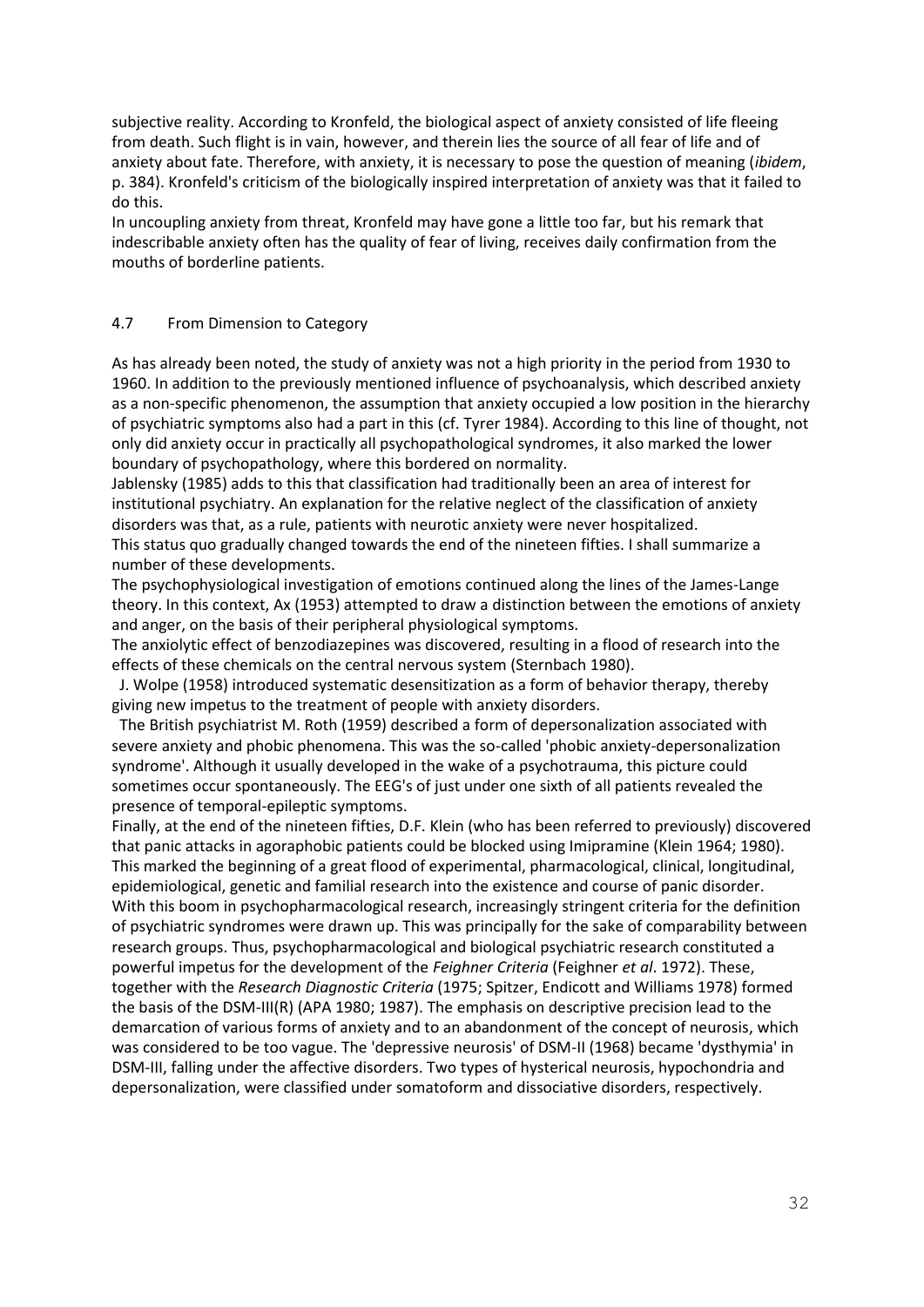Neurasthenic neurosis was discarded. Anxiety neurosis, phobic neurosis and obsessive-compulsive neurosis were combined under the heading of anxiety disorders. Post traumatic stress disorder, a newcomer, was added to the anxiety disorders. The anxiety neurosis was subsequently split up into panic disorder and generalized anxiety disorder, whilst the phobic neurosis was divided up into agoraphobia, simple phobias and social phobia (cf. Spitzer & Williams 1985).

In spite of the non-theoretical nature of DSM-III, this change nevertheless heralded in a fundamentally different approach to the psychopathology of anxiety. DSM-III bode farewell, not only to the psychodynamic conflict model, but also to a broader tradition in which anxiety was associated with disorders in personality structure. It was replaced by a finely grained description and classification of more superficial symptomatology. Anxiety was no longer regarded as a consequence of the personality structure but primarily as a symptom in itself. This resulted in a switch from the predominantly dimensional or dispositional approach which characterized the neurosis model, to a typological or categorical approach to psychopathology. Panic disorder represents the most outstanding example of this development, becoming "a microcosm of many of the classic controversies surrounding psychiatric research" (Gorman *et al*. 1989). Biological, psychoanalytic, behavioral and cognitive explanatory models now competed for priority in this debate (cf. Tuma and Maser 1985; Marks 1987; Barlow 1988; Glas 1991). At the moment, the question of what exactly should be classified (patients? theoretical constructs? diseases?) is once again highly relevant (cf. Blashfield 1986).

# 5. Summary

The preceding chapters cover only part of the history of anxiety and depression. Whilst this is partly attributable to the introductory nature of this review, the main reason is that this discussion has been limited to concepts alone.

Behind these concepts lies individual suffering, the often ineffective concern of those around the patient, and the numerous therapeutic efforts of physicians and paramedics. Although not covered here, this history is at least as worthy of our consideration as the one described above. In the Introduction, it was stated that the history of anxiety and depression should be interpreted as the interplay of cultural changes and of changes not only in psychopathological symptoms per se, but also in their scientific interpretation. This interplay has, to some extent, been reflected in the preceding chapters.

Viewed in the context of the microcosm - macrocosm theme, which was current both in Antiquity and in the Renaissance, the mentally ill appeared as the personification of a disruption in the subtle balance of cosmic forces. Such people were different, but not so different as to warrant either ostracism or confinement.

The moralizing and allegorizing of humoral pathology in the Middel Ages raised the question of where disease ended and sin began. But it was difficult to know where to draw the line, as the 19th century theory of degeneration made clear. According to this theory, a transgression (due to alcoholism, for example) in one generation could lead to increasingly serious forms of psychopathology in succeeding generations.

The idea that melancholiacs show traits of the exceptional and of genius is a common thread running throughout history. Starting with Aristotle, it can be traced via Marsilio Ficino, through Burton and the poets of the Elizabethan Era, and onwards into the present century, in the work of William James. The fact that depressives' weaker perceptual defenses allow them a more adequate perception of reality may, perhaps, be a pale reflection of this very idea.

The rationalization and mechanization of the worldview in the post Cartesian Era finally resulted in a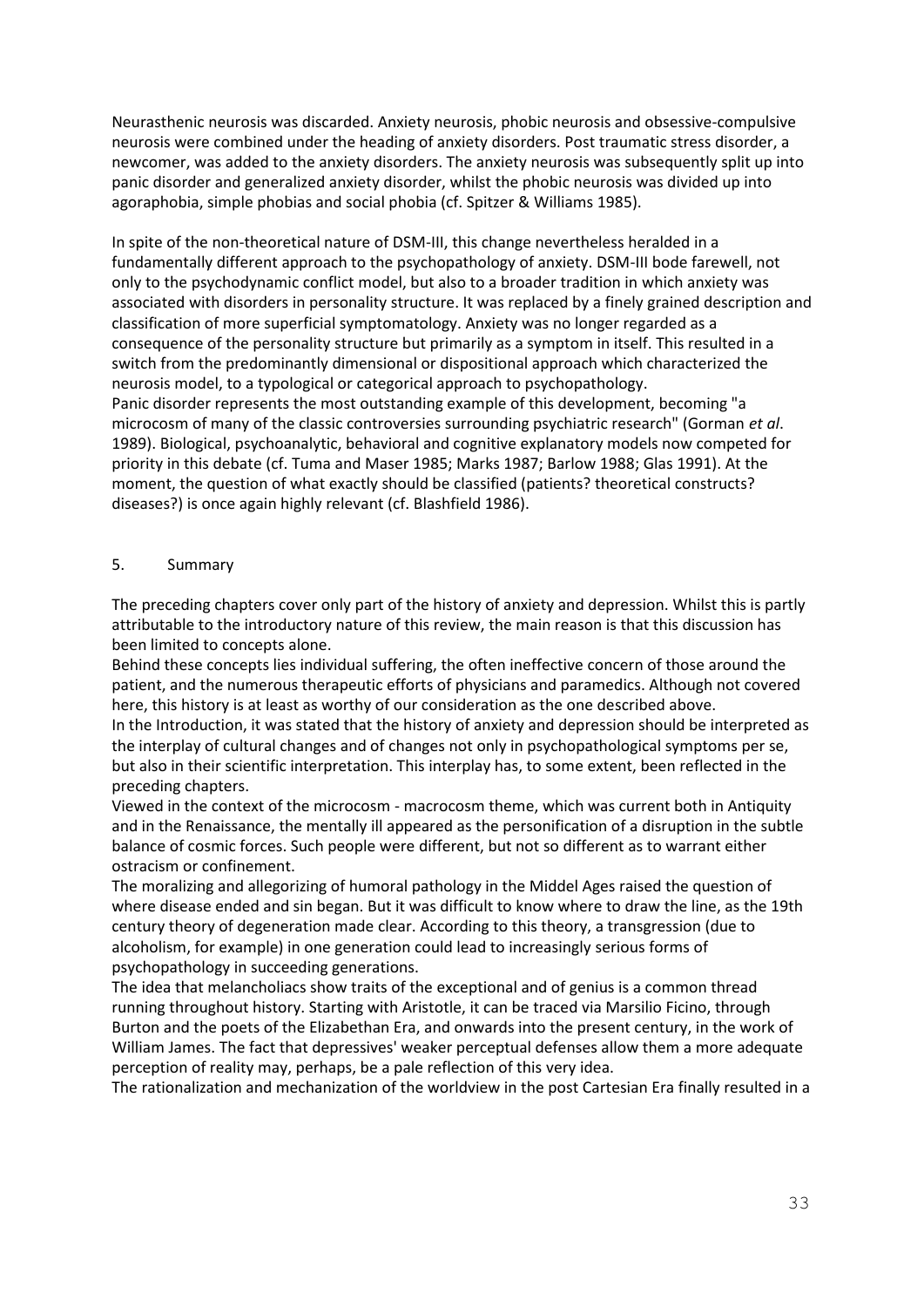view of the mentally ill in which the irrational and uncontrollable elements of their behavior received special emphasis. The bestial side of human nature revealed itself in such people. Right up to the present day, domination and control have been key words in understanding the motivation behind medical concern for the psychiatric patient. It is this very contrast with earlier treatments which illustrates the extent to which the medical domination of previously uncontrollable emotions has become both the motive and guiding principle for current theoretical and therapeutic activity. The current fascination of clinicians and researchers with the biological approach therefore comes as no surprise. Since this approach seems to bring the promise of control and of tangible results, in contrast to the unpredictable and much less concrete results obtained by psychological and social intervention.

It is appropriate to issue a warning at this point, however, since history has shown us how intractable psychopathological reality can be. It was not without reason that clinicians repeatedly demonstrated an astonishing eclecticism concerning the theoretical explanation of various insights. Clinicians showed reticence when it came to reasoning from preconceived theoretical points of view. I would remind you of the reservations expressed against the James-Lange theory of emotions. This reticence cannot simply be attributed to an anti-scientific attitude. It also stems from healthy clinical skepticism. The history of the classification of anxiety and depression serves to emphasize the fact that such skepticism was often quite appropriate. Whenever attempts were made to refine a given theory, or combination of theories, clinical reality always proved to possess an over-abundance of elusiveness and unpredictability. Broadly speaking, longitudinal clinical observation advanced the classification of anxiety disorders, and especially that of mood disorders, more than did any classification based on preconceived theoretical assumptions. In view of the controversy between the unitarians and the separatists, a combination of longitudinal and interdisciplinary (bio-psycho-social) research would seem to hold out particular promise for the future.

Finally, what has been said above should also be exphasized on epistemological grounds. As scientific disciplines, neurobiology and pharmacology tackle problems abstractively and objectively. This implies that there is, by definition, a gap between the research findings in these disciplines and clinical reality. Furthermore, scientific constructs never relate to this reality in its entirety, but merely to aspects of the whole. Reification, i.e. the identification of these constructs with reality, can only lead to distortion. The conceptual history of anxiety and depression illustrates the repeated recurrence of forgotten ideas. These were eliminated in the process of abstraction, only to return via the back door. Scientific interpretations only bear fruit when the tension-filled gap separating them from clinical reality, rather than being short-circuited, is kept open.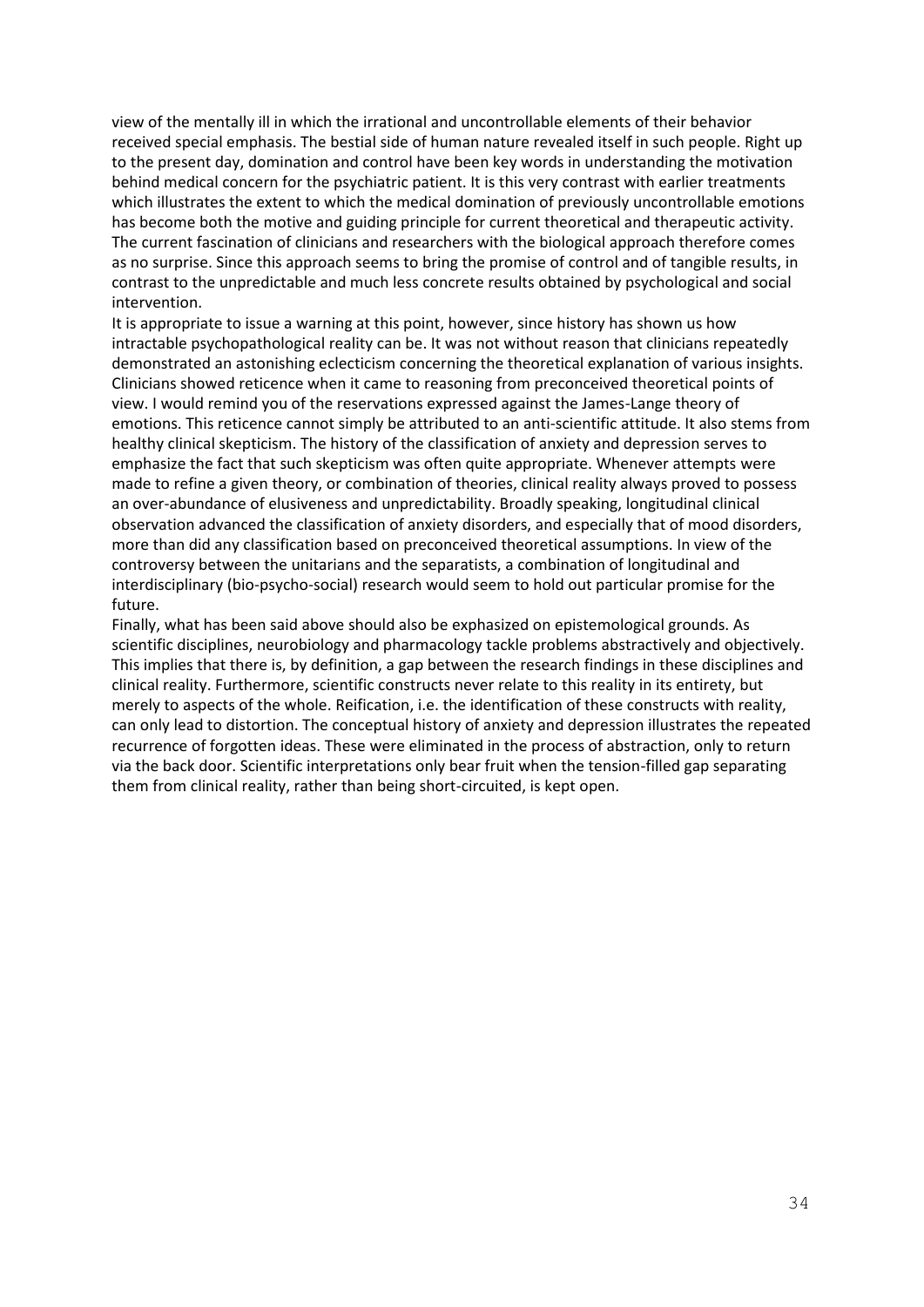# **NOTES**

1. Klibansky, Panofsky, and Saxl (1964, pp. 64-66 and 98-102) point out an irregularity in the classical interpretation of melancholia; this irregularity occurs in the theory of temperaments.

In the strict *humoralist* tradition, temperaments are reduced to disturbances in the balance between the bodily fluids. These disturbances initially appear to fall within the normal range, like the usual variations of character dispositions. However, changes in interpretation over the centuries become obvious: only blood is now considered to be an integral part of the body, with the other three fluids regarded as degeneration products. The significance of these degeneration products (yellow bile, black bile, and phlegm) would, especially in the Middle Ages, take on a negative connotation, as a result of which they would be considered to be responsible for all kinds of character abnormalities and immoral behavior.

The *Galenic* and *Neo-Galenic* theories of temperament, on the other hand, were originally oriented towards the primary qualities (heat, cold, dryness, and wetness), and not so much towards the humors. The Galenic temperaments are not in fact real temperaments, that is to say temperaments in a biological (humoral) sense, but rather disturbances in the balance between the primary qualities. Health was considered by Galen to be an ideal state; every relative excess of a particular bodily fluid was, to his mind, a disturbance and therefore also a disease. Thus the Galenic tradition had little influence on the development of a proper theory of temperament: it could not deal with normal variation of character dispositions.

Behind this irregularity in the theory of temperaments lies a difference of opinion about disease: the strict humoralistic tradition took a concrete and natural view of normality; whereas the Galenic tradition established itself on more abstract ideas, such as the primary qualities.

2. In Scholastic medicine, the emotions of anxiety and rage are diametrically opposed. In rage, heat is generated and floats to the periphery, the arms and legs display movement, the face becomes red, the pulse strengthens and the brain also comes to life again. In anxiety, the heat drains inwards, peripheral parts become cold and pale, the pulse rate decreases and the patient feels cold.

3. Plato distinguished four forms of godlike mania, namely, mania as the art of fortune telling (cf. the etymological relation between mania and *mantikè*, i.e. fortune telling); mania as ritual purification and consecration leading to the relief of disease and grief; mania in the sense of ecstasy inspired by the Muses; and finally mania in the sense of being emotionally moved by memories when looking at beautiful things.

4. Cf. Descartes, 1647, article 52: "... qui nous importent ..."; and Guéroult 1953, p. 253.

5. Kraepelin remained a dedicated experimental psychologist throughout his life. During his years in Heidelberg (1891-1903), the work which he carried out included experiments on the function of will (task performance, level of fatigue), cognitive capacities (distractibility, attention, memory, ideational association) and expressive functions (motor activity, handwriting, and language performance) (Kraepelin 1983, p. 71). During his Münich years (1903-1922), much to his regret, he was no longer able to find the time for experimental psychology, although he did give refresher courses for colleagues (*ibidem*, pp. 144, 145, 149).

6. The distinction between object-less anxiety and object linked fear which already had been formulated by the philosopher *Kierkegaard* (1844), was to be introduced by *Karl Jaspers* in 1946, in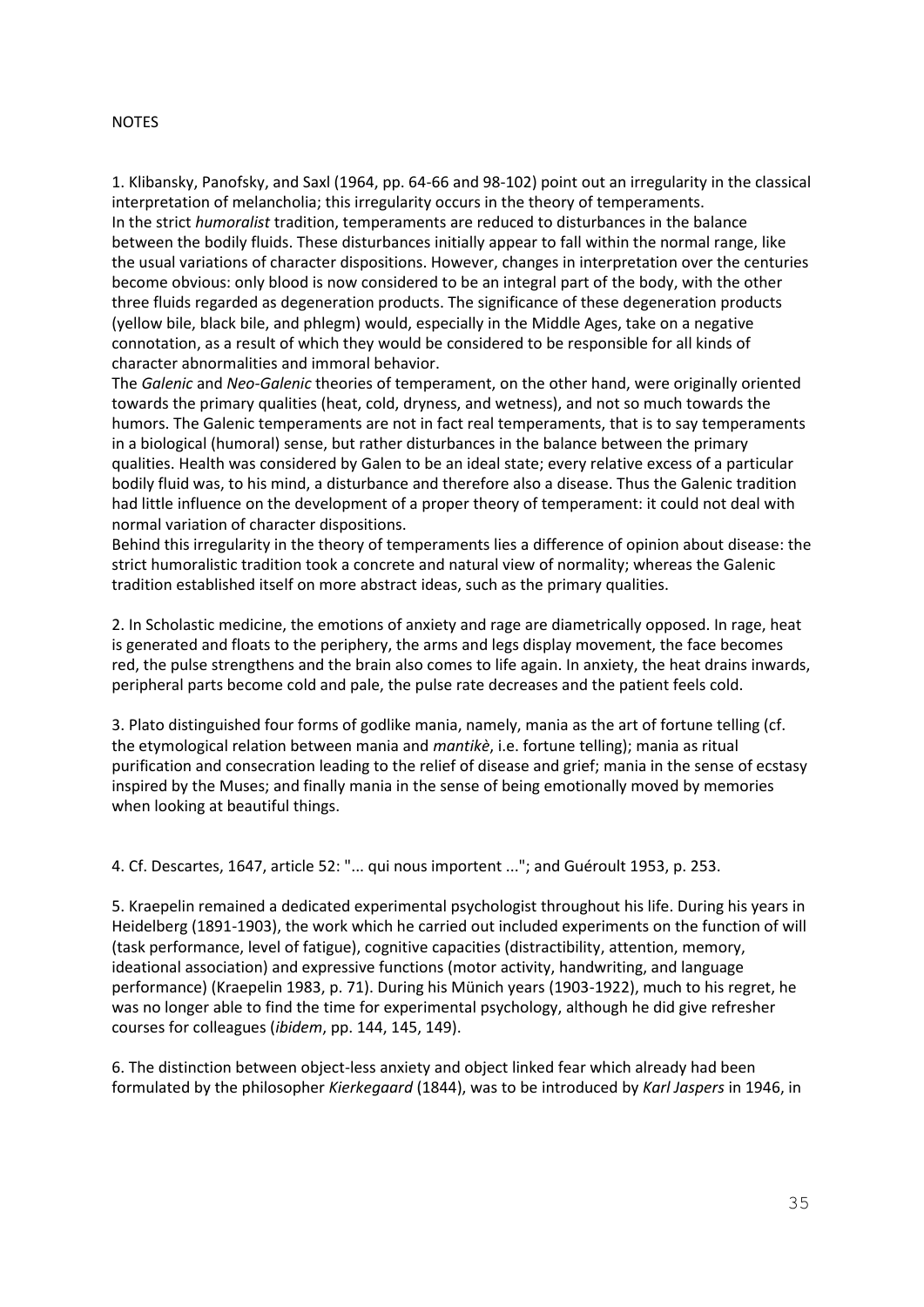the fourth edition of his *Allgemeine Psychopathologie* (General Psychopathology). In the ensuing years, it was developed as a theme in the anthropological school, which was oriented towards existential phenomenology.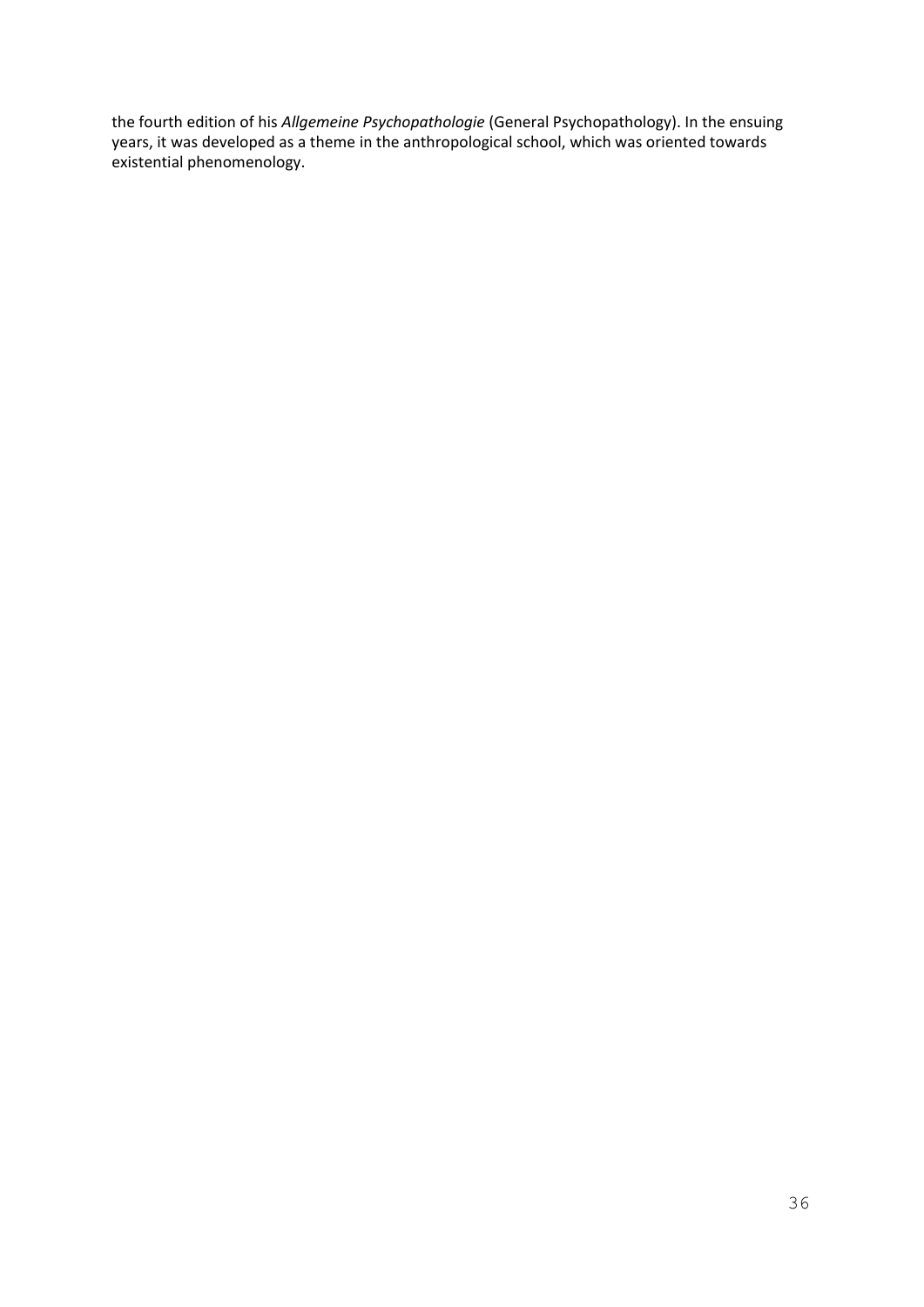#### REFERENCES

Abraham, K., Ansätze zur psychoanalytischen Erforschung und Behandlung des manisch-depressiven Irreseins und verwandter Zustände, *Zentralblatt für Psychoanalyse, 2*: 302 (1912).

Ackerknecht, E.H., *A short history of medicine*, The John Hopkins University Press, Baltimore & London (1955, revised edition 1968; reprint 1982).

Akiskal, H.S., and W.T. McKinney, Overview of recent research in depression. Integration of ten conceptual models into a comprehensive clinical frame, *Arch. Gen. Psychiatry, 32*: 285 (1975).

Angst, J., *Zur Ätiologie und Nosologie endogener depressiver Psychosen. Ein genetische, soziologische und klinische Studie*, Monographien aus der Gesamtgebiete der Neurologie und Psychiatrie, Heft 112, Springer-Verlag, Berlin (1966).

*American Psychiatric Association Committee on Nomenclature and Statistics, Diagnostic and Statistical Manual of Mental Disorders, Edition 3*, American Psychiatric Association, Washington (1980).

*American Psychiatric Association Committee on Nomenclature and Statistics, Diagnostic and Statistical Manual of Mental Disorders, Edition 3, revised*, American Psychiatric Association, Washington (1987).

Aristoteles, Problemata, *The complete works of Aristotle* (J. Barnes, ed.), Princeton University Press, Princeton, p. 1319 (1984).

Ax, A., The physiological differentiation between fear and anger in humans*, Psychosom. Med., 15:* 433 (1953).

Baeyer, W. von, and W. von Baeyer-Katte, *Angst*, Suhrkamp Verlag, Frankfurt am Main (1971).

Barlow, D.H., *Anxiety and its disorders. The nature and treatment of anxiety and panic,* Guilford Press, New York (1988).

Beard, G.M., *Sexual neurasthenia [nervous exhaustion]. Its hygiene, causes, symptoms, and treatment* (A.D. Rockwell, ed.), E.B. Treat, New York (1884).

Beard, G.M., *A practical treatise on nervous exhaustion (neurasthenia). Its symptoms, nature, sequences, treatment* (A.D. Rockwell, ed.), H.K. Lewis, London (1890).

Beck, A.T., *Cognitive therapy and the emotional disorders*, New American Library, New York (1976).

Beck, A.T., G. Emery, with R.L. Greenberg, *Anxiety disorders and phobias. A cognitive perspective*, Basic Books, New York (1985).

Beek, H.H., *Waanzin in de Middeleeuwen. Beeld van de gestoorde en bemoeienis met de zieke*, Callenbach/De Toorts, Nijkerk/Haarlem (1969).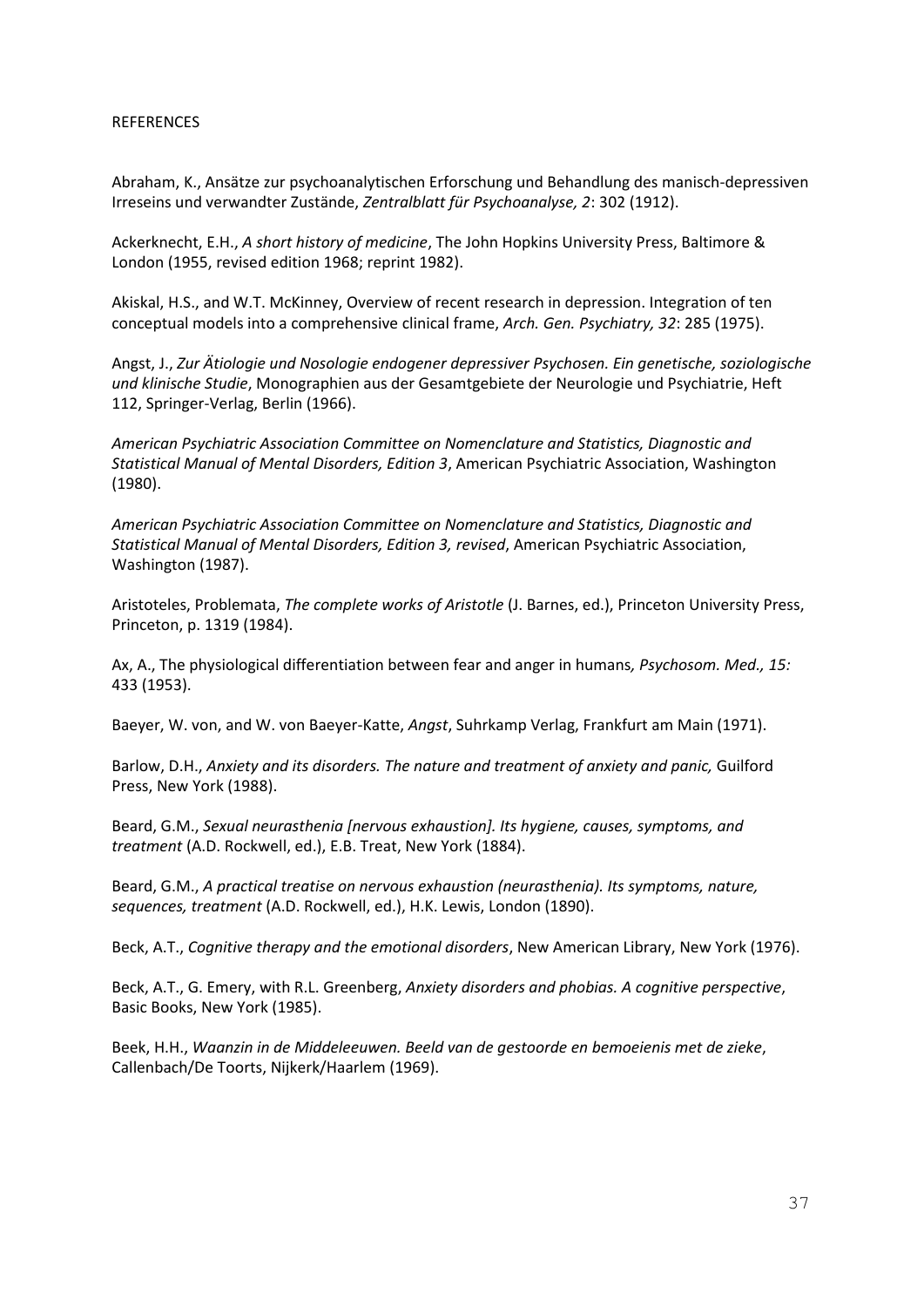Benedikt, M., Über "Platzschwindel", *Allgemeine Wiener Medizinische Zeitung,* 15: 488 (1870).

Berrios, G.E., Melancholia and depression during the 19th century: a conceptual history, *Br. J. Psychiatry, 153*: 298 (1988).

Berrios, G.E., Feelings of fatigue and psychopathology: a conceptual history, *Compr. Psychiatry, 31*: 140 (1990).

Berrios, G.E., and R. Hauser, The early development of Kraepelin's ideas on classification, *Psychol. Med., 18*: 813 (1988).

Bitter, W., *Die Angstneurose. Entstehung und Heilung. Mit 2 Analysen nach Freud und Jung*, Hans Huber, Bern (1948).

Blashfield, R.K., Structural approaches to classification, *Contemporary directions in psychopathology. Toward the DSM-IV* (T. Millon, and G.L. Klerman, eds.), Guilford Press, New York, p. 363 (1986).

Bleuler, E., *Lehrbuch der Psychiatrie*, Verlag von Julius Springer, Berlin (1916).

Bleuler, E., *Lehrbuch der Psychiatrie* (dreizehnte Auflage, neubearbeitet von Manfred Bleuler), Springer-Verlag, Berlin (1975).

Bonhoeffer, K., Zur Frage der Schreckpsychosen, *Monatschrift für Psychiatrie und Neurologie, 22*: 143 (1919).

Bowlby, J., *Attachment and loss, Vol. I. Attachment* (second ed.), Basic Books, New York (1969).

Bowlby, J., *Attachment and loss, Vol. II. Separation: anxiety and anger*, Penguin Books, London (1973).

Bowlby, J., *Attachment and loss, Vol. III. Loss: sadness and depression*, Penguin Books, London (1981).

Burton, R., *The anatomy of melancholy, Vol. I - III* (A.R. Shilleto, ed.), George Bell and Sons, London (1621; edition 1896).

Conrad, K., *Die beginnende Schizophrenie*, Thieme, Stuttgart (1958).

Coryell, W., J. Endicott, N.C. Andreasen, M.B. Keller, P.J. Clayton, R.M.A. Hirschfeld, W.A. Scheftner, and G. Winokur, Depression and panic attacks: the significance of overlap as reflected in follow-up and family study data, *Am. J. Psychiatry, 14*5: 293 (1988).

Crowe, R.R., R. Noyes, D.L. Pauls, and D. Slymen, A family study of panic disorder, *Arch. Gen. Psychiatry, 40*: 1065 (1983).

Culpin, M., The psychological aspect of the effort syndrome, *The Lancet, ii*: 184 (1920).

Da Costa, J.M., On irritable heart; a clinical study of a form of functional cardiac disorder and its consequences, The American Journal of the Medical Sciences, 71: 17 (1871).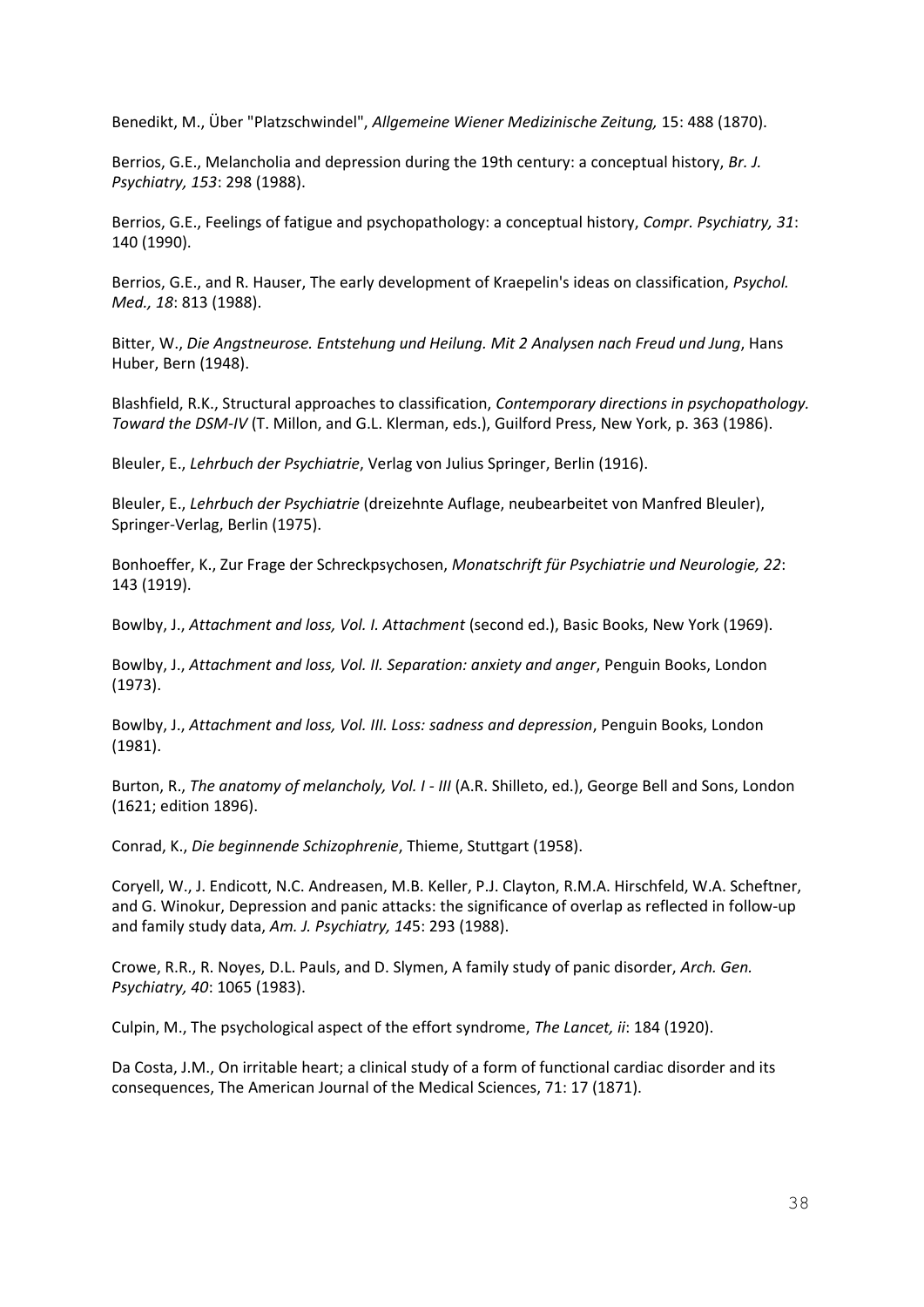Descartes, R., *Les passions de l'âme*, Oeuvres de Descartes (publiées par C. Adam and P. Tannery), Tome XI, L. Cerf, Paris, p. 327 (1649/1909).

Drabkin, I.E., Remarks on ancient psychopathology, *Isis, 46*: 223 (1955).

Dreyfus, G.L., *Die Melancholie, ein Zustandsbild des manisch- depressiven Irreseins. Ein klinisch Studie* (mit einem Vorwort von Hofrat Prof. dr. Emil Kraepelin), Verlag von Gustav Fischer, Jena (1907).

Eaton, W.W., and C. Ritter, Distinguishing anxiety and depression with field survey data, *Psychol. Med., 18:* 155 (1988).

Errera, P., Some historical aspects of the concept of phobia, *The Psychiatric Quarterly, 3*6: 325 (1962).

Esquirol, J. E. D., *Des maladies mentales, 2 Volumes*, Paris (1938).

Feighner, J.P., E. Robins, S.B. Guze, R.A. Woodruff, G. Winokur, and R. Munoz, Diagnostic criteria for use in psychiatric research, *Arch. Gen. Psychiatry,* 26: 57 (1972).

Flashar, H., *Melancholie und Melancholiker in den medizinischen Theorien der An*tike, Walter de Gruyter and Co, Berlin (1966).

Forster, E., *Die klinische Stellung der Angstpsychose*, S.Karger, Berlin (1910).

Foucault, M., *Madness and civilization. A history of insanity in the age of reason* (translation of Histoire de la folie à l'age classique), Random House, New York (1965/1973).

Freud, S., Draft E, *Standard Edition, Vol. I*, p. 189 (1894).

Freud, S., Über die Berechtigung, von der Neurasthenie einen bestimmten Symptomen-komplex als 'Angstneurose' abzutrennen, *Gesammelte Werke, Band I*, p. 315 (1895a).

Freud, S., Obsessions et phobies, Ge*sammelte Werke, Band I*, p. 343 (1895b).

Freud, S., Zur Kritik der Angstneurose, *Gesammelte Werke, Band I*, p. 355 (1895c).

Freud, S., Draft G, Melancholia, *Standard Edition, Vol. 1*, p. 200 (1895d).

Freud, S., Trauer und Melancholie, *Gesammelte Werke, Band X,* p. 427 (1917).

Freud, S., Hemmung, Symptom und Angst, *Gesammelte Werke, Band XIV*, p. 111 (1926),

Freud, S., Die Angst, *Gesammelte Werke, Band XI,* p. 407 (1917).

Freud, S., Neue Folge der Vorlesungen zur Einfürung in die Psychoanalyse, *Gesammelte Werke, Band XV*, p. 87 (1933).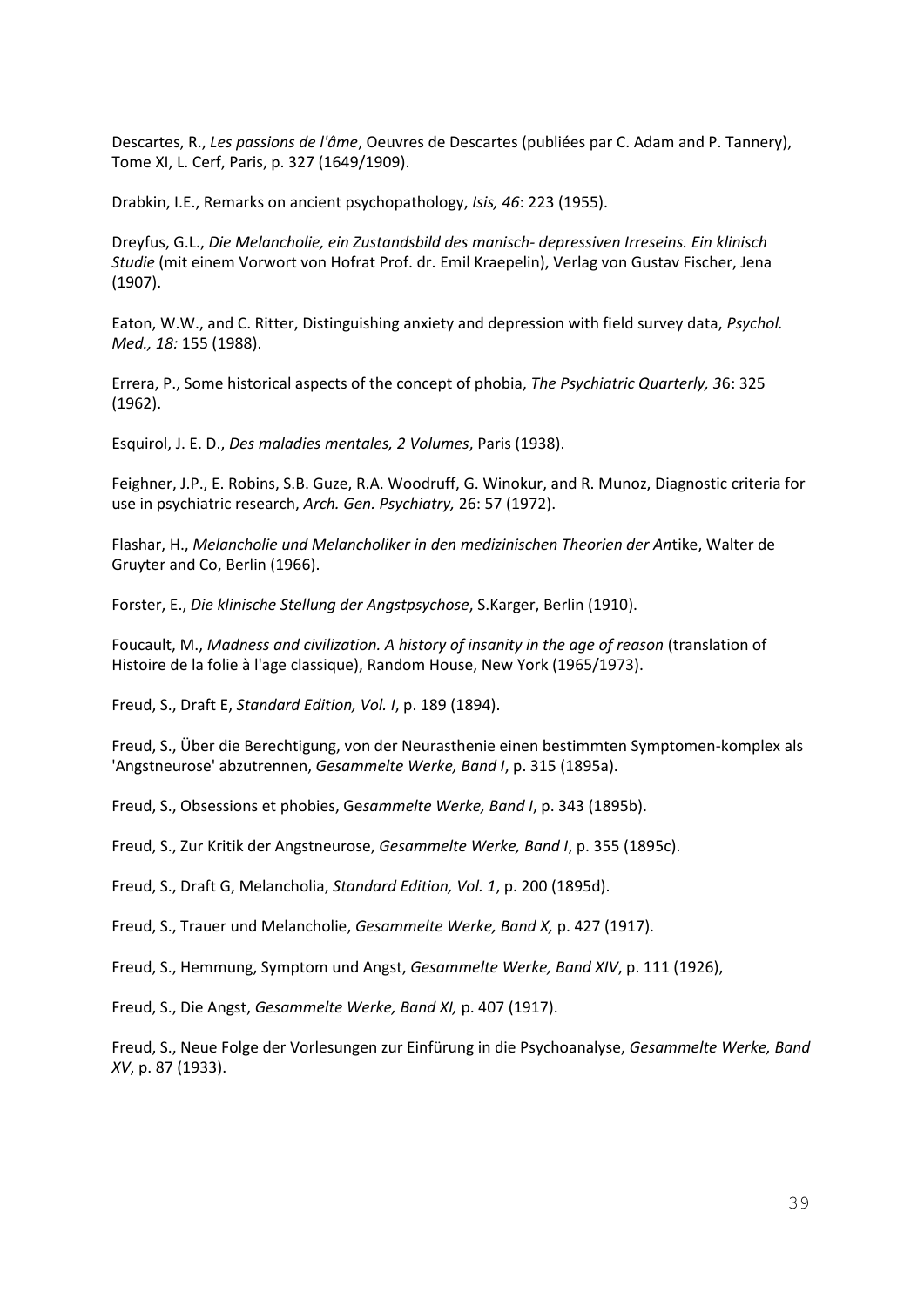Galenus, On the affected parts, Galen on the affected parts, translation from the Greek text with explanatory notes (R.E. Siegel, ed.), Karger, Basel (1976).

Gardiner, H.M., R.C. Metcalf, and J. Beebe-Center, *Feeling and emotion. A history of theories*, Greenwood Press, Westport (1937, repr. 1970).

Gebsattel, V.E. Freiherr von, Anthropologie der Angst, Prolegomena einer medizinischen Anthropologie. Ausgewählte Aufsätze, Springer-Verlag, Berlin, p. 378 (1954a).

Gebsattel, V.E. Freiherr von, Zur Psychopathologie der Phobien. Die psychasthenische Phobie, *Prolegomena einer medizinischen Anthropologie. Ausgewählte Aufs*ätze, Springer-Verlag, Berlin, p. 42 (1954b).

Gebsattel, V.E. Freiherr von, Die Welt des Zwangskranken, *Prolegomena einer medizinischen Anthropologie. Aus gewählte Aufsätze*, Springer-Verlag, Berlin, p. 74 (1954c).

Glas, G., *Concepten van angst en angststoornissen. Een psychiatrische en vakfilosofische studie*, Swets & Zeitlinger, Amsterdam/Lisse (1991).

Goldstein, K., Zum Problem der Angst, *Allgemeine ärztliche Zeitschrift für Psychotherapie und psychische Hygiene, 2,* 409 (1929).

Gorman, J.M., M.R. Liebowitz, A.J. Fyer, J. Stein, A neuroanatomical hypothesis for panic disorder, *Am. J. Psychiatry, 146*: 148 (1989).

Guéroult, M., *Descartes selon l'ordre des raisons. II. L'âme et le corps*, Aubier, Paris (1953).

Häfner, H., Angst, Furcht, *Historisches Wörterbuch der Philosophie, Band I* (J. Ritter ed.), Schwabe & Co, Basel, p. 310 (1971).

Hecht, H., D. von Zerssen, C. Krieg, J. Pössl, and H.U. Wittchen, Anxiety and depression: comorbidity, psychopathology, and social functioning, *Compr. Psychiatry, 3*0: 420 (1989).

Hecker, E., Ueber larvirte und abortive Angstzustände beiNeurasthenie, *Zentralblatt für Nervenheilkunst, 16*: 565 (1893).

Heron, M.J., A note on the concept endogenous - exogenous, *Br. J. Med. Psychol., 38*: 241 (1965).

Hoche, A.E., Pathologie und Therapie der nervösen Angstzustände, *Dtsch Z. Nervenheilk., 41*: 194 (1911).

Jablensky, A., Approaches to the definition and classification of anxiety and related disorders in European psychiatry, *Anxiety and the anxiety disorders* (A.H. Tuma, and J. Maser eds.), Lawrence Erlbaum Ass., Hillsdale/London, p. 735 (1985).

Jackson, S.W., Melancholia and partial insanity, J*. Hist. Behav. Sciences, 1*9: 173 (1983).

Jackson, S.W., *Melancholia and depression. From Hippocratic times to modern time*s, Yale University Press, New Haven and London (1986).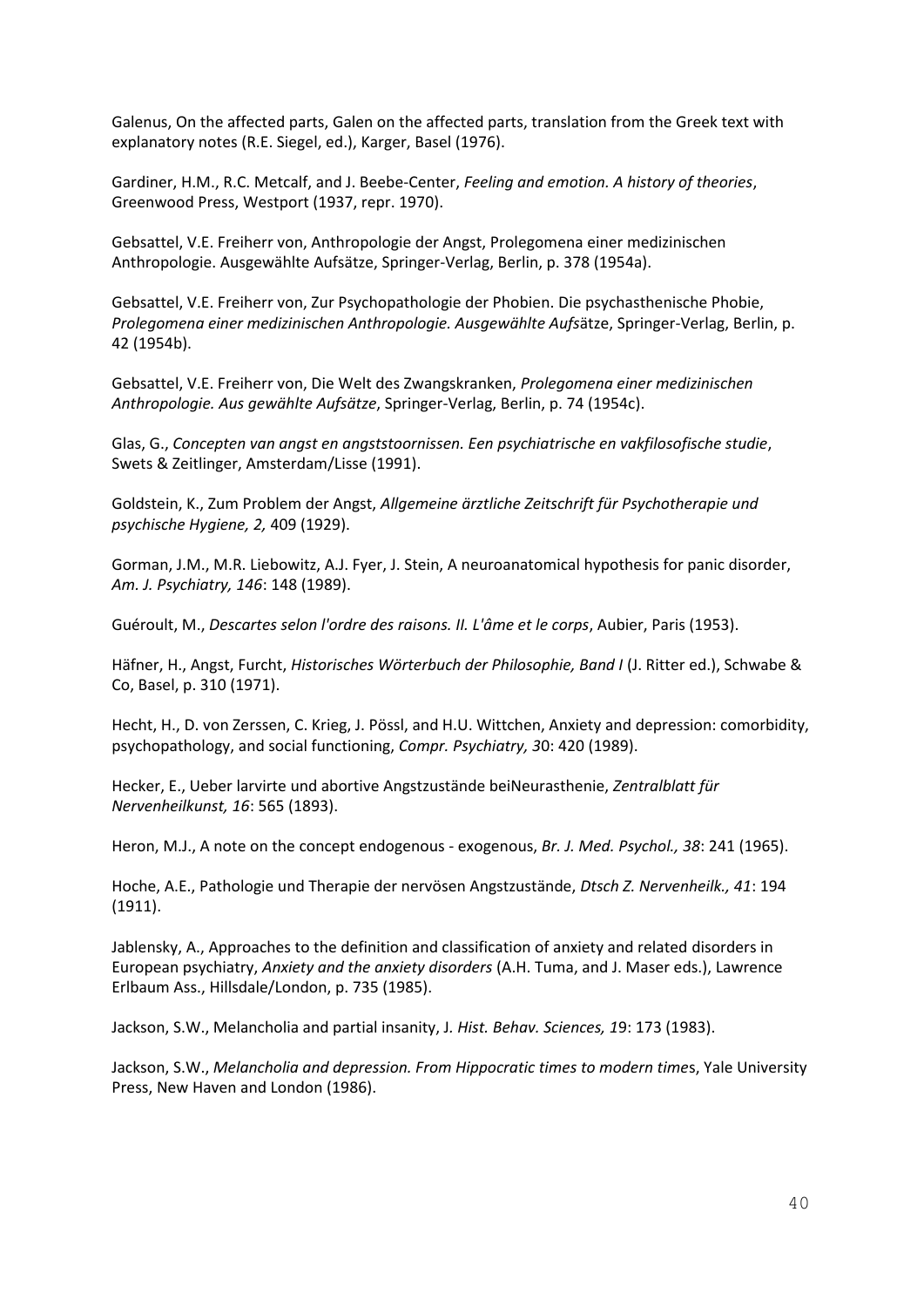James, W., What is an emotion? *Mind, 9:* 188 (1884).

James, W., *Principles of psychology, 2 Vol*s., Dove, New York (1890).

James, W., *The varieties of religious experience. A study in human nature*, Longmans, Green and Co (1902; repr. by Penguin Books Ltd, 1982).

Janet, P., *Les obsessions et la psychasthénie*, Alcan, Paris (1903).

Janet, P., *De l'angoisse à l'extase*, Alcan, Paris (1926).

Jaspers, K., *Allgemeine Psychopathologie (sechste unveränderte Auflage),* Springer-Verlag, Berlin/Göttingen/Heidelberg (1953).

Jones, M., Physiological and psychological responses to stress in neurotic patients, *Journal of mental Science, 94*: 392 (1948).

Jones, M., and A. Lewis, Effort syndrome, *The Lancet, i:* 813 (1941).

Kendell, R.E., *The classification of depressive illness*, Oxford University Press, London/New York (1968).

Kendell, R.E., The classification of depressions: a review of contemporary confusion, *Br. J. Psychiatry, 129*: 15 (1976).

Kierkegaard, S., *The concept of anxiety. A simple psychologically orienting deliberation on the dogmatic issue of heriditary sin* (Translation of Begrebet Angest, ed. and transl. by R. Thomte, in collaboration with A.B. Anderson), Princeton University Press, Princeton (1844/1980).

King, L.S., *The philosophy of medicine. The early eighteenth century*, Harvard University Press, Cambridge, Massachusetts (1978).

Klein, D.F., Delineation of two drug-responsive anxiety syndromes, *Psychopharmacologia, 5*: 397 (1964).

Klein, D.F., Endogenomorphic depression. Conceptual and terminological confusion, *Arch. Gen. Psychiatry, 31*: 447 (1974).

Klein, D.F., Anxiety reconceptualized, *Compr. Psychiatry,* 21: 411 (1980).

Kleist, K., Schreckpsychosen, *Allgemeine Zeitschrift für Psychiatrie, 75*: 432 (1918).

Klibansky, R., E. Panofsky, and F. Saxl, *Saturn and Melancholy. Studies in the history of natural philosophy, religion and art*, Thomas Nelson and Sons Ltd., London (1964; Kraus Reprint, Nendeln/Liechtenstein, 1979).

Kornfeld, S., Zur Pathologie der Angst, *Jahrbücher für Psychiatrie und Neurologie, 2*2: 411 (1902).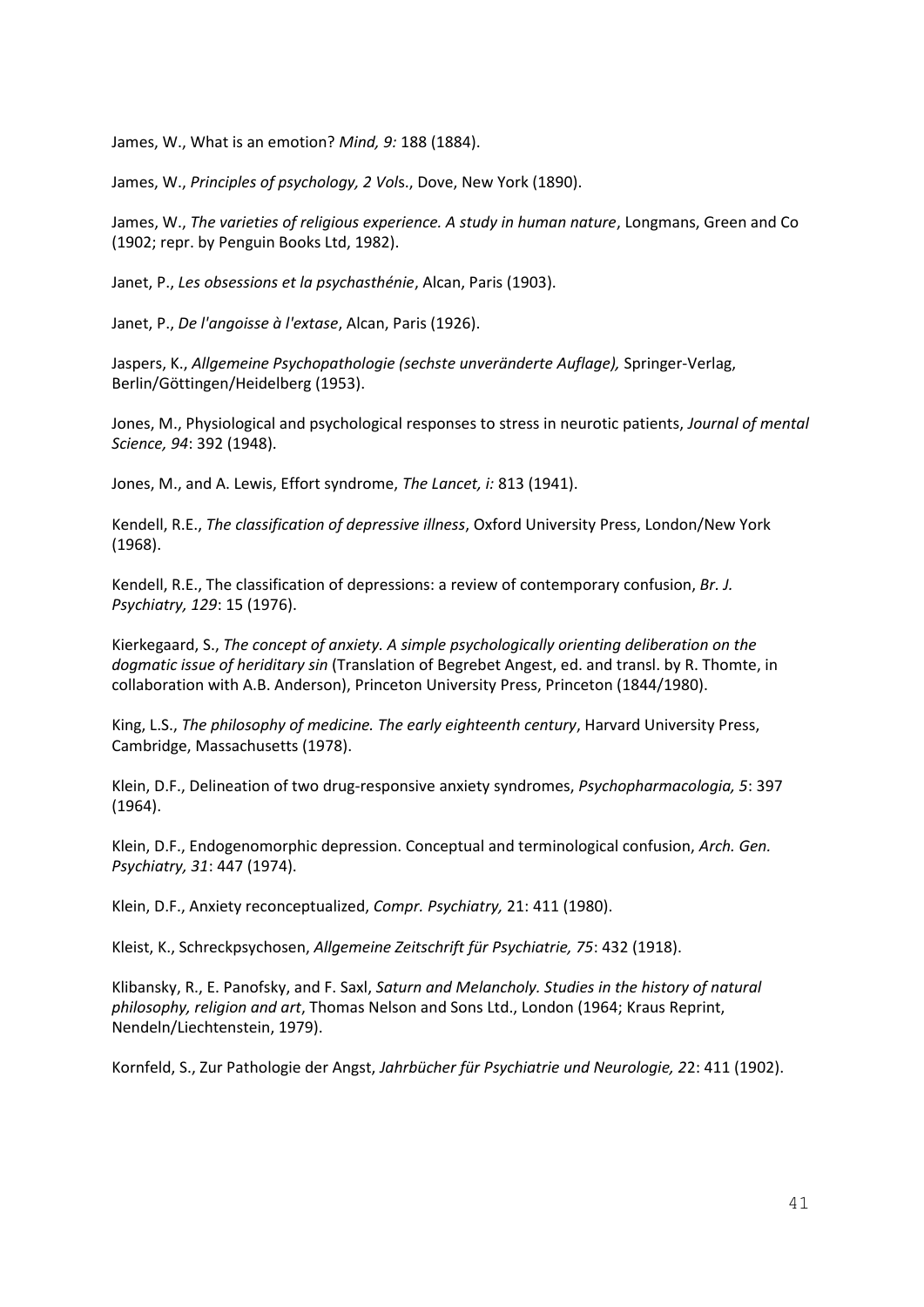Kraepelin, E., *Psychiatrie. Ein Lehrbuch für Studirende und Aertzte* (sechste, vollständig umgearbeitete Auflage), Johann Ambrosius Barth, Leipzig (1899).

Kraepelin, E., *Einführung in die psychiatrische Klinik. Zweiunddreiâig Vorlesungen* (zweite, durchgearbeitete Ausgabe), Verlag von Johann Ambrosius Barth, Leipzig (1905).

Kraepelin, E., *Psychiatrie. Ein Lehrbuch für Studierende und Ärzte* (achte, volständig umgearbeitete Auflage), Verlag von Johann Ambrosius Barth, Leipzig (1913).

Kraepelin, E., *Lebenserinnerungen* (herausgegeben von H. Hippius, G. Peters, and D. Ploog), Springer-Verlag, Berlin (1983).

Kraepelin, E., and J. Lange, *Psychiatrie. Band I* (neunte Auflage), Johann Ambrosius Barth, Leipzig (1927).

Kronfeld, A., Über Angst, *Nederlandsch Tijdschrift voor Psychologie,* 3: 366 (1935).

Leckman, J.F., M.M. Weissman, K.R. Merikangas, D.L. Pauls, and B.A. Prusoff, Panic disorder and major depression. Increased risk of depression, alcoholism, panic, and phobic disorders in families of depressed probands with panic disorder, *Arch. Gen. Psychiatry, 40*: 1055 (1983).

Leibbrand, W., and A. Wettley, *Der Wahnsinn. Geschichte der abendländischen Psychopathologie*, Verlag Karl Alber, Freiburg/München (1961).

Lewis, A.J., Melancholia: a historical review, *The Journal of Mental Science, 80*: 1 (1934a).

Lewis, A.J., Melancholia: a clinical survey of depressive states. *Journal of Mental Science, 80*: 277 (1934b). Reprinted in A.J. Lewis, *Inquiries in psychiatry. Clinical and social investigations*, Routledge and Kegan Paul, London, p. 118 (London).

Lewis, A.J., Melancholia: a prognostic study, *Journal of Mental Science, 82*: 488 (1936).

Lewis, A.J., States of depression: clinical and aetiological differentiation, *Brit. Med. J., 2*: 875 (1938).

Lewis, A., Problems presented by the ambigous word 'anxiety' as used in psychopathology, *The Israel Annals of Psychiatry and Related Disciplines, 5*: 105 (1967).

Lewis, A., Endogenous and exogenous: a useful dichotomy? *Psychol. Med., 1:* 191 (1971).

Lewis, T., The tolerance of physical exertion, as shown by soldiers suffering from so-called "irritable heart", *Br. Med. J., i:* 363 (1918).

Lewis, T., *Soldier's heart and the effort syndrome* (2nd edition), Shaw, London (1940).

Lindemann, E., Symptomatology and management of acute grief, *Am. J. Psychiatry, 101:* 141 (1944).

López Pineiro, J., *Historical origins of the concept of neurosis* (transl. by D. Berrios), Cambridge University Press, Cambridge (1983).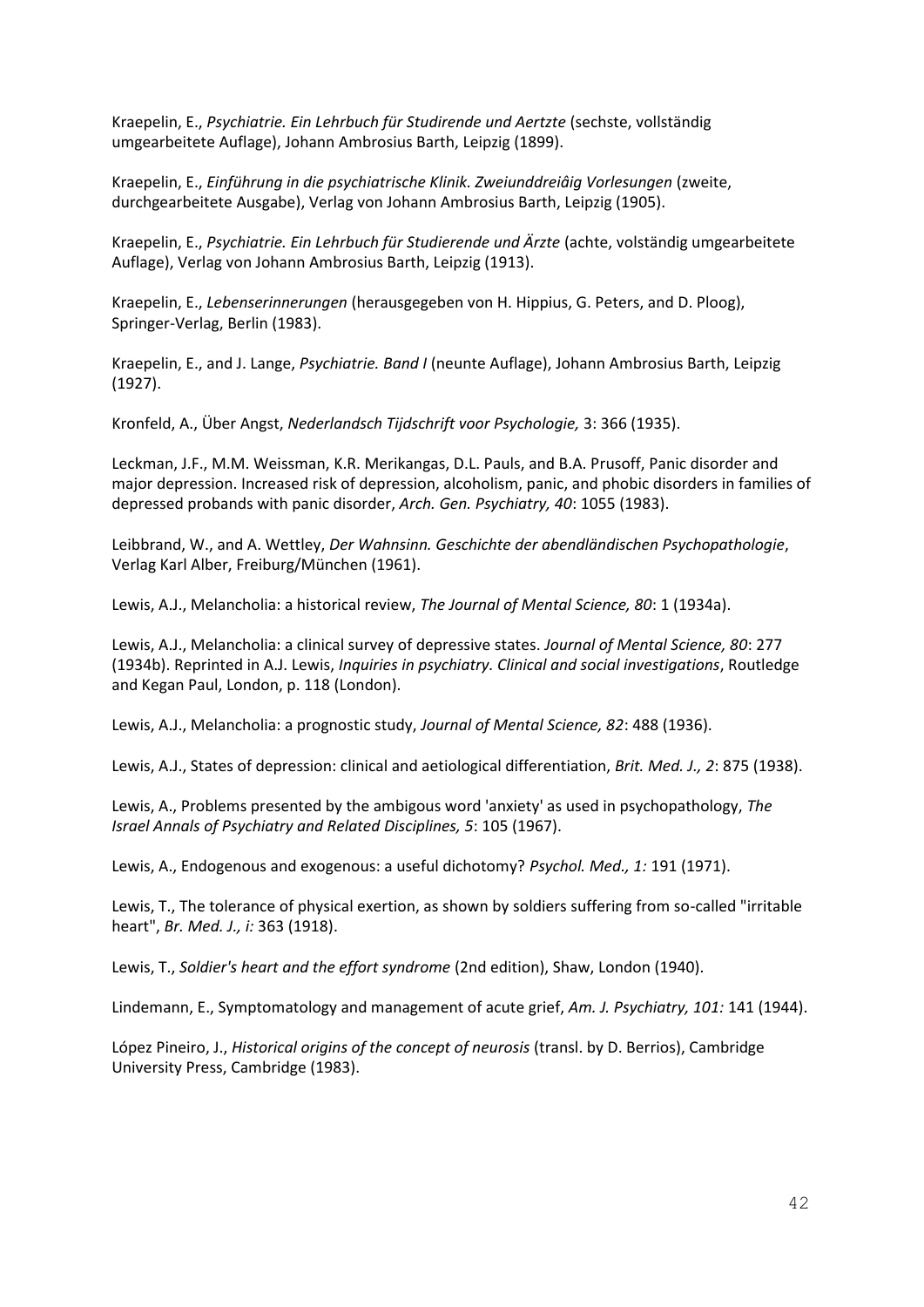MacKenzie, J., The soldier's heart. *Br. Med. J., i:* 117 (1916).

MacKenzie, J., The soldier's heart and war neurosis: a study in symptomatology, *Br. Med. J., i*: 491, 530 (1920).

MacMillan, M.B., Beard's concept of neurasthenia and Freud's concept of the actual neuroses, *J. Hist. Behav. Sciences, 12*: 376 (1976).

Marks, I.M., *Fears, phobias and rituals: Panic, anxiety, and their disorders,* Oxford University Press, New York (1987).

Mendels, J., and C. Cochrane, The nosology of depression: the endogenous-reactive concept, *Am. J. Psychiatry, 124* (May Suppl.): 1 (1968).

Oppenheim, H. (1909), Zur Psychopathologie der Angstzustände, *Berliner Klinische Wochenschrift, 46:* 1293.

Panse, F., *Angst und Schreck in klinisch-psychologischer und sozialmedizinischer Sicht. Dargestellt an Hand von Erlebnis-berichten aus dem Luftkrieg*, Georg Thieme Verlag, Stuttgart (1952).

Paykel, E.S., Classification of depressed patients: a clusteranalysis derived grouping, *Br. J. Psychiatry, 118*: 275 (1971).

Perris, C. (ed.), A Study of Bipolar (Manic-Depressive) and Unipolar Recurrent Depressive Psychosis, *Acta Psychiatrica Scandinavica, 42* (Suppl. 194) (1966).

Pinel, P., *Traité médico-philosophique sur l'aliénation mentale*, Paris (1801).

Plato, *Phaedrus, The collected dialogues of Plato* (E. Hamilton and H. Cairns, eds.), Princeton University Press, Princeton, p. 475 (1961).

Porter, R., *A social history of madness. Stories of the insane*, Weidenfeld and Nicolson, London (1987).

Riemann, F., *Grundformen der Angst und die Antinomien des Lebens*, Ernst Reinhardt Verlag, München/Basel (1961).

Riese, W., *La théorie des passions à la lumière de la pensée médicale du XVIIe siècle*, Karger, Basel/New York (1965).

Rippere, V., Behavioral treatment of depression in historical perspective*, Contributions to medical psychology, Vol. 2* (S. Rachman, ed.), Pergamon Press, Oxford, p. 31 (1980).

Roccatagliata, G., *A history of ancient psychiatry*, Greenwood Press, New York (1986).

Rorty, A. O.-, From passions to emotions and sentiments*, Philosophy, 57*: 157 (1982).

Rosen, G., Madness in society. Chapters in the Historical Sociology of Mental Illness, Harper and Row, New York (1969).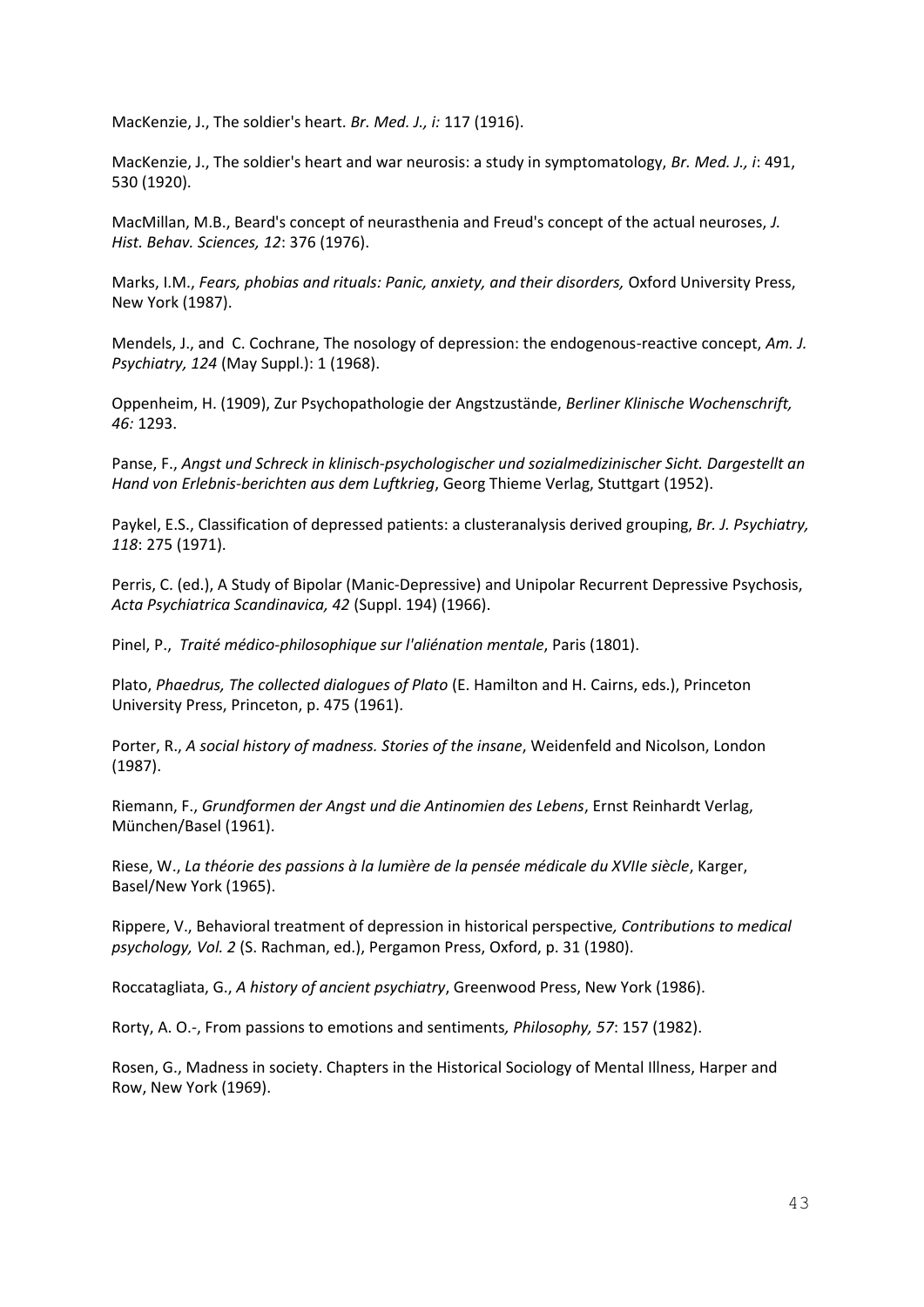Rosenberg, C.E., The place of George M. Beard in nineteenth century psychiatry, Bulletin of the History of Medicine, 36: 245 (1962).

Roth, M., The phobic anxiety-depersonalization syndrome, *Proceedings of the Royal Society of Medicine, 52*: 587 (1959).

Russelman, G.H.E., *Van James Watt tot Sigmund Freud. De opkomst van het stuwmodel van de zelfexpressie*, Van Loghum Slaterus, Deventer (1983).

Rush, B., On the different species of phobia (1798), *Three hundred years of psychiatry 1535 - 1860* (R. Hunter, and I. McAlpine, eds.), Oxford University Press, Oxford, 669 (1963).

Scheler, M., *Der Formalismus in der Ethik und die materiale Wertethik II.V. Materiale Wertethik und Eudaimonismus*, Halle (1913/1916).

Schmidt-Degenhard, M. (1986), Angst - problemgeschichtliche und klinische Aspekte, *Fortschr. Neurol. Psychiatr., 54*: 321.

Skerritt, P., Anxiety and the heart - a historical review, *Psychol. Med., 13*: 17 (1983).

Specht, G., Ueber Angstaffekt im manisch-depressiven Irresein, *Centralblatt für Nervenheilkunde un Psychiatrie, 30*: 529 (1907).

Spitzer, R.L., and J.B.W. Williams, Proposed revisions in the DSM - III classification of anxiety disorders based on research and clinical experience, *Anxiety and the anxiety disorders* (A.H. Tuma, and J. Maser, eds.), Lawrence Erlbaum Ass., Hillsdale/London, p. 759 (1985).

Spitzer, R.L., J. Endicott, and E. Robins (1978), Research Diagnostic Criteria: rationale and reliability, *Arch. Gen. Psychiatry, 35*: 773.

Starobinski, J., *Geschichte der Melancholiebehandlung von den Anfängen bis 1900*, Geigy, Basel (1960).

Stekel, W., *Nervöse Angstzustände und ihre Behandlung*, Urban und Schwarzenberg, Wien (1932).

Sternbach, L.H., *The benzodiazepine story, Benzodiazepines. Today and tomorrow* (R.G. Priest, U. Vianna Filho, R. Amrein and M. Skreta, eds.), MTP Press Limited, Lancaster, p. 5 (1980).

Störring, G.E., Zur Psychopathologie und Klinik der Angstzustände, *Abhandlungen aus der Neurologie, Psychiatrie, Psychologie und ihren Grenzgebieten. Beihefte zur Monatschrift für Psychiatrie und Neurologie, Heft 72*, Karger, Berlin (1934).

Tellenbach, H., *Melancholie. Problemgeschichte, Endogenität, Typologie, Pathogenese, Klinik* (dritte erweiterte Auflage), Springer-Verlag, Berlin (1976).

Temkin, O., *Galenism. Rise and decline of a medical philosophy*, Cornell University Press, Ithaca and London (1973).